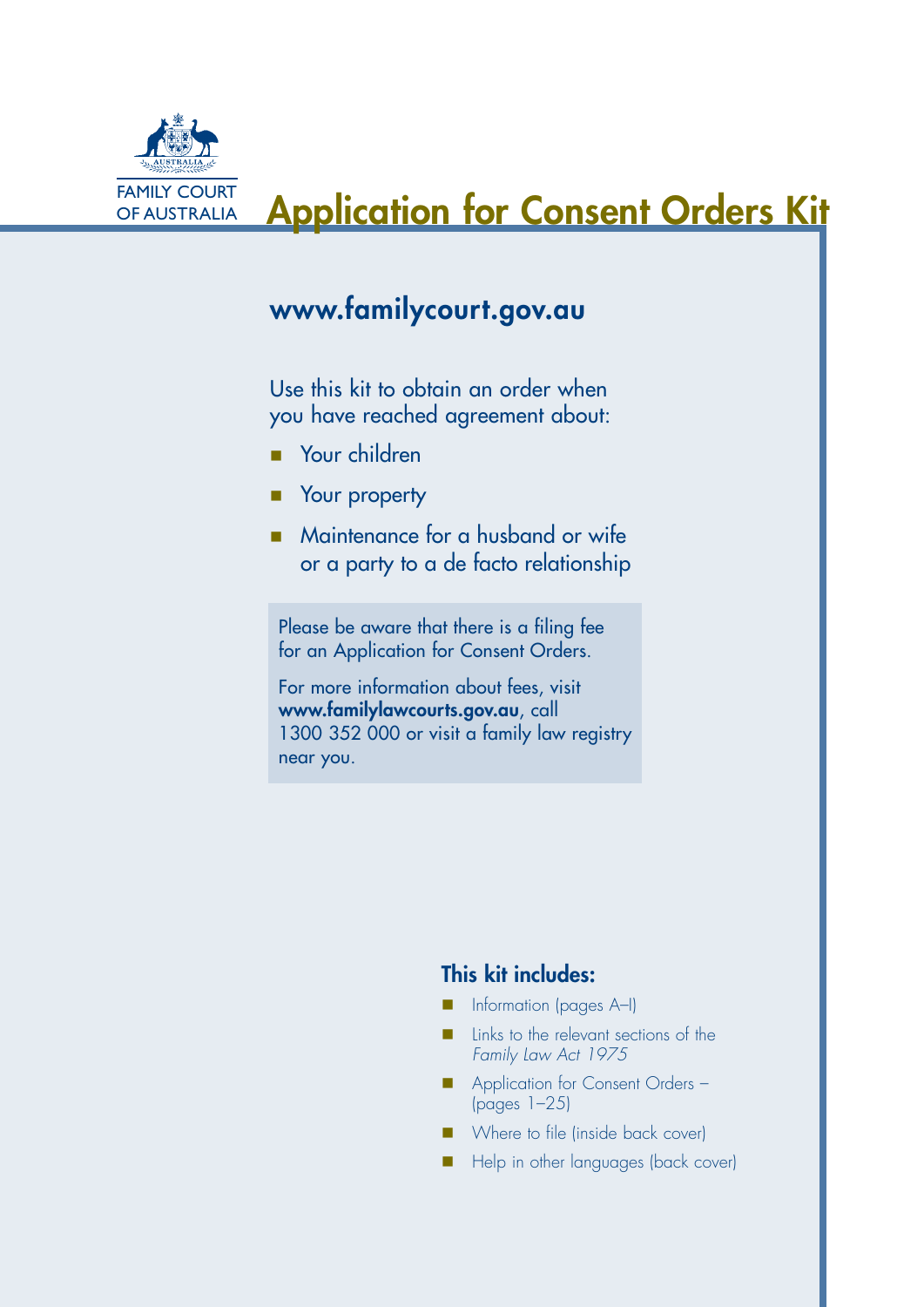## **CHECKLIST**

| This checklist is provided as a guide to completing the form correctly. It highlights particular questions which the Court<br>has found people do not always answer correctly or fully.                                                                                                                                                                                                                                                                                                                                                                                   |
|---------------------------------------------------------------------------------------------------------------------------------------------------------------------------------------------------------------------------------------------------------------------------------------------------------------------------------------------------------------------------------------------------------------------------------------------------------------------------------------------------------------------------------------------------------------------------|
| At Part A, Item 3 on on page 1 have you clearly stated your contact address (address for service) in Australia?                                                                                                                                                                                                                                                                                                                                                                                                                                                           |
| At Part B on page 2, have you given details of your relationship?                                                                                                                                                                                                                                                                                                                                                                                                                                                                                                         |
| At Part C, Items 10 & 11 on pages 3 & 4, have you provided details of any ongoing Court cases or existing<br>orders concerning the husband, wife, parties to a de facto relationship or the children? Where there is an existing<br>order you may either attach a copy of the order or set out the details of that order. If the orders you seek are<br>intended to vary or discharge an existing order made in a registry other than the registry in which the Application<br>for Consent Orders is to be filed, then sealed copies of the existing order must be filed. |
| At Part C, Items 14, 15, 16 & 18 on page 5, if you have answered yes, have you provided/attached the<br>documents required?                                                                                                                                                                                                                                                                                                                                                                                                                                               |
| At Part C, Item 18 on page 5, if there is a proceeds of crime order or a forfeiture application in existence<br>in relation to any of the property of any of the parties, have you attached a sealed copy of the order or<br>application?                                                                                                                                                                                                                                                                                                                                 |
| At Part E, have you signed each page of the draft consent orders and dated the last page the same day you<br>signed your statement of truth? See Parts J, L and N.                                                                                                                                                                                                                                                                                                                                                                                                        |
| At Part F on pages 7-9, if you are seeking parenting orders, have you provided separate information for each child?                                                                                                                                                                                                                                                                                                                                                                                                                                                       |
| At Part G, Item 26 on page 10, if required have you attached copies of your written and signed consent of each<br>party to the de facto relationship and statements of legal advice by the legal practitioners for each party?                                                                                                                                                                                                                                                                                                                                            |
| <b>At Part G</b> , Items 27 & 32 on pages 10 & 11, if required have you provided/filed the documents required?                                                                                                                                                                                                                                                                                                                                                                                                                                                            |
| At Part H on pages 12-20, if you are the applicant and you are seeking property or maintenance orders, have<br>you completed column 1 and has the respondent completed column 2?                                                                                                                                                                                                                                                                                                                                                                                          |
| At Part H, Item 58 on page 16, if you are the applicant and you are seeking property or maintenance orders<br>have you provided your total net worth (not including superannuation) by subtracting your liabilities from the total<br>value of property owned by you, and has the respondent done the same?                                                                                                                                                                                                                                                               |
| At Part H, Item 59 on page 16, if you are seeking property or maintenance orders and either party has acquired<br>or disposed of any property since the date of separation have the details been provided?                                                                                                                                                                                                                                                                                                                                                                |
| At Part H, Items 60-65 on pages 17 & 18, if a superannuation splitting order is sought, have you given<br>the details required and attached a completed superannuation information form? If you have more than one<br>superannuation interest have you attached a list of all your superannuation interests and given the details required<br>for each interest?                                                                                                                                                                                                          |
| At Part I on pages 21 & 22, if you are seeking property orders have you addressed each item and provided<br>the net value of the property that the applicant and the respondent will each receive? If you are seeking an order<br>in relation to superannuation have you provided the gross value of the superannuation that the applicant and the<br>respondent will each receive and have you set out the taxation consequences of the order sought?                                                                                                                    |
| <b>At Part J &amp; Part L</b> on pages 23 & 24, have you marked every box that applies to you? Have you signed your<br>statement of truth?                                                                                                                                                                                                                                                                                                                                                                                                                                |
| At Part K & Part M on pages 23 & 24, if you have sought independent legal advice about the orders you seek<br>has the lawyer completed and signed the statement of independent legal advice?                                                                                                                                                                                                                                                                                                                                                                              |
| Have you answered every question that applies to you?                                                                                                                                                                                                                                                                                                                                                                                                                                                                                                                     |
| Do you have the original and enough copies for each party to the orders, certified as true copies of the draft<br>consent orders to lodge with the application? Remember, the draft order should be signed by each party on the<br>same day that that party signs his or her statement of truth (See Parts J,L or N).                                                                                                                                                                                                                                                     |
| Have you made copies of the completed Application for Consent Orders so that there is a copy for each party to<br>the orders? These will need to be presented when you file the original Application for Consent Orders form.                                                                                                                                                                                                                                                                                                                                             |
| Ensure that you file the application within 90 days of the date of the first signed statement of truth (see Parts J & L).                                                                                                                                                                                                                                                                                                                                                                                                                                                 |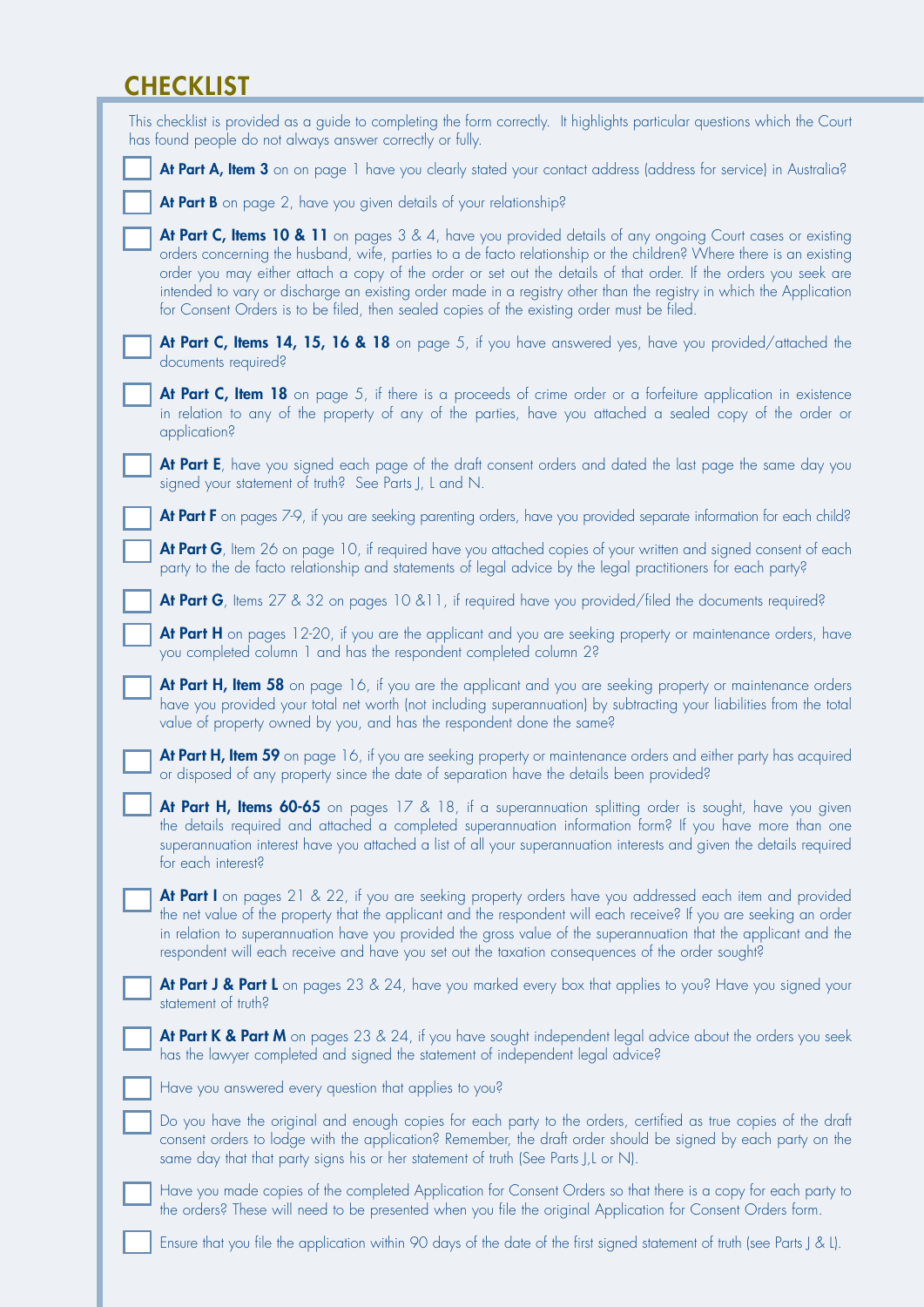# About this kit

This kit can be used to apply for consent orders about the care arrangements for your children (known as parenting orders), the division of property or maintenance for a husband or wife or former husband or wife, or a party to a de facto relationship which has broken down (known as spouse or de facto partner maintenance). It can also be used if you are applying for consent orders which vary or discharge existing Family Court orders.

## Important note

#### You should read this kit carefully.

You are responsible for making sure all your paperwork is in order. Family Court staff can help you with the provision of forms and information about the processing of your application but they cannot give you legal advice.

If you do not comply with the *Family Law Act 1975* and *Family Law Rules 2004*, your Application for Consent Orders may be delayed or refused.

If the parenting orders you intend to seek are inconsistent with a family violence order between any of the parties or concerning any of your children then your application must be heard in court. In this case you may need to consider submitting a different type of application. You should seek legal advice before proceeding any further.

All forms refered to in this application are available from

- **n** go to **www.familylawcourts.gov.au**
- $\blacksquare$  call 1300 352 000 or
- visit a family law registry near you.

## Legal advice

It is important that you understand the meaning and effect of the orders you seek.

Even if you have decided to make your application without the help of a lawyer, you should obtain independent legal advice about the effect and consequences of the orders you propose and signing of the Statement of Truth.

You can get legal advice from a:

- eqal aid office
- **n** community legal centre, or
- **n** private law firm.

Court staff can help you with questions about forms and Court processes, but cannot give you legal advice.

### Hearing impaired clients

If you are hearing impaired you can call the Court on TTY 1300 720 980 for assistance.

The Family Court's website www.familycourt.gov.au provides useful links to all relevant legislation such as the *Family Law Act 1975*. Copies of the entire Family Law Act are also available from libraries or can be purchased from the Commonwealth Government Information Shops (previously known as Commonwealth Government book shops) which are located in all capital cities. These are listed in the white pages of your phone book.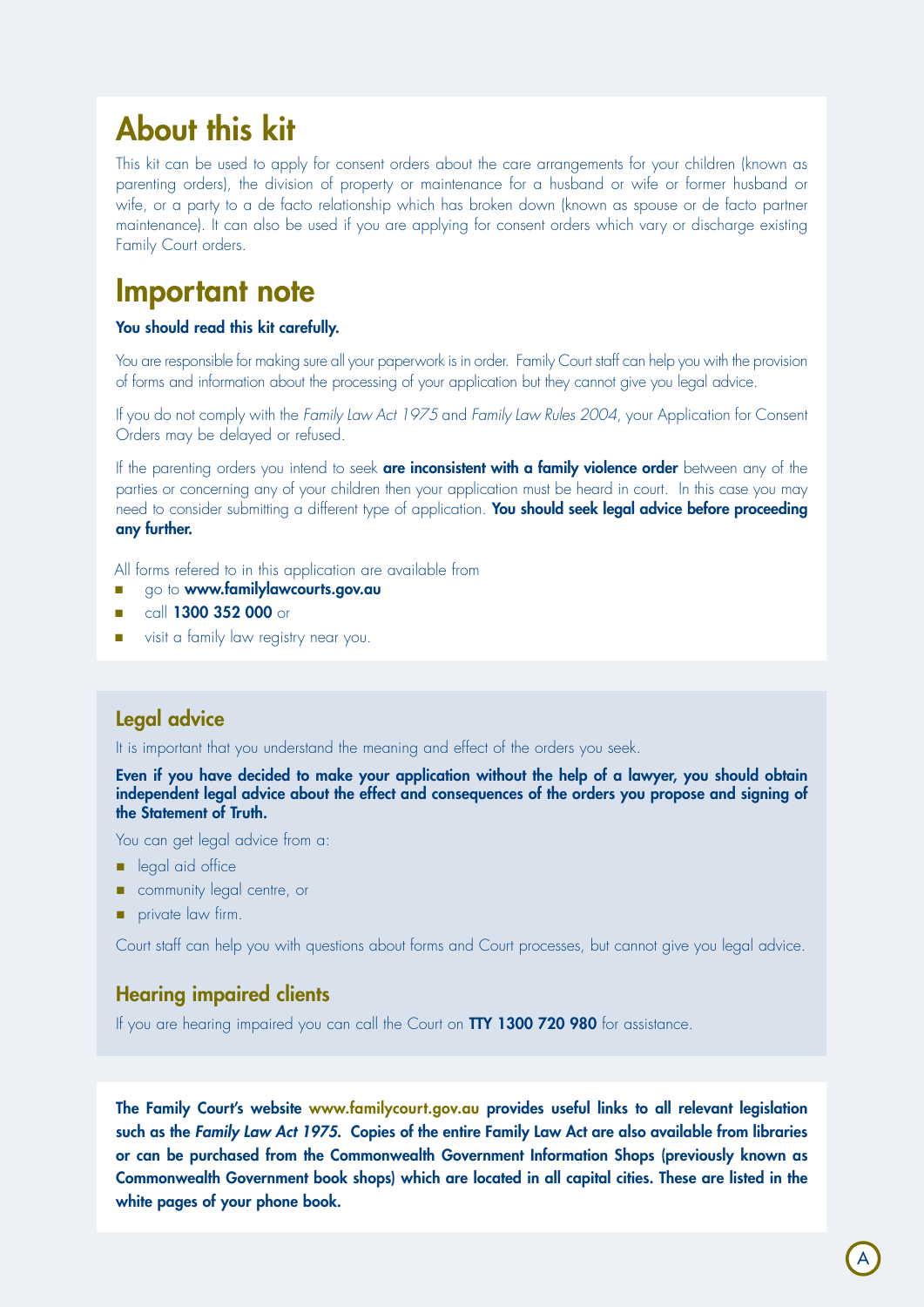# About the words used in this kit

**Applicant** – The person who seeks to have the court make orders.

Contact address (address for service) in Australia – the address in Australia that a party in a case nominates as being the place where documents are to be left for them or mailed, faxed or emailed to them.

De facto relationship - a relationship between two persons who are not legally married to each other; and not related by family and having regard to all the circumstances of their relationship, have a relationship as a couple living together on a genuine domestic basis. A de facto relationship can exist between two persons of different sexes and between two persons of the same sex. (See the Family Law Act, section 4AA).

**Draft consent orders**  $-$  a term used to describe the signed agreement which you wish to have made into court orders.

Family violence – means violent, threatening or other behaviour by a person that coerces or controls a member of the person's family (the family member), or causes the family member to be fearful. A child is exposed to family violence if the child sees or hears family violence or is otherwise exposed to family violence. See the Family Law Act, section 4AB, which gives examples.

Family violence may also amount to child abuse. **Abuse** – in relation to a child means,

- (a) an assault, including a sexual assault, of the child; or
- (b) a person (the first person) involving the child in a sexual activity with the first person or another person in which the child is used, directly or indirectly, as a sexual object by the first person or the other person, and where there is an unequal power in the relationship between the child and the first person; or
- (c) causing the child to suffer serious psychological harm, including (but not limited to) when that harm is caused by the child being subjected to, or exposed to, family violence; or
- (d) serious neglect of the child.

Family violence order – an order (including an interim order) made under a prescribed law of a State or Territory to protect a person from family violence.

**Financial agreement** – In relation to a marriage means an agreement that is a financial agreement under section 90B, 90C, 90D, of the Family Law Act but it does not include an ante-nuptial or post-nuptial settlement to which section 85A of the Act applies. In relation to a de facto relationship means a financial agreement under Part VIIIAB, Division 4 and sections 90UB, 90UC, 90UD and 90EU of the Family Law Act.

**Filing** – the procedure of you lodging an application or other document with a registry of the Court. You can do this by hand, post or electronic means.

Maintenance – financial support.

Medical procedures – an Initiating Application (Family Law) seeking an order authorising a major medical procedure on a child which is not for the purpose of treating some malfunction or disease.

**Party** – a person involved in a case before the court. Once the Application for Consent Orders is filed, both the applicant and respondent become parties to the application.

**Registrar** – the person who considers the Application for Consent Orders.

Registry – how Family Court offices are known. For example, the Melbourne Registry is in the Commonwealth Law Courts building on William Street.

**Respondent** – Party to an Application for Consent Orders who is asked to consent to an application to have the Court make the orders.

**Sealed copy** – a copy of a document which has an original Court seal stamped on it.

Service – the process of giving or delivering documents to a party after the documents have been filed. You should obtain the Court's Service Kit.

**Spouse** – a husband or wife, or former husband or wife.

Spouse or de facto partner maintenance - financial support for a husband or wife, or former husband or wife or a party to a de facto relationship which has broken down as the case may be.

**Statement of Truth**  $-$  is a written statement which you must sign to confirm that the contents of your applications are truthful. You must sign the Statement of Truth at Parts J & L of the Application for Consent Orders before filing it with the Court.

Superannuation Information Form - a form required to be used in property cases where there are superannuation interests being considered as part of the property settlement or division. The form is used to seek information from the trustee of the superannuation plan.

**Third party** – for property orders a person who is not a party to the marriage or de facto relationship.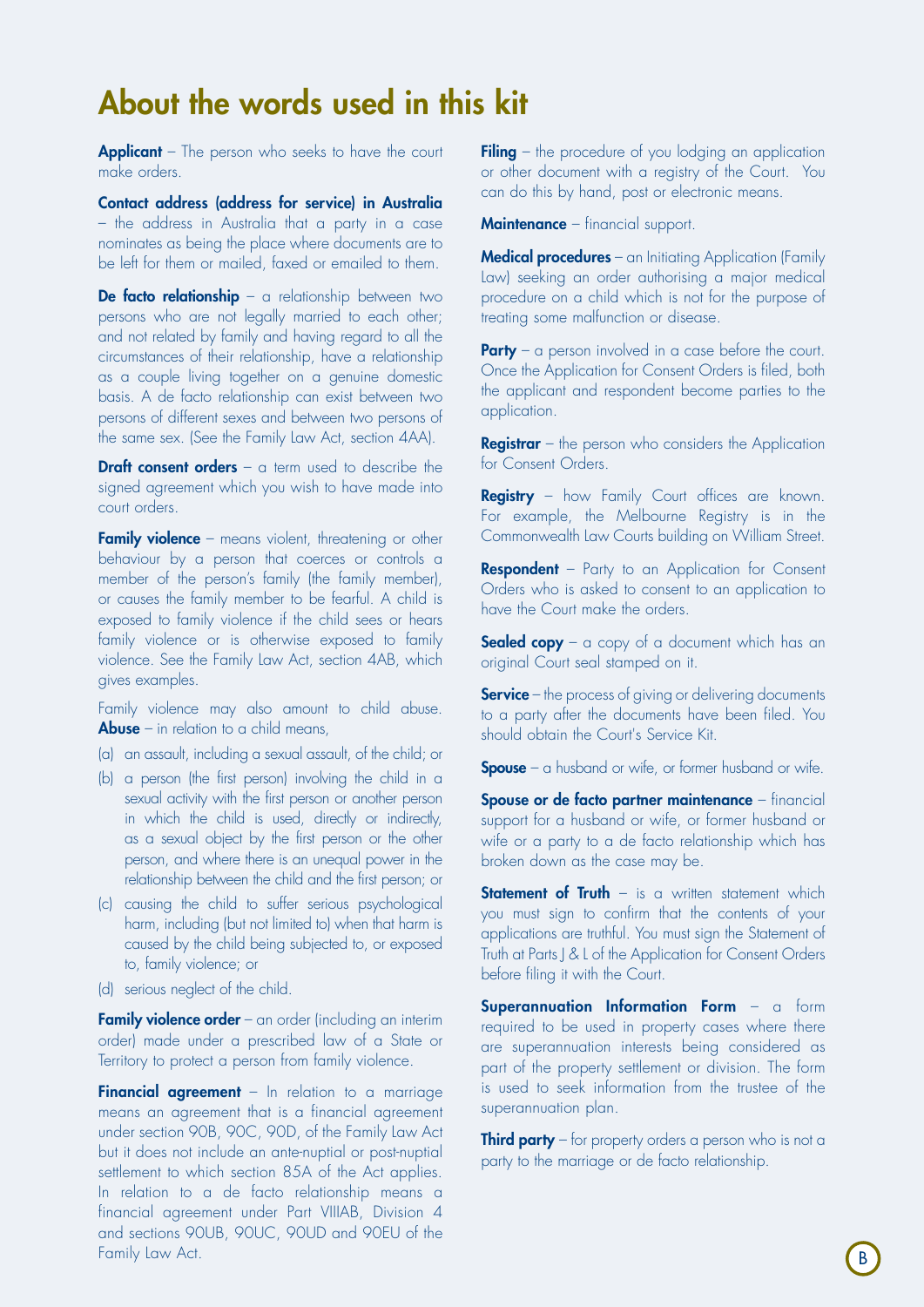# What are consent orders?

The Family Court encourages families in dispute to reach agreement about the care arrangements for their children, the division of property or spouse or de facto partner maintenance.

If you want your agreement to become an order of the Court, you can apply for consent orders to be made without having to actually go to Court. You can do this by using this kit or with the help of your lawyer. Consent orders have the same legal effect as an order made after a Court hearing.

## The consent orders you cannot seek by using this application

- n Child maintenance for children covered by the Child Support (Assessment) Act, that is, those under 18 who were born after 1 October 1989 or whose parents separated after that date - this is handled by the Child Support Agency which can be contacted on 131 272 for the cost of a local call.
- Declarations about the existence of a de facto relationship.
- Medical procedures.
- Orders under cross vesting laws.
- n A parenting order in favour of a person who is not a parent, grandparent or other relative under Section 65G of the Family Law Act.

You should seek legal advice before proceeding any further with any of these types of applications.

## What you need to consider

It is important that you understand the meaning and effect of the orders you are seeking.

Even if you have decided to make your application without the help of a lawyer, you should obtain independent legal advice about the effect and consequences of the orders you propose.

If you are seeking **orders concerning children** you should read and consider sections 60B, 60CA, 60CC, 61DA and 65DAA of the Family Law Act.

If you are seeking **property orders** in relation to a marriage, you should read and consider sections 75 and 79 and Part VIIIB of the Family Law Act. If you are seeking financial orders as a party to a de facto relationship which has broken down, you should read and consider sections 90SK, 90SL, 90SM and Part VIIIAB of the Family Law Act. If you are seeking an order or injunction binding a third party you should read and consider Part VIIIAA and if a party to a de facto relationship, you should also read and consider section 90TA of the Family Law Act.

If you are seeking spouse maintenance orders, you should read and consider sections 72, 74 and 75 of the Family Law Act.

If you are seeking de facto partner maintenance orders, you should read and consider sections 90SB, 90SD, 90SE and 90SF of the Family Law Act.

If you are seeking **orders for property settlement or maintenance** and more than 12 months has lapsed since your divorce became final, you should read and consider s44 (3) of the Family Law Act. This may apply and if so, you must consent to the Court making the proposed property and maintenance orders.

If you do not consent to the Court making the proposed property and/or maintenance orders, an Application for Consent Orders is not the appropriate form. You should file an Application in a Case seeking the Court's permission to bring an application for property settlement/maintenance.

All of these sections and Parts of the Family Law Act can be accessed through the Family Court website: www.familycourt.gov.au or from any Family Law Courts registry.

# What the Court must consider

The matters the Court must consider when deciding an Application for Consent Orders are set out in the Family Law Act. The Court has to be satisfied that:

- for parenting orders, the arrangements are proper;
- for property orders, the arrangements are just and equitable.

If the Court is satisfied that the orders should be made, the Court will issue the consent orders. Copies will be returned to you.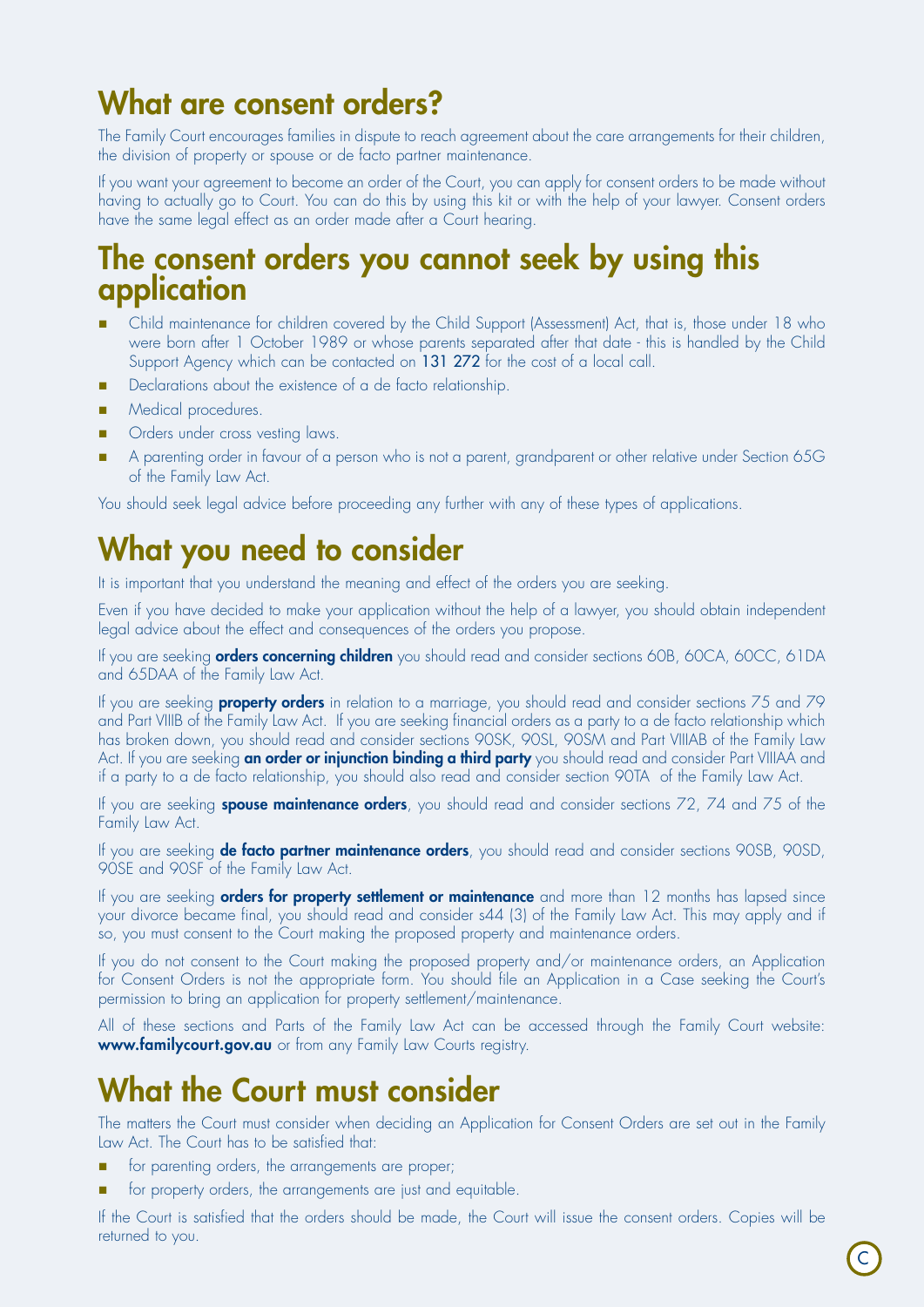# Setting out your orders

The orders you seek concerning your children, property, spouse or de facto partner maintenance will depend on the circumstances of your family.

#### You should seek legal advice about what orders to apply for.

Generally, consent orders that can be made by a court fall into two categories – parenting orders and financial orders.

### Parenting orders

These include orders relating to:

- $\blacksquare$  The person with whom the child lives including any shared arrangements.
- **The times that a child may spend with** a parent with whom they are not living, or anyone else who plays an important part in their life, such as a grandparent and can be either face-to-face, or by phone, email or **Letters**
- **Child maintenance** for children not covered by the Child Support (Assessment) Act. If you are unsure contact the Child Support Agency.
- **n** Any other aspect of parental responsibility this may include the day-to-day care, welfare and development of a child, religion, education and sport.

### Financial orders

These include orders relating to:

- **Spouse maintenance** financial support for a husband or wife or former husband or wife.
- **De facto partner maintenance** financial support for a party to a de facto relationship which has broken down (provided the requirements of section 90DK are met).
- Property how your property, superannuation, financial resources and liabilities should be shared between you (in the case of a de facto relationship which has broken down, provided the requirements of section 90SK are met).

Once you have reached agreement you need to prepare your application to the Court. See the 'How to apply' section on page I of this Kit.

### **SUPERANNUATION**

There are special requirements where you are making an application for orders for property settlement and either party has a superannuation interest.

If you are seeking a splitting order in relation to a superannuation interest in accordance with Section 90MT of the Family Law Act:

- (a) You must attach to the application a completed Superannuation Information Form in relation to that superannuation interest.
- (b) You must calculate and agree the value of the superannuation interest and consider the taxation consequences of the order. If the *Family Law (Superannuation) Regulations 2001* provide a method for calculating the value then that method must be used. Otherwise you must agree an appropriate method of valuing the interest. The completed Superannuation Information Form will have sufficient information to allow the value to be calculated in accordance with the regulations.
- (c) Where a base amount is allocated then that amount cannot exceed the value of the interest (see Section 90MT(4)).

If you are seeking an order that imposes an obligation on the Trustee of the superannuation plan you must satisfy the court that the Trustee has been accorded procedural fairness in relation to the making of the order.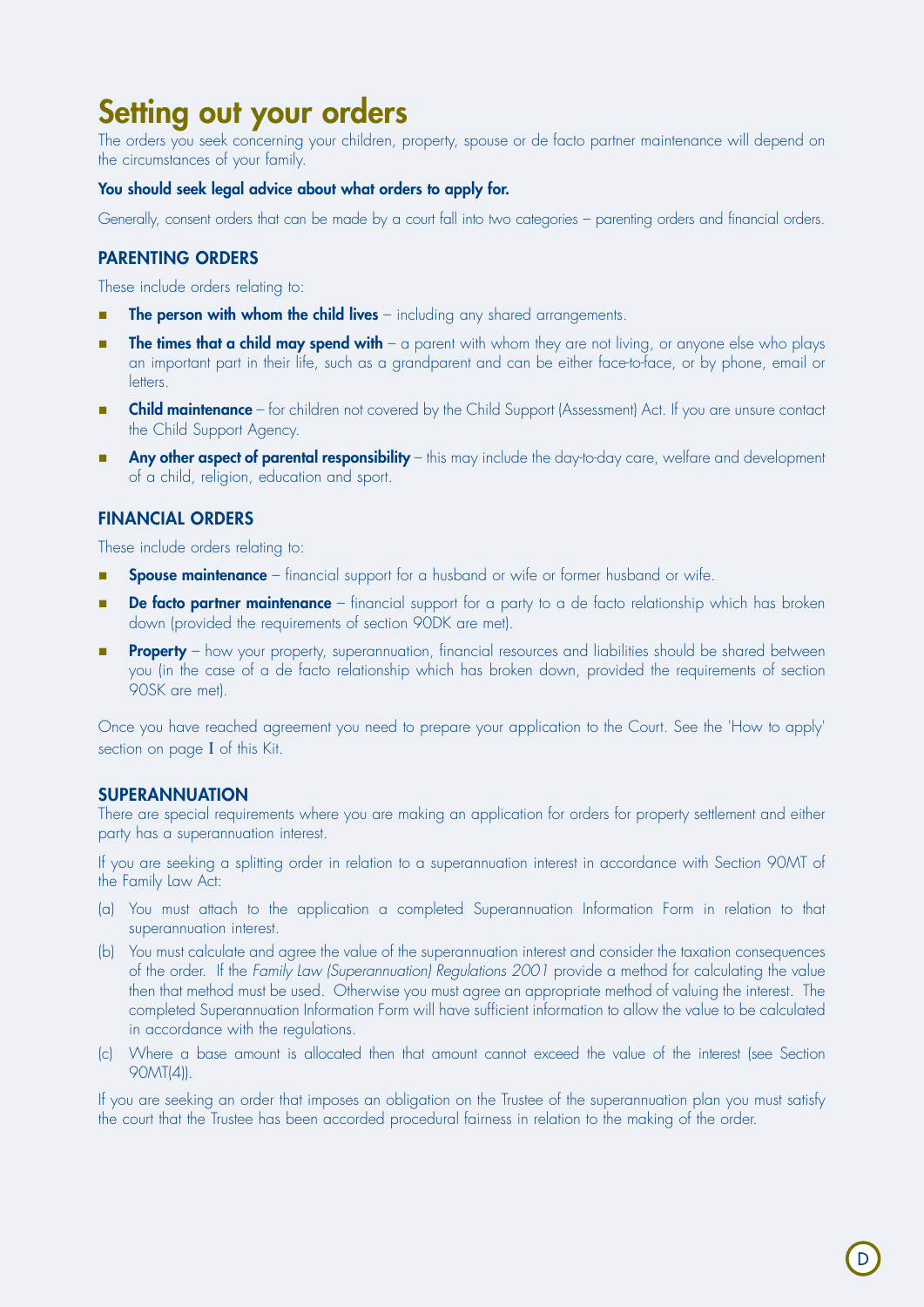The Court requires that at least 28 days before filing the application, you must serve written notice of the following matters on the Trustee of the superannuation plan in which the superannuation interest is held:

- (a) the terms of the orders that will be sought from the Court to bind the Trustee
- (b) that the Trustee may object to the orders sought by giving written notice within 28 days of receiving the notice.

If the Trustee does not object to the orders sought within 28 days after receiving the notice you may file the application.

The draft consent orders must contain a provision that each party and the Trustee have liberty to apply in relation to the implementation of the orders affecting the superannuation interest.

You should seek legal advice and, where necessary, accounting advice about these requirements.

### DE FACTO RELATIONSHIP JURISDICTION – FINANCIAL CAUSES

There are special requirements where you are making an application for orders for maintenance and/or property settlement as a party to a de facto relationship.

You must complete Part G of the application and must establish that you are entitled to apply and meet certain geographical requirements.

- Mark NO or YES for each box in Part G where required
- Produce any documents required by your answers to 26, 27 and 32

#### Entitlement to apply and geographic requirements

- If you answer NO to 25 you must answer 26 to 28 as required and comply with item 86A (refer also item 85) of Schedule 1 of the *Family Law Amendment (Financial Matters and other Measures) Act 2008*.
- To enable the Court to exercise its jurisdiction in de facto financial causes you must:
	- answer YES to one of the questions at  $29 32$ , and
	- answer YES to one of the questions at 33 or 34, and
	- if you have answered YES to 34, you must also answer YES to one of the questions at 35 or 36

If your de facto relationship broke down more than two years before the date of filing this application, an Application for Consent Orders is not the appropriate form. You should file an Application in a Case seeking the Court's permission to bring an application for property settlement/maintenance.

## What if there is an existing order?

If the orders you seek are intended to vary or discharge an existing order which was made in any other court or Family Court registry, other than the registry in which the Application for Consent Orders is to be filed, then sealed copies of the existing order must also be filed.

# Other documents

If there has been no other case involving you at the Family Court registry in which your Application for Consent Orders is to be filed you must also file a copy of the certificate of registration of de facto relationship or other proof (if you were a party to a de facto relationship which is registered under a prescribed law of a state or territory and are seeking financial or de facto partner maintenance orders).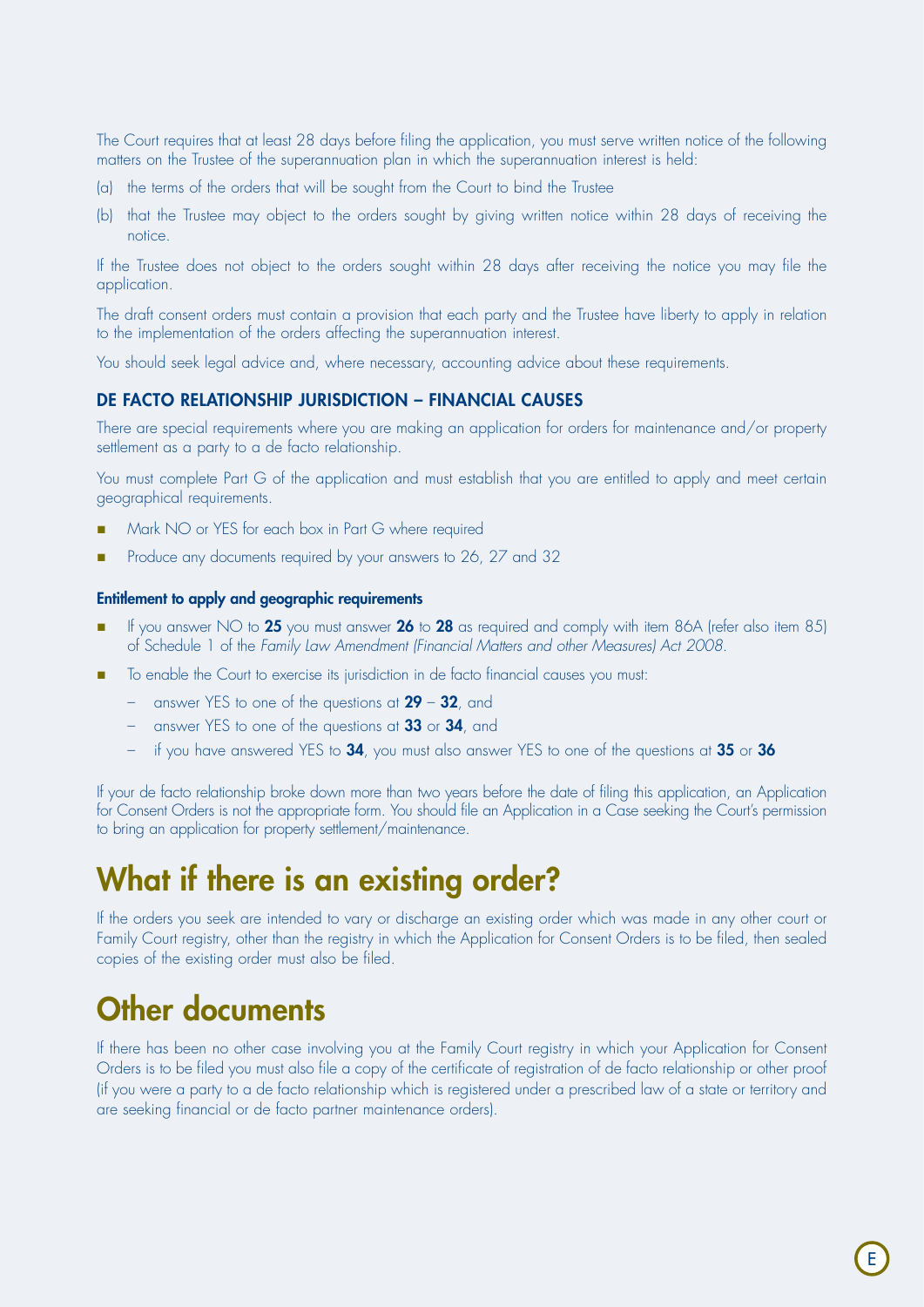# Change of name, address

If you change address after the application is filed you must file a Notice of Address for Service so the Court can send any papers to the correct address. If you change your name after the application has been filed, you must inform the Court in writing.

# Duty of disclosure

You must make full disclosure of your financial circumstances. You must read Rule 13.04 of the Family Law Rules.

### **WARNING**

A failure to give full and frank disclosure has serious consequences. These consequences may include:

- n any consent orders being set aside
- vou having to pay the other party's legal costs
- **n** your being fined
- you being charged with contempt of court.

# Who should be a party

A person against whom an order is sought or whose rights may be directly affected by an issue in the case must be included as a party to the application for consent orders. For the persons who must be parties to an application seeking parenting orders see Rule 6.02(2) of the Family Law Rules. An Independent Children's Lawyer, if one has been appointed, must be treated as a party – see Rule 8.02(4) of the Family Law Rules.

Certain persons are entitled to become a party to proceedings between parties to a marriage (see section 79(10)) and parties to a de facto relationship which has broken down (see section 90SM(10)). You may be required to notify the third party about this application—see sections 79F, 79G, 79H and 79J (in relation to proceedings between parties to a marriage) and sections 90SO, 90SP, 90SQ and 90SR (in relation to proceedings between parties to a de facto relationship which has broken down).

If an order or injunction is to be binding on a third party under Part VIIIAA or Part VIIIAB of the Family Law Act, that third party must:

- **n** be named as a respondent to the application
- sign the draft consent order
- sign Part N (see supplementary page to the Application to Consent Orders).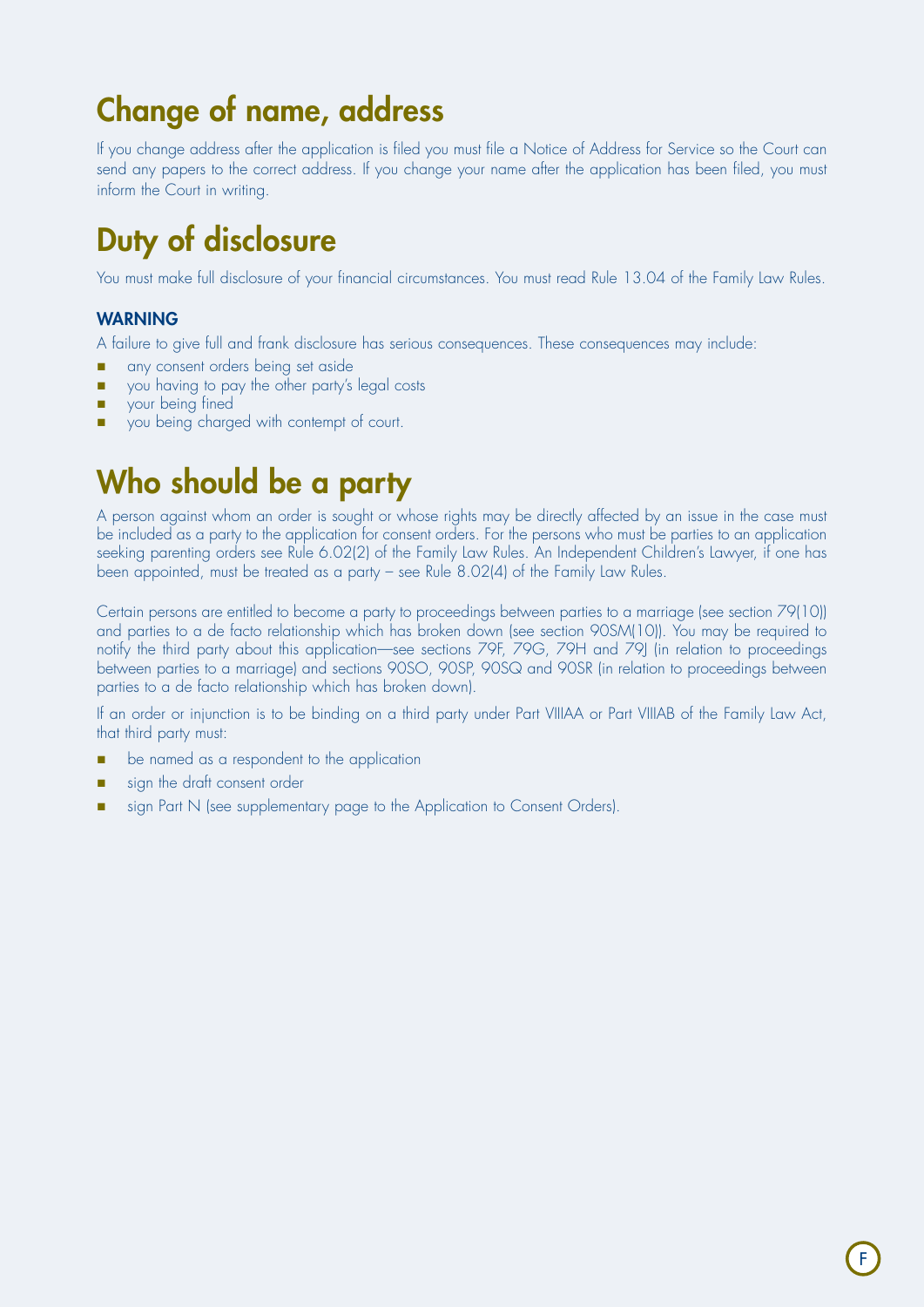# Relevant legislation referred to in this kit

Below is a list of the sections of the Family Law Act and other legislation referred to in this kit.

Note: You are required to read and consider certain sections and Parts of the Family Law Act before signing the Statement of Truth in this application (See Parts J, L and N of the Application for Consent Orders).

To access the relevant sections of the Family Law Act:

- **n** go to **www.familylawcourts.gov.au**
- call 1300 352 000 or
- visit a family law registry near you.

## Parenting orders

### *Family Law Act 1975*

- Section 64B meaning of parenting order and related terms
- Section 60B object of Part VII of the Act and principles underlying it
- **n** Section 60CA child's best interests paramount consideration in making a parenting order
- Section 60CC how a Court determines what is in a child's best interests
- Section 61DA presumption of equal shared parental responsibility when making parenting orders
- Section 65DAA Court to consider child spending equal time or substantial and significant time with each parent in certain circumstances
- Subsection  $4(1)$  interpretation of:
	- 'Aboriginal or Torres Strait Islander' culture in relation to a child
	- **'Family violence'** see also subsections 4(1AB) and 4(1AC)
	- **'Abuse'** in relation to a child.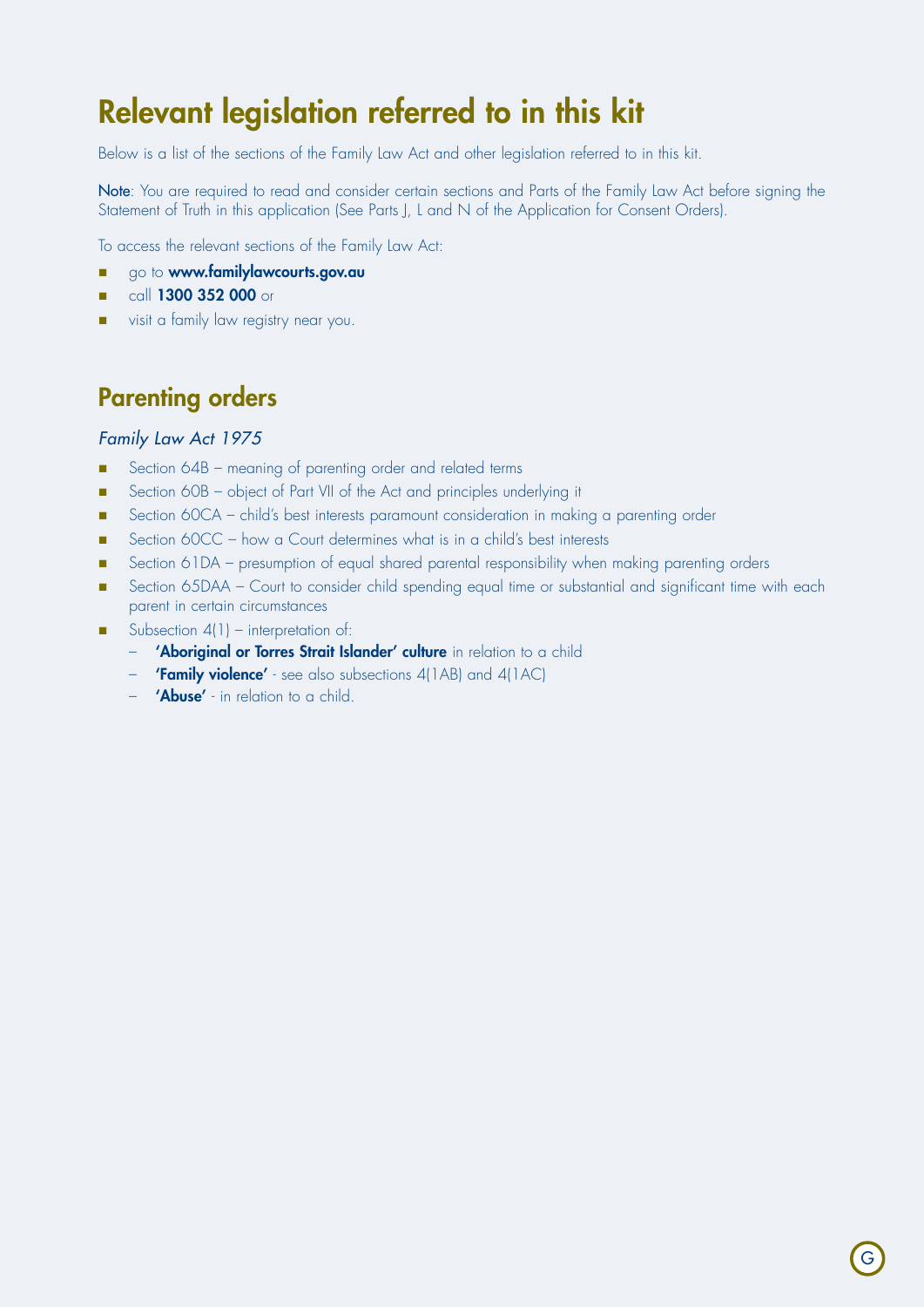## Financial orders (other than child maintenance)

In relation to proceedings between parties to a marriage:

### Spouse maintenance

### *Family Law Act 1975*

- Section  $72$  right of spouse to maintenance
- Section  $74$  powers of court in spousal maintenance proceedings
- Section  $75$  matters to be taken into consideration in relation to spousal maintenance

## Declarations and alteration of property interests

### *Family Law Act 1975*

- Section 44(3) time restrictions on property and maintencance proceedings
- Section  $78$  declaration of interests in property
- Section  $79$  alteration of property interests
- Part VIIIAA in respect of orders or injunctions binding third parties
- Part VIIIB in respect of superannuation interests

### In relation to proceedings between parties to a de facto relationship:

## Entitlement to apply and geographical requirements

### *Family Law Act 1975*

- Section 4AA meaning of 'De facto relationship'
- **n** Section 90SA not apply to certain matters covered by binding financial agreements
- Section 90SB entitlement to apply
- Section 90SD geographical requirements (de facto partner maintenance)
- Section 90SK geographical requirements (declarations and alterations of property interests)

### *Family Law Amendment (De Facto Financial Matters and Other Measures) Act 2008*

Item 86A, Schedule 1 – where both parties to a de facto relationship that broke down before 1 March 2009 may opt for Parts VIIIAB and VIIIB, and subsection 114(2A), of the *Family Law Act 1975* to apply in relation to the de facto relationship.

## De facto partner maintenance

### *Family Law Act 1975*

- Section 90SB when an order for de facto partner maintenance can be made
- Section 90SD geographical requirements to allow an order to be made (de facto partner maintenance)
- Section 90SE(1) power of court in de facto partner maintenance proceedings
- Section 90SF matters to be taken into consideration in relation to maintenance

## Declarations and alteration of property interests

### *Family Law Act 1975*

- Section  $44(5)$  period in which to apply
- Section  $44(6)$  leave provisions no provision for parties to consent
- Section 90SL declaration of interests in property
- Section 90SM alteration of property interests
- n Part VIIIAA in respect of orders of injunctions binding third parties see also section 90TA
- Part VIIIB in respect of superannuation interests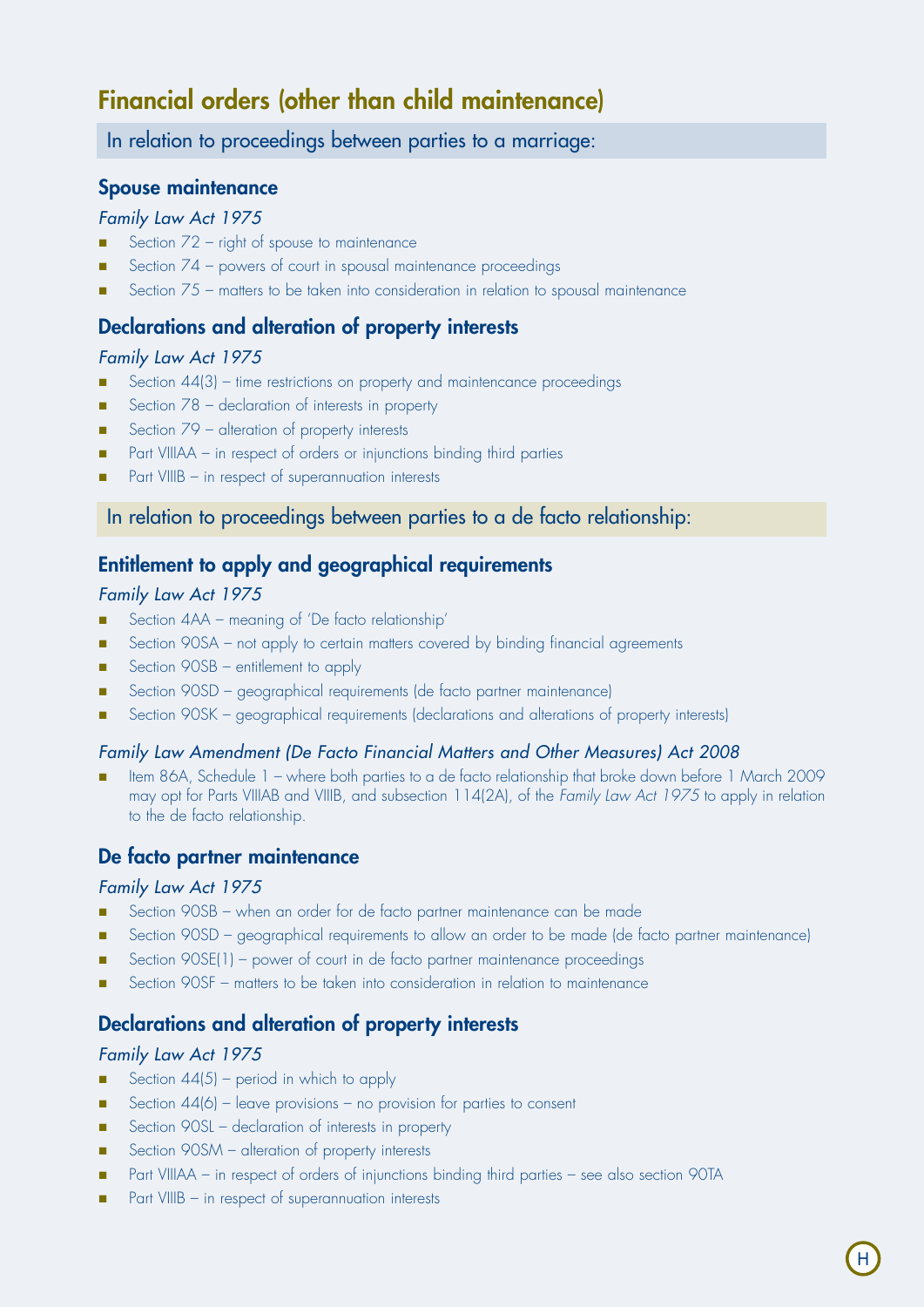# How to apply

Type the orders you seek in a draft consent order, giving careful consideration to the information set out in the front section of this kit on pages A to I.

Set out each order sought in a separate paragraph and number each paragraph. Each page should be signed by each party and dated.

You may like to use the supplement provided on the Family Law Courts website 'Consent Orders Supplement' as a guide to setting out these draft consent orders.

**STEP 2** Complete the Application for Consent Orders in this kit. The application should be completed by all parties and should be typed or clearly hand printed in ink. The parties must sign the Application in the space provided at the bottom of each page.

STEP 3 If you are applying for consent orders for property settlement and either party has a superannuation interest, there are special requirements which need to be met. See page D for details.

> If you are applying for consent orders for property settlement and/or maintenance as a party to a de facto relationship, there are special requirements which need to be met – see page E for details.

> If you are applying for a consent order for property settlement and an order sought will bind a a third party there are special requirements which need to be met. See page F under 'Who should be a party' for details.

> If you are applying for a consent order for parenting orders or orders which would vary existing parenting orders (see s64B), you must consider what is in the best interests of the child. You should bear in mind that the Court is required to apply the presumption that it is in the best interests of the child for the child's parents to have equal shared parental responsibility for the child, except where the circumstances in s61DA(2) apply. In cases where the circumstances in s61DA(2) do not apply, and all parties are seeking a parenting order or orders which will provide for something different to the child's parents having equal shared parental responsibility, you are going to have to provide information to persuade the court that the order or orders you are seeking, is in fact in the child's best interests.

> If you are applying for a consent order that provides for equal shared parental responsibility and makes a provision for a child to spend time with a parent, the Court may need to consider whether the proposed arrangement is reasonably practicable (s65DAA(1)(b), (2)(d)). You are going to have to provide information to persuade the court that the orders that you are seeking are:

(a) in the child's best interest and

(b) that the arrangement is reasonably practicable (s65DAA(5)).

Please note: If applying for parenting orders by consent, you must inform the Court of concerns about abuse, neglect or family violence and how the orders deal with those matters – see Rule 10.15A of the Family Law Rules.

**STEP 4** Sign each page of the draft consent orders and date the last page. Make sure you do this on the same day you sign the statement of truth in Parts J, L and N.

Note: Each party must sign both the consent orders and the statement of truth on the same day. However, all the parties do not need to sign on the same day.



STEP 5 At the end of the application at parts J and L there are statements of truth which each party must complete and sign. Be careful to mark [X] all the boxes that apply to your application.

**STEP 6** If you have sought independent legal advice about the orders you seek, your lawyer must complete the 'Statement of Independent Legal Advice', contained in parts K and M of the application form.

- STEP 7 **File** 
	- the original and two copies of your Application for Consent Orders along with the original signed draft consent orders and two copies certified as true copies of the consent orders (for more information see supplement to Application for Consent Orders)
	- n any other document that is referred to in this Kit.

Provide extra copies of the documents for any additional parties. When filing your application it may be better to personally deliver the documents to the Court so that where possible any problems with your paperwork can be attended to at the time.

#### You must file your application within 90 days of the date of the first statement of truth (see Parts J and L) otherwise the consent orders may not be made.

I

Each party should keep copies of the completed application and the orders.

**STEP 8** After an Application for Consent Orders is filed a registrar will consider it. If the registrar is satisfied that the orders should be made, the registrar will sign the proposed orders and sealed copies will be sent to you. If the registrar is not satisfied, a notice will be sent to you with a brief explanation as to what you need to do. It may be necessary for your application to be heard in court.

STEP 9 **IF the order splits, flags or otherwise imposes an obligation on the trustee of a superannuation plan, the** applicant must serve written notice of the terms of the order on the Trustee of the superannuation plan in which the interest is held.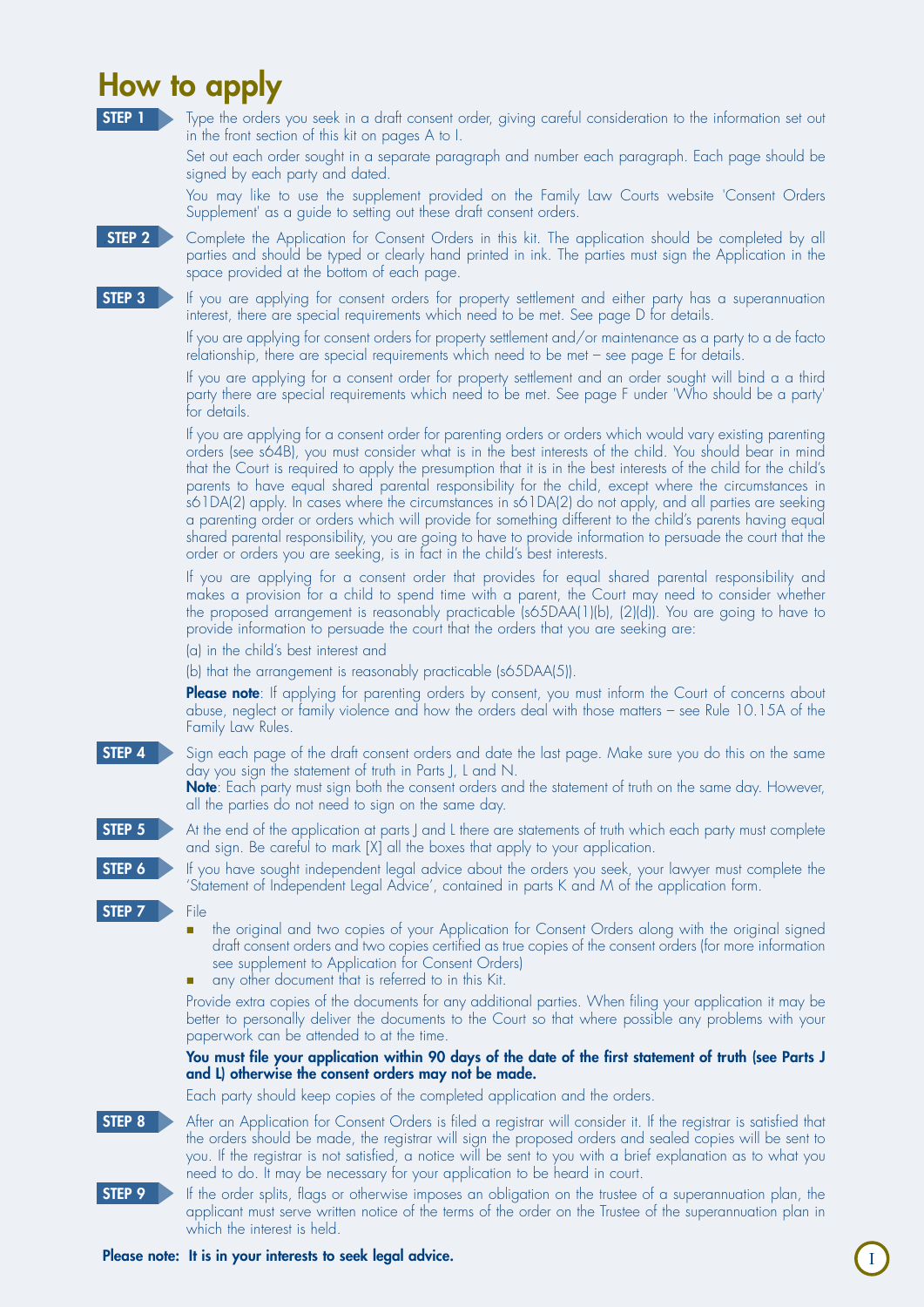# Application for Consent Orders

#### Family Law Rules ~ RULE 10.15

Please type or print clearly and mark [X] all boxes that apply. Attach extra pages if you need more space to answer any question/s.

Filed in:

Family Court of Australia

Family Court of Western Australia

Other (specify)

## Notice to the parties

Each party to the application must sign a statement of truth – for an applicant a statement in accordance with Part J and for a respondent a statement in accordance with Part L or N, as applicable.

| the contract of the contract of the contract of the contract of the contract of the contract of the contract of |
|-----------------------------------------------------------------------------------------------------------------|
| The application must be filed promptly. The consent order may not be made if the application is not filed       |
| within 90 days of the date of the first statement of truth (see Parts J and L).                                 |

- Each copy of the draft consent order must be certified by the applicant or lawyer as a true copy.
- If an order or injunction is sought under Part VIIIAA or Part VIIIAB of the Family Law Act the third party must be named as a respondent to this application and must sign the draft consent order. The third party must also sign Part N of the form but is not required to complete any other Part.

|                | <b>Part A</b>         | <b>About the parties</b>                                                                                        |                                                                                                                                          |  |
|----------------|-----------------------|-----------------------------------------------------------------------------------------------------------------|------------------------------------------------------------------------------------------------------------------------------------------|--|
|                | <b>APPLICANT</b>      |                                                                                                                 | <b>RESPONDENT</b>                                                                                                                        |  |
|                |                       | What is your family name as used now?                                                                           | What is your family name as used now?                                                                                                    |  |
|                |                       |                                                                                                                 |                                                                                                                                          |  |
|                | Given names?          |                                                                                                                 | Given names?                                                                                                                             |  |
|                |                       |                                                                                                                 |                                                                                                                                          |  |
|                | Male                  | Female                                                                                                          | Male<br>Female                                                                                                                           |  |
| $\mathbf 2$    |                       | What is your usual occupation?                                                                                  | What is your usual occupation?                                                                                                           |  |
|                |                       |                                                                                                                 |                                                                                                                                          |  |
| 3 <sup>1</sup> | name of the law firm. | What is your contact address (address for service)<br>in Australia? If you give a lawyer's address, include the | What is your contact address (address for service)<br>in Australia? If you give a lawyer's address, include the<br>name of the law firm. |  |
|                |                       |                                                                                                                 |                                                                                                                                          |  |
|                |                       |                                                                                                                 |                                                                                                                                          |  |
|                | State                 | Postcode                                                                                                        | Postcode<br>State                                                                                                                        |  |
|                | Phone                 | $Fax *$                                                                                                         | $Fax *$<br>Phone                                                                                                                         |  |
|                | <b>DX</b>             |                                                                                                                 | <b>DX</b>                                                                                                                                |  |
|                | Lawyer's code         |                                                                                                                 | Lawyer's code                                                                                                                            |  |
|                | Email *               |                                                                                                                 | Email *                                                                                                                                  |  |

Please do not include email or fax addresses unless you are willing to receive documents from the \* Court and other parties in that way.

|                  | <b>COURT USE ONLY</b> |
|------------------|-----------------------|
| <b>Client ID</b> |                       |
|                  |                       |
| File number      |                       |
| Filed at         |                       |
| Filed on         |                       |

1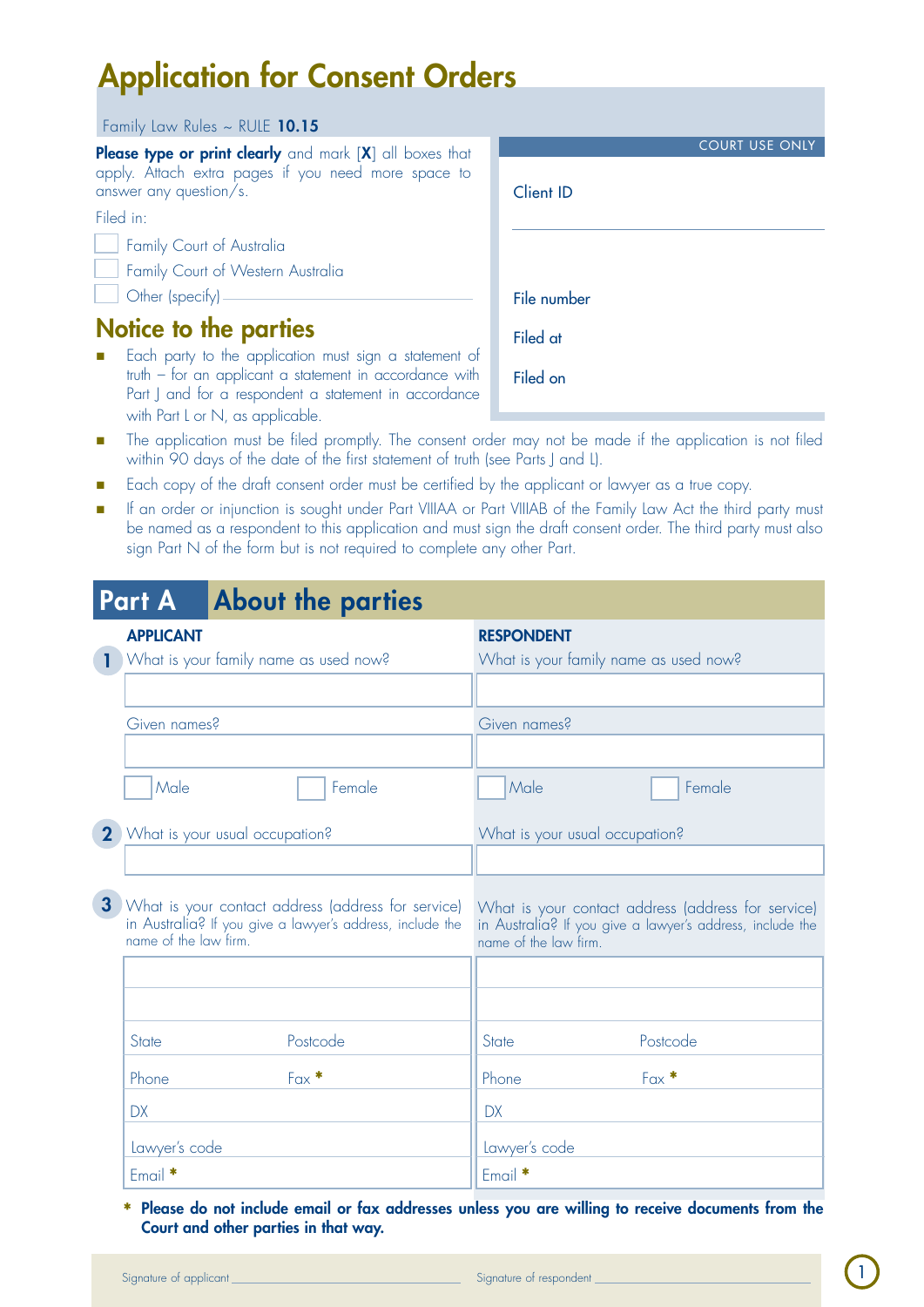| 4                  | When and in what country were you born? |                                                                                                |      | When and in what country were you born? |                                                                |
|--------------------|-----------------------------------------|------------------------------------------------------------------------------------------------|------|-----------------------------------------|----------------------------------------------------------------|
| DAY / MONTH / YEAR |                                         | <b>COUNTRY</b>                                                                                 |      | DAY / MONTH / YEAR                      | <b>COUNTRY</b>                                                 |
|                    |                                         |                                                                                                |      |                                         |                                                                |
|                    |                                         |                                                                                                |      |                                         |                                                                |
| <b>No</b>          |                                         | $\blacklozenge$ $\blacklozenge$ Are you of Aboriginal and/or of Torres Strait Islander origin? | No   |                                         | Are you of Aboriginal and/or of Torres Strait Islander origin? |
| <b>Yes</b>         | Aboriginal                              |                                                                                                | Yes  | Aboriginal                              |                                                                |
| Yes                | <b>Torres Strait Islander</b>           |                                                                                                | Yes: | Torres Strait Islander                  |                                                                |
| Yes                | Aboriginal and Torres Strait Islander   |                                                                                                | Yes  | Aboriginal and Torres Strait Islander   |                                                                |

You are not required to answer this question, but it will greatly assist the Court if you do. The information sought is being collected to assist the Court in planning and delivering client services. It is possible that you may be contacted to participate in a review of a particular aspect of the Court's services, although your right not to participate will be respected. The information you provide may be shared with researchers approved by the Court, and may be included in publications in statistical form in a way that does not identify you.

If there is more than one applicant or respondent, attach an extra page with the details for Applicant 2/ Respondent 2, answering Items 1–5. A third party who will be bound by an order sought under Part VIIIAA or Part VIIIAB of the Family Law Act must be named as a respondent but need not complete any of this form except Part N.

## Part B About the relationship of the parties

|   |             |                                | 6 When did you begin living together? |                                                    |                  |                | <b>NOT</b><br><b>APPLICABLE</b> |
|---|-------------|--------------------------------|---------------------------------------|----------------------------------------------------|------------------|----------------|---------------------------------|
|   | <b>DATE</b> |                                |                                       |                                                    |                  |                |                                 |
|   |             |                                |                                       | 7 If married, when and where did you get married?* | <b>TOWN/CITY</b> | <b>COUNTRY</b> |                                 |
|   | <b>DATE</b> |                                |                                       |                                                    |                  |                |                                 |
| 8 |             | When did you finally separate? |                                       |                                                    |                  |                |                                 |
|   | <b>DATE</b> |                                |                                       |                                                    |                  |                |                                 |
|   |             |                                |                                       |                                                    |                  |                |                                 |
| 9 |             |                                | When and where did you get divorced?  |                                                    | <b>TOWN/CITY</b> | <b>COUNTRY</b> |                                 |
|   | <b>DATE</b> |                                |                                       |                                                    |                  |                |                                 |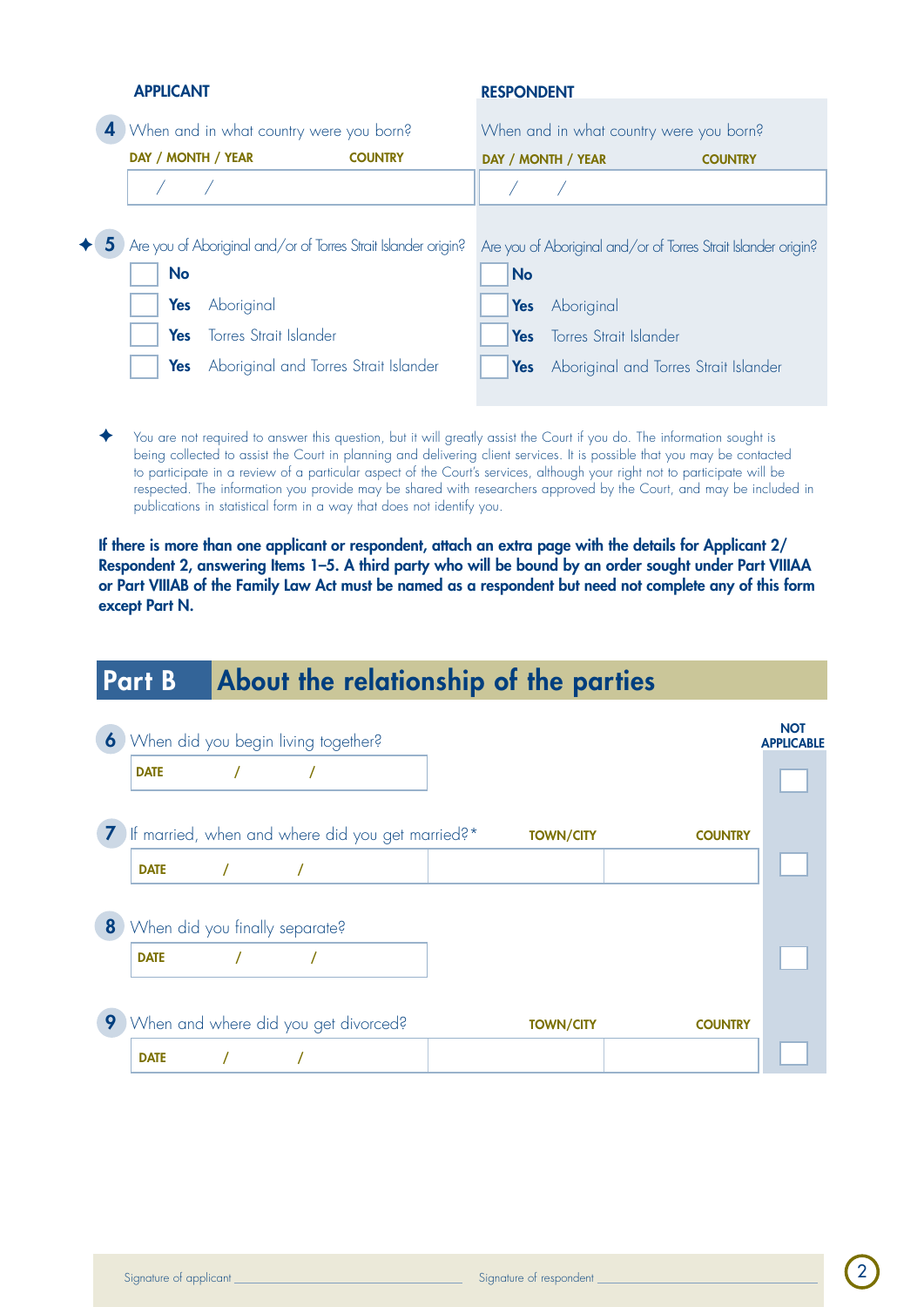## Part C About other Court cases and orders

IF YOU ARE SEEKING PARENTING ORDERS, ANSWER ITEMS 10 TO 13A. IF YOU ARE SEEKING FINANCIAL ORDERS, ANSWER ITEMS ANSWER ITEMS 10 TO 11 AND 14 TO 19.

10 Are there any **ongoing cases** in this or any other court about family law, child support, family violence or child welfare that involve any of the parties or any of the children listed on this form?

| Court name and place           | Next Court date |
|--------------------------------|-----------------|
|                                |                 |
| State the names of the parties |                 |
|                                |                 |
|                                |                 |
|                                |                 |

State the nature of the orders sought (**NUMBER EACH ORDER SOUGHT**)

| IF TUESE IS HOSE TULLI ONE OLSE NELSE ITTLOU IN EVEN I NLOE. HUNSENLIG IT ITELLAS - NLOE S. |  |  |
|---------------------------------------------------------------------------------------------|--|--|

If there is more than one case please attach an extra page, numbering it item 10 ~ page 2

(11) Are there any existing orders, agreements, parenting plans or undertakings to a court about family law, child support, family violence or abuse in relation to a child (including orders which have applied to a child or a member of the child's family), or child welfare, concerning any of the parties or children listed on this form?

|                                   | Attached is a copy/copies of the following (mark $[X]$ the boxes that apply): |  |
|-----------------------------------|-------------------------------------------------------------------------------|--|
| order                             | undertaking                                                                   |  |
| parenting plan                    | agreement                                                                     |  |
| <b>OR</b>                         |                                                                               |  |
| <b>GIVE THE FOLLOWING DETAILS</b> |                                                                               |  |
| Court name and place              | Date                                                                          |  |
|                                   |                                                                               |  |
|                                   | Names of the parties to the order/agreement/parenting plan/undertaking        |  |
|                                   |                                                                               |  |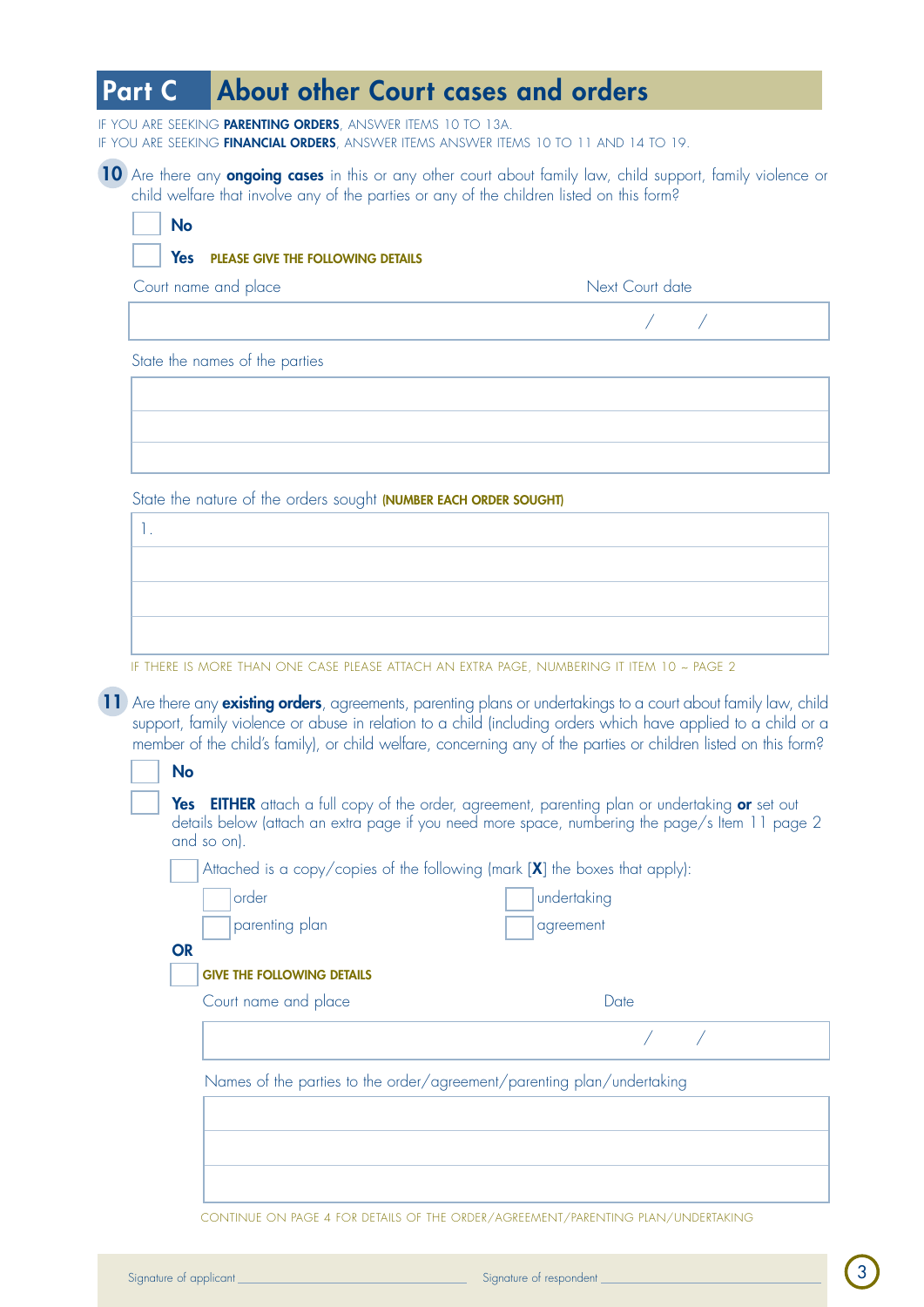|            | 1.                                                                                                                                                                                                                                                      |
|------------|---------------------------------------------------------------------------------------------------------------------------------------------------------------------------------------------------------------------------------------------------------|
|            |                                                                                                                                                                                                                                                         |
|            |                                                                                                                                                                                                                                                         |
|            |                                                                                                                                                                                                                                                         |
|            | IF THERE IS MORE THAN ONE CASE PLEASE ATTACH AN EXTRA PAGE, NUMBERING IT ITEM 11 ~ PAGE 2                                                                                                                                                               |
|            | (12) Is there is a family violence order?                                                                                                                                                                                                               |
| <b>No</b>  |                                                                                                                                                                                                                                                         |
| Yes        | Are the orders sought in this application consistent with that family violence order?<br><b>Yes</b>                                                                                                                                                     |
|            | No GIVE BRIEF DETAILS (see sections 68P, 68Q, 68R and 68S of the Family Law Act)                                                                                                                                                                        |
|            |                                                                                                                                                                                                                                                         |
|            |                                                                                                                                                                                                                                                         |
|            |                                                                                                                                                                                                                                                         |
|            |                                                                                                                                                                                                                                                         |
| 12A        | Has there been any contact with the department responsible for child safety with respect to the                                                                                                                                                         |
| <b>No</b>  | children named in this application or any other child of the household?                                                                                                                                                                                 |
| Yes        |                                                                                                                                                                                                                                                         |
|            |                                                                                                                                                                                                                                                         |
|            | Provide details including the outcome of that contact and any outstanding concerns.                                                                                                                                                                     |
|            |                                                                                                                                                                                                                                                         |
|            |                                                                                                                                                                                                                                                         |
|            |                                                                                                                                                                                                                                                         |
|            |                                                                                                                                                                                                                                                         |
|            |                                                                                                                                                                                                                                                         |
|            | responsibility for the child?                                                                                                                                                                                                                           |
| <b>Yes</b> | <b>GO TO ITEM 13A IF APPLICABLE</b>                                                                                                                                                                                                                     |
| No         | <b>COMPLETE THE FOLLOWING</b>                                                                                                                                                                                                                           |
|            | Is this a case where all parties accept that the presumption in Section 61DA(1) does not apply?                                                                                                                                                         |
|            | Yes<br>Give brief details of why the presumption does not apply                                                                                                                                                                                         |
|            |                                                                                                                                                                                                                                                         |
|            | 13) Are you seeking a parenting order that provides for the child's parents to have equal shared parental                                                                                                                                               |
|            | <b>No</b><br>Briefly explain why it is in the best interests of the child for the Court to make the order/s<br>you are seeking rather than order/s which provide for the child's parents to have equal<br>shared parental responsibility for the child. |
|            |                                                                                                                                                                                                                                                         |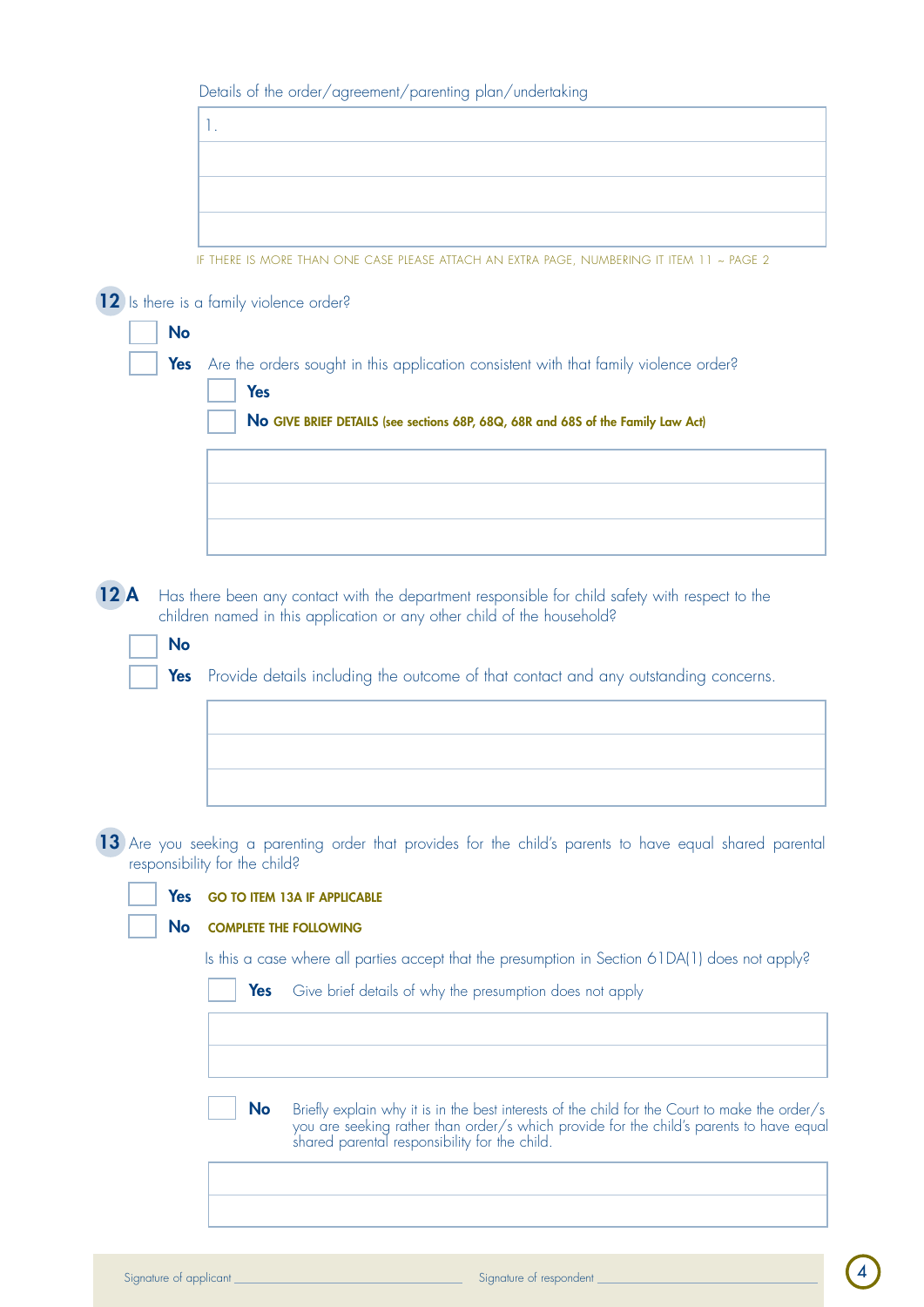| 13A                     | Are you seeking a parenting order that provides for the child's parent to spend time with the child?                                                                                                                                                                                                                              |
|-------------------------|-----------------------------------------------------------------------------------------------------------------------------------------------------------------------------------------------------------------------------------------------------------------------------------------------------------------------------------|
| Yes                     | Having regard to s65DAA(5), briefly explain why the child spending equal time or<br>substantial and significant time with each of the parents is reasonably practicable.                                                                                                                                                          |
| <b>No</b>               | Briefly explain why it is not in the child's best interest to spend time with each parent.                                                                                                                                                                                                                                        |
| <b>No</b><br><b>Yes</b> | 14) Have the parties previously entered into a financial agreement, a Part VIIIAB financial agreement or a<br>superannuation agreement under the Family Law Act or under any relevant State or Territory legislation?<br>PROVIDE A COPY OF THE AGREEMENT/S                                                                        |
| <b>No</b><br>Yes        | 15) If either party has a superannuation interest, has the non-member spouse or former de facto partner<br>served a waiver notice on the Trustee of the eligible superannuation plan under section 90MZA of the<br>Act for a payment split made in relation to the superannuation interest?<br><b>ATTACH A COPY OF THE NOTICE</b> |
| <b>No</b><br>Yes        | <b>16</b> If either party has a superannuation interest, is there a payment flag in operation in relation to that interest?<br>ATTACH A COPY OF THE ORDER OR AGREEMENT CREATING THE FLAG                                                                                                                                          |
| <b>No</b><br>Yes        | 17) Is any party currently bankrupt or currently a debtor in bankruptcy proceedings started by either a creditor's<br>petition or a debtor's petition or currently a debtor subject to a personal insolvency agreement?                                                                                                           |
| <b>No</b><br>Yes        | 18 Is there a proceeds of crime order or current forfeiture application in relation to any of the property of<br>any of the parties (see Proceeds of Crime Act 2002 (C'wlth))?<br>ATTACH A SEALED COPY OF THE ORDER OR APPLICATION                                                                                                |
| <b>No</b>               | 19 Is there any person who may be entitled to become a party to the case under Subsection 79(10) or<br>subsection 90SM(10) of the Act?                                                                                                                                                                                            |
| <b>Yes</b>              | Has written notice been given to that person?<br><b>Yes</b><br><b>No</b>                                                                                                                                                                                                                                                          |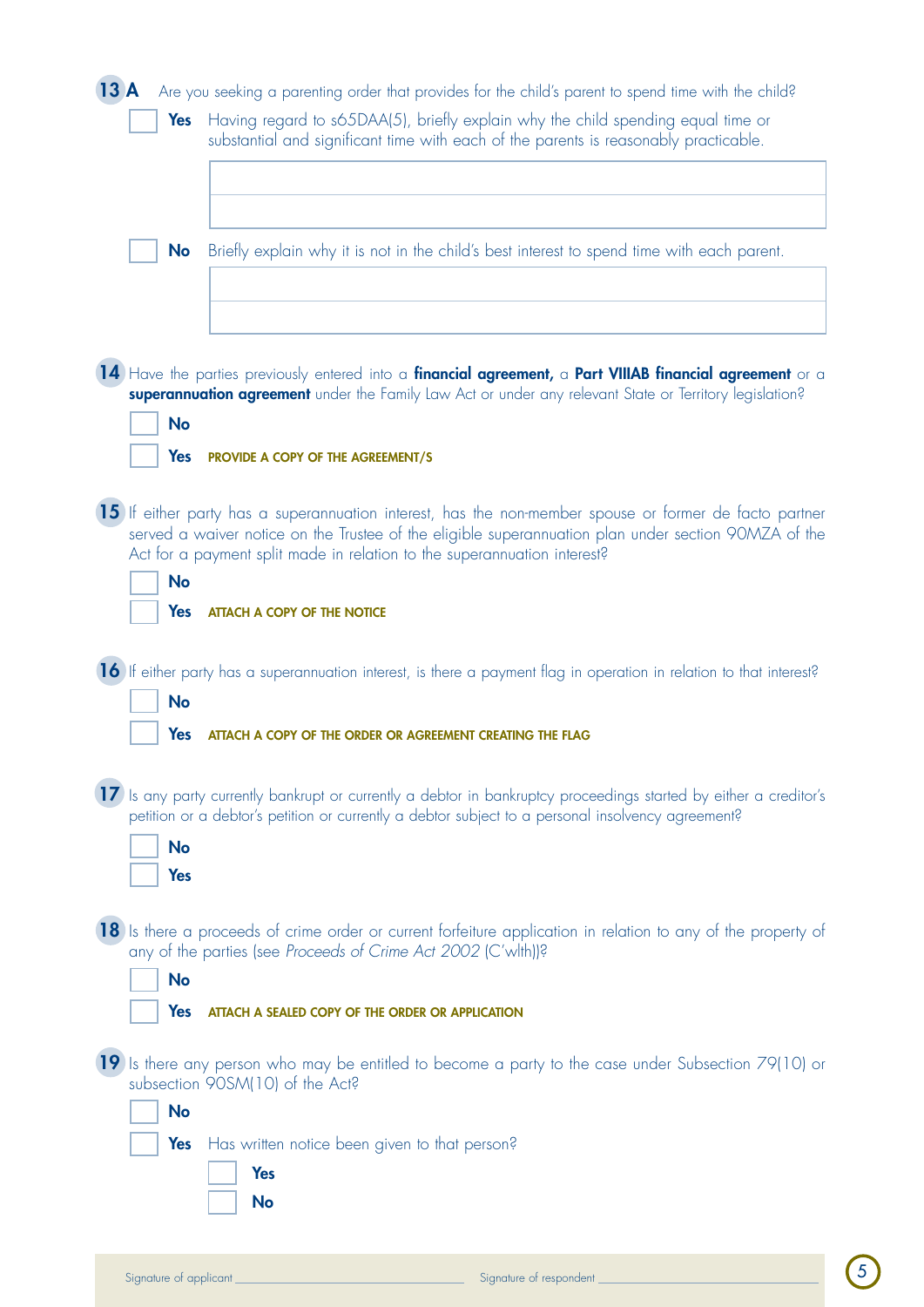## Part D About the children

This part must be completed by all applicants if there are children under the age of 18 years, regardless of whether the orders sought are in relation to children, property or maintenance. You must give details for each natural or adopted child of both or either of you who is under 18. This is regardless of whether the child has lived with both or either of you.

| <b>20</b> Give the following details for each child<br><b>Family name Given names</b> | Primary care giver* Date of birth M/F |  |
|---------------------------------------------------------------------------------------|---------------------------------------|--|
|                                                                                       |                                       |  |
|                                                                                       |                                       |  |
| Child 3:                                                                              |                                       |  |
| Child $4^{\circ}$                                                                     |                                       |  |

IF THE CHILD DOES NOT SPEND EQUAL TIME WITH EACH OF THE PARENTS IDENTIFY THE PERSON WITH WHOM THE child lives most of the time

21 Who else lives in the child's home when the child is living with the applicant and when the child is living with the respondent? Do not include the other children listed in Item 20.

| <b>APPLICANT</b> |  |  |
|------------------|--|--|
|------------------|--|--|

### applicant respondent respondent respondent

| <b>Child</b>                       |                                    |
|------------------------------------|------------------------------------|
| <b>FATHER</b><br><b>MOTHER</b>     | <b>FATHER</b><br><b>MOTHER</b>     |
| OTHER PERSON<br>Age .              | OTHER PERSON<br>Age                |
| Female<br>Male                     | Female<br>Male                     |
| Name and relationship to the child | Name and relationship to the child |
|                                    |                                    |
|                                    |                                    |
|                                    |                                    |

### Child 2

| <b>FATHER</b>                      | <b>MOTHER</b>                      |
|------------------------------------|------------------------------------|
| <b>MOTHER</b>                      | <b>FATHER</b>                      |
| OTHER PERSON                       | OTHER PERSON                       |
| Age                                | Age                                |
| Female                             | Female                             |
| Male                               | Male                               |
| Name and relationship to the child | Name and relationship to the child |
|                                    |                                    |
|                                    |                                    |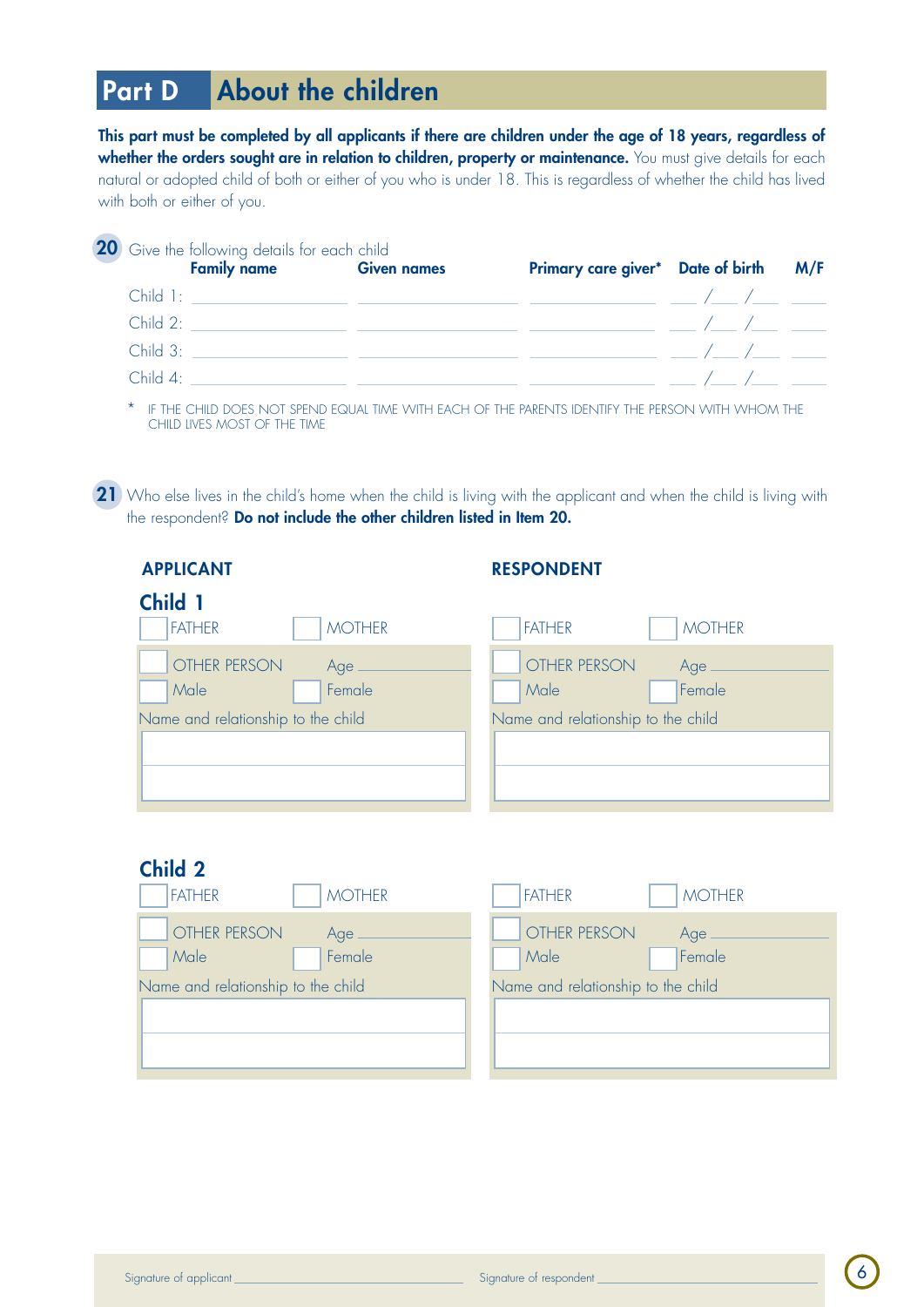### APPLICANT RESPONDENT

## Child 3

| <b>FATHER</b>                      | <b>FATHER</b>                      |
|------------------------------------|------------------------------------|
| <b>MOTHER</b>                      | <b>MOTHER</b>                      |
| OTHER PERSON                       | OTHER PERSON                       |
| Age                                | Age                                |
| Female                             | Female                             |
| Male                               | Male                               |
| Name and relationship to the child | Name and relationship to the child |

## Child 4

| <b>FATHER</b>                      | <b>FATHER</b>                      |
|------------------------------------|------------------------------------|
| <b>MOTHER</b>                      | <b>MOTHER</b>                      |
| OTHER PERSON                       | OTHER PERSON                       |
| Age                                | Age                                |
| Female                             | Female                             |
| Male                               | Male                               |
| Name and relationship to the child | Name and relationship to the child |

## Part E Order/s sought

22 The parties seek orders in terms of the draft Consent Orders that are signed by the parties and lodged with this Application for Consent Orders.

## Part F **Details for parenting orders**

Omit all of this Part if no parenting orders are sought, and remove pages 8 & 9 when filing.

| <b>APPLICANT 1</b> |  |
|--------------------|--|
|                    |  |

#### **RESPONDENT 1**

| 23 Jurisdiction<br>Which of the following applies?<br>MARK [X] EVERY BOX THAT APPLIES TO APPLICANT 1 AND EVERY BOX THAT APPLIES TO RESPONDENT 1. |                                                                                                                       | <b>Jurisdiction</b><br>Which of the following applies? |  |  |
|--------------------------------------------------------------------------------------------------------------------------------------------------|-----------------------------------------------------------------------------------------------------------------------|--------------------------------------------------------|--|--|
|                                                                                                                                                  | I am present in Australia                                                                                             | Present in Australia                                   |  |  |
|                                                                                                                                                  | I am ordinarily resident in Australia                                                                                 | Ordinarily resident in Australia                       |  |  |
|                                                                                                                                                  | I am an Australian citizen                                                                                            | An Australian citizen                                  |  |  |
|                                                                                                                                                  | The child (or children) is present in Australia/<br>  ordinarily resident in Australia/<br>  is an Australian citizen |                                                        |  |  |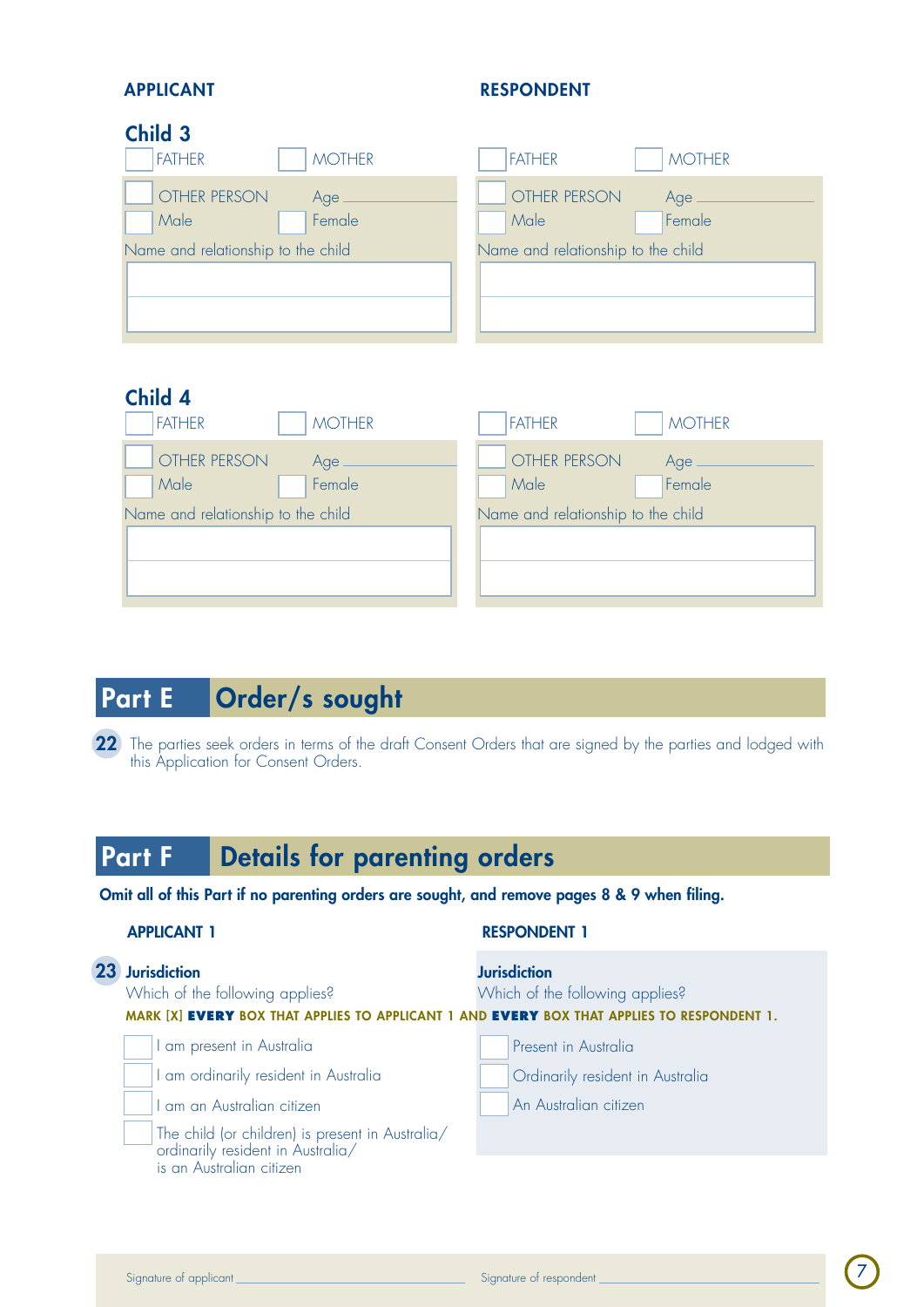Where details for Child 2 are the same as Child 1 write 'As for Child 1'

## Child 1 Child 2

24 Proposed arrangements for the child:

Housing (e.g. 3 bedroom house – child has own room).



Proposed arrangements for the child:

Housing (e.g. 3 bedroom house – child has own room).

**Supervision** (who looks after the child? e.g. If the parent who lives with the child is working outside the home who looks after the child during the parent's absence).

Financial support (details about maintenance and child support, including details of maintenance orders or child support assessments and what is actually being paid or proposed to be paid by any parent or party to the marriage who does not live with the child).

Health (details of the health of the child and any treatment or ongoing medication needs).





Education (details about what school the child attends, what year he/she is in and what progress is being made).



Any other matters (under subsection 60CC of the Family Law Act).

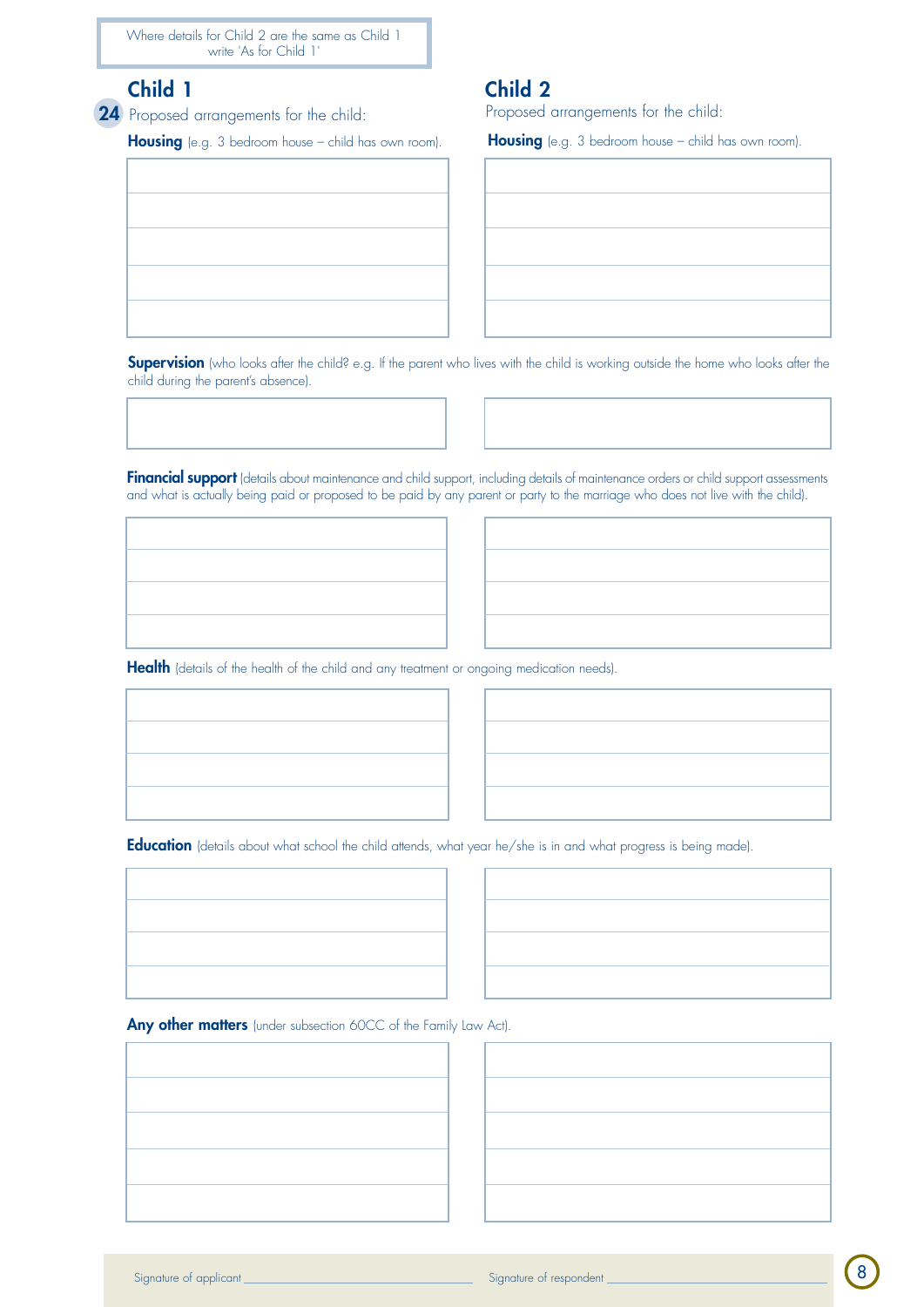Where details for Child 3 & 4 are the same as Child 1 write 'As for Child 1'

## Child 3 Child 4

24 Proposed arrangements for the child:

Housing (e.g. 3 bedroom house – child has own room).



Proposed arrangements for the child:

Housing (e.g. 3 bedroom house – child has own room).

Supervision (who looks after the child? e.g. If the parent who lives with the child is working outside the home who looks after the child during the parent's absence).

Financial support (details about maintenance and child support, including details of maintenance orders or child support assessments and what is actually being paid or proposed to be paid by any parent or party to the marriage who does not live with the child).

Health (details of the health of the child and any treatment or ongoing medication needs).



Education (details about what school the child attends, what year he/she is in and what progress is being made).



Any other matters (under subsection 60CC of the Family Law Act).



If there are no more children and you are not seeking any financial orders: GO TO PART J, ON PAGE 23. If you need more space for any other children, attach an extra page, numbering it Item 24, Child 5; Item 24 Child 6 and so on.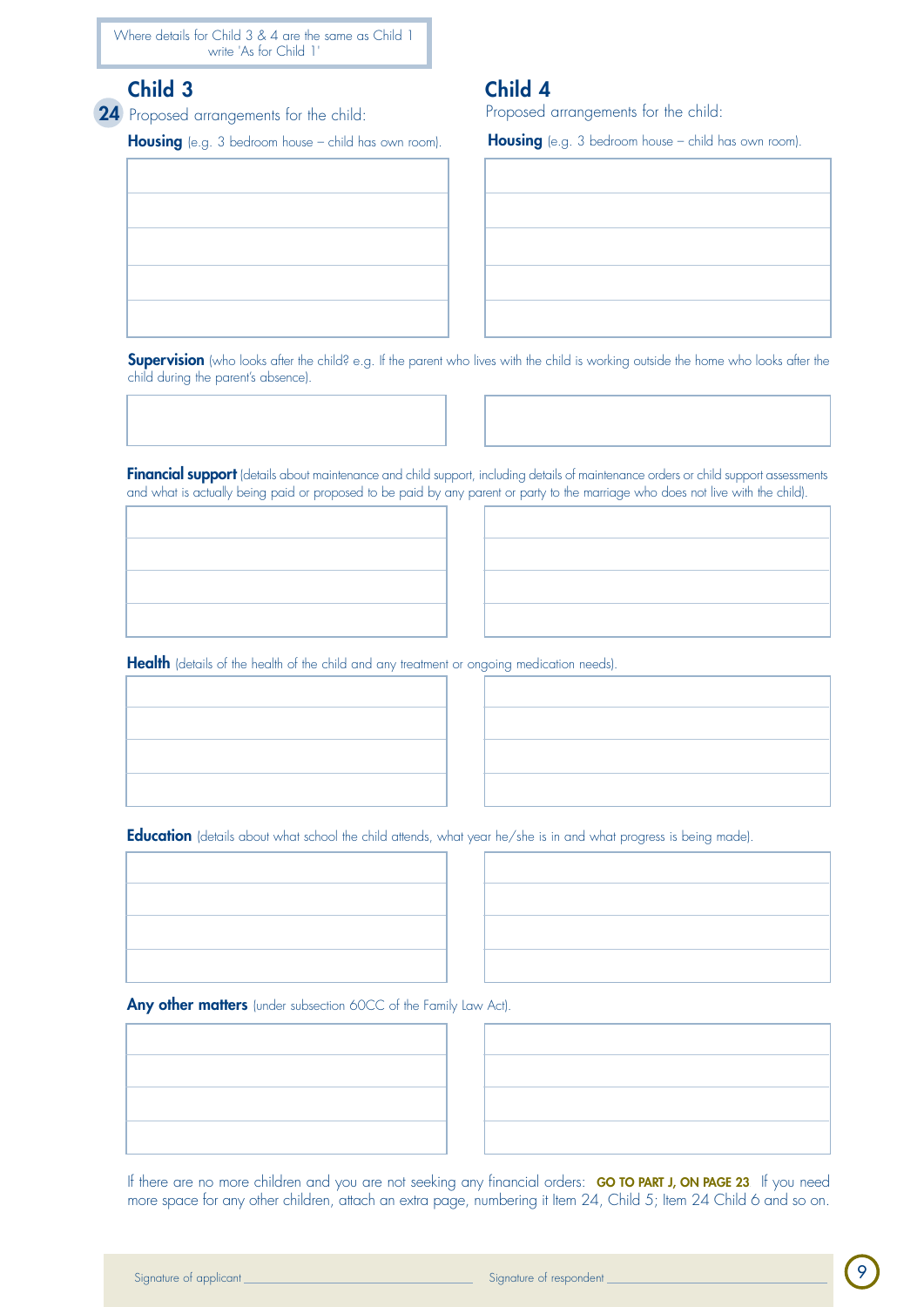## Part G De facto relationship jurisdiction – financial causes

(subsection 4(1) of *Family Law Act 1975* defines de facto financial cause)

Complete all the boxes below as required if relying on the Court's jurisdiction to make orders for the benefit of a party to a de facto relationship that has broken down.

## Entitlement to apply and geographic requirements

|                                                   | 25 Did your de facto relationship break down on or after 1 March 2009 or if resident in South Australia on or<br>after 1 July 2010?                                                                                 |                                                                                                                         |                   |                                                                                                                         |
|---------------------------------------------------|---------------------------------------------------------------------------------------------------------------------------------------------------------------------------------------------------------------------|-------------------------------------------------------------------------------------------------------------------------|-------------------|-------------------------------------------------------------------------------------------------------------------------|
|                                                   | <b>No</b><br>IF NO, COMPLETE ITEMS 26 TO 28 AS REQUIRED                                                                                                                                                             |                                                                                                                         |                   |                                                                                                                         |
|                                                   | <b>Yes</b><br>IF YES, GO TO ITEM 29                                                                                                                                                                                 |                                                                                                                         |                   |                                                                                                                         |
|                                                   |                                                                                                                                                                                                                     | to apply in relation to your de facto relationship?                                                                     |                   | 26 Do both parties each choose for Parts VIIIAB and VIIIB, and subsection 114(2A) of the Family Law Act 1975            |
|                                                   | <b>APPLICANT</b>                                                                                                                                                                                                    |                                                                                                                         | <b>RESPONDENT</b> |                                                                                                                         |
|                                                   | <b>No</b>                                                                                                                                                                                                           | Yes ATTACH COPIES OF YOUR WRITTEN AND<br>SIGNED CONSENT AND STATEMENT OF<br><b>LEGAL ADVICE BY A LEGAL PRACTITIONER</b> | <b>No</b>         | Yes ATTACH COPIES OF YOUR WRITTEN AND<br>SIGNED CONSENT AND STATEMENT OF<br><b>LEGAL ADVICE BY A LEGAL PRACTITIONER</b> |
|                                                   | de facto relationship?                                                                                                                                                                                              |                                                                                                                         |                   | 27 Have the parties previously entered into a designated State/Territory financial agreement in relation to their       |
|                                                   | <b>No</b>                                                                                                                                                                                                           | IF NO, GO TO ITEM 29                                                                                                    |                   |                                                                                                                         |
|                                                   | <b>Yes</b>                                                                                                                                                                                                          | IF YES, GO TO ITEM 28 AND PROVIDE A COPY OF THE AGREEMENT/S                                                             |                   |                                                                                                                         |
|                                                   | 28 Has that agreement ceased to have effect without any property being distributed or any maintenance being<br>paid under the agreement?                                                                            |                                                                                                                         |                   |                                                                                                                         |
|                                                   | <b>No</b><br><b>Yes</b>                                                                                                                                                                                             |                                                                                                                         |                   |                                                                                                                         |
|                                                   |                                                                                                                                                                                                                     | 29 Is the period or the total of the periods of the de facto relationship at least 2 years?                             |                   |                                                                                                                         |
|                                                   | <b>No</b>                                                                                                                                                                                                           |                                                                                                                         |                   |                                                                                                                         |
|                                                   | Yes                                                                                                                                                                                                                 |                                                                                                                         |                   |                                                                                                                         |
| 30 Is there a child of the de facto relationship? |                                                                                                                                                                                                                     |                                                                                                                         |                   |                                                                                                                         |
|                                                   | <b>No</b><br><b>Yes</b>                                                                                                                                                                                             |                                                                                                                         |                   |                                                                                                                         |
|                                                   | 31) Has the applicant made substantial contributions of the kind mentioned in paragraph 90SM(4)(a), (b) or (c)<br>and a failure to make an order or declaration would result in serious injustice to the applicant? |                                                                                                                         |                   |                                                                                                                         |
|                                                   | <b>No</b>                                                                                                                                                                                                           |                                                                                                                         |                   |                                                                                                                         |

Yes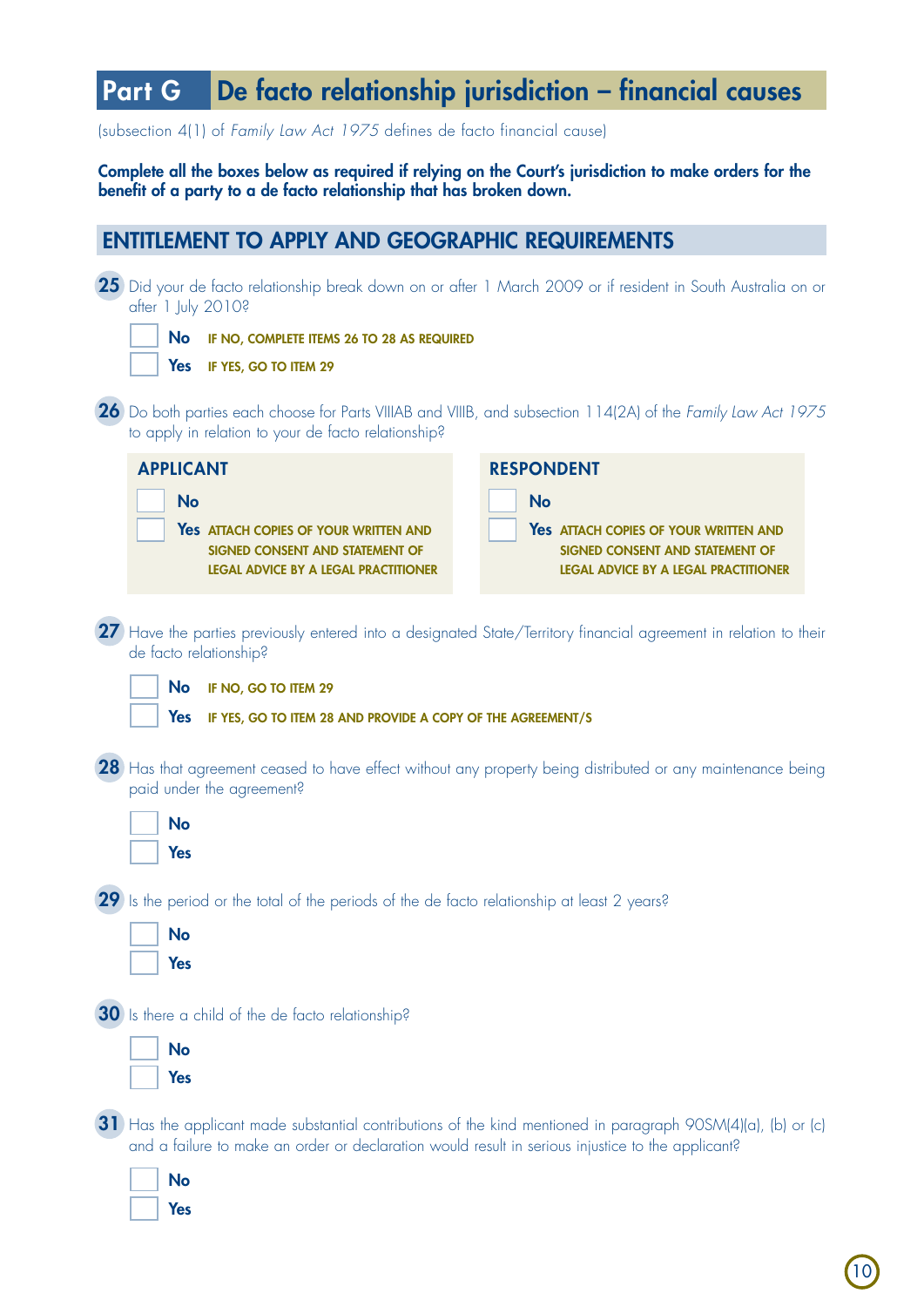| 32) Is, or was, the relationship registered under a prescribed law of a State or Territory of Australia?                                                                                                                                                   |
|------------------------------------------------------------------------------------------------------------------------------------------------------------------------------------------------------------------------------------------------------------|
| <b>No</b><br>Yes<br>YOU MUST FILE A COPY OF THE CERTIFICATE OF REGISTRATION OR OTHER PROOF                                                                                                                                                                 |
|                                                                                                                                                                                                                                                            |
| 33 Was either or both of the parties to the de facto relationship ordinarily resident in one or more of the Australian<br>Territories or New South Wales, Queensland, Victoria, Tasmania or South Australia when the relationship<br>broke down?           |
| <b>No</b><br><b>Yes</b>                                                                                                                                                                                                                                    |
| 34) Are either or both of the parties to the de facto relationship ordinarily resident in one or more of the Australian<br>Territories or New South Wales, Queensland, Victoria, Tasmania or South Australia at the time this application<br>is made?      |
| <b>No</b><br><b>Yes</b>                                                                                                                                                                                                                                    |
| 35 Were both of the parties to the de facto relationship ordinarily resident in one or more of the Australian<br>Territories or New South Wales, Queensland, Victoria, Tasmania or South Australia for at least one third of<br>the de facto relationship? |
| <b>No</b><br><b>Yes</b>                                                                                                                                                                                                                                    |
| 36 Did the applicant make substantial contributions of the kind mentioned in paragraph 90SM(4)(a), (b) or                                                                                                                                                  |

(c) in relation to the de facto relationship in one or more of the Australian Territories or New South Wales, Queensland, Victoria, Tasmania or South Australia?

|  | No  |
|--|-----|
|  | Yes |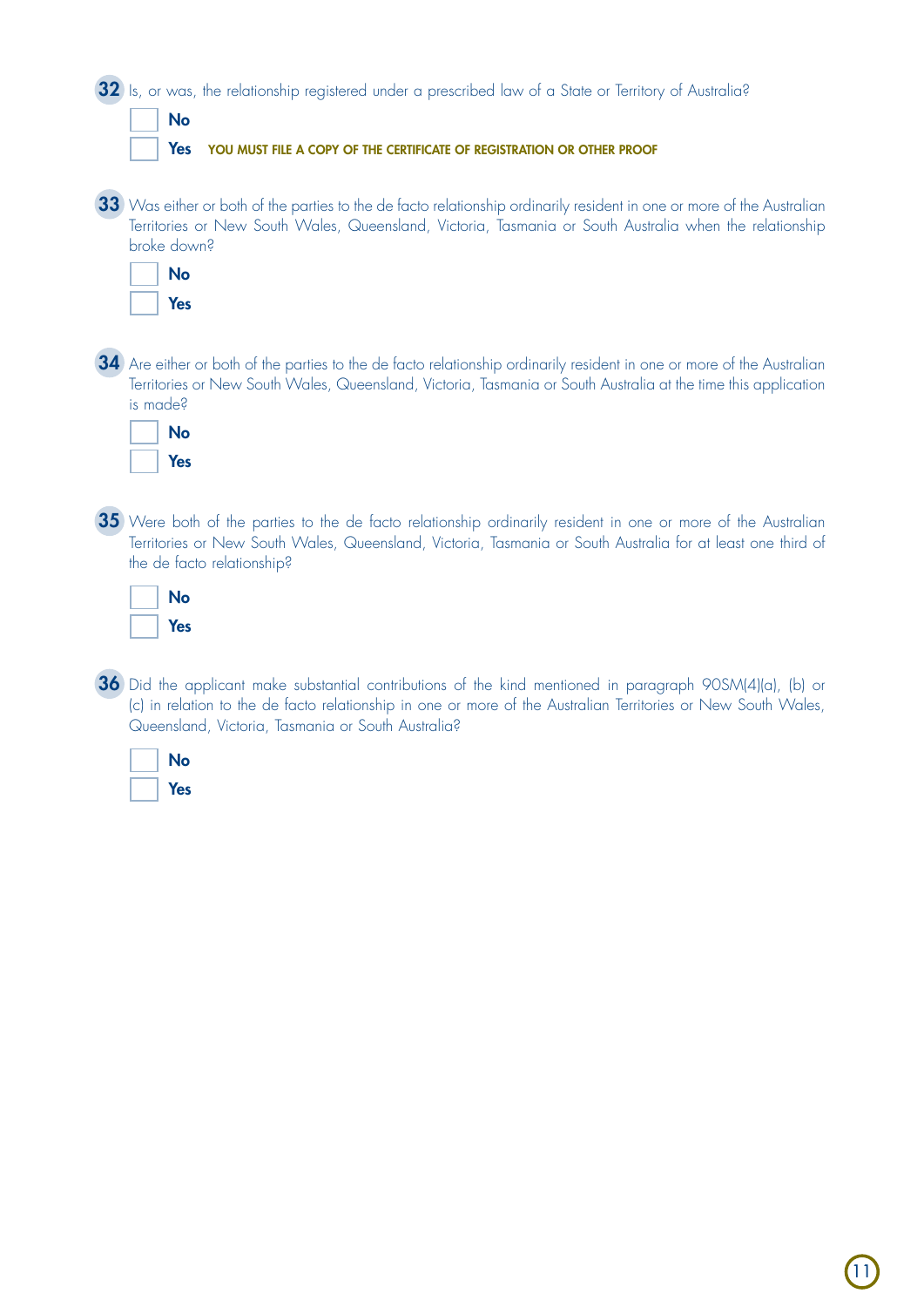## Part H Details for property or maintenance orders

#### Omit all of Part H if no property or maintenance orders are sought. GO TO PART J ON PAGE 23

- n The Court may refuse to make the property orders you seek if the proposed orders are not just and equitable.
- The amounts shown for the value of property, superannuation, liabilities and financial resources should be current figures.
- Column 1 should be completed by the **applicant** and must contain details of all property, superannuation, liabilities and financial resources of the applicant.
- **n** Column 2 should be completed by the **respondent** and must contain details of all property, superannuation, liabilities and financial resources of the respondent.
- n Attach extra pages if you need more space to answer any Item and clearly number it (for example, if you need more space for Item 43, the extra page would be numbered Item 43, page 2.)
- n If the amount for an item is nil, write NIL. If you can only give an estimate write the letter 'E' before the stated amount.
- Use whole dollars.

## **INCOME**

|                                                                                                                                                   | <b>APPLICANT</b>                                                                               | <b>RESPONDENT</b>                                                                            |
|---------------------------------------------------------------------------------------------------------------------------------------------------|------------------------------------------------------------------------------------------------|----------------------------------------------------------------------------------------------|
| 37 Gross weekly<br>income                                                                                                                         | $\oint$                                                                                        | $\oint$                                                                                      |
| 38 Do the orders<br>sought affect<br>your earning<br>capacity?<br>le.g. are you<br>disposing of<br>or acquiring<br>an investment<br>or business?) | No GO TO ITEM 39<br>Yes GIVE DETAILS                                                           | No GO TO ITEM 39<br>Yes GIVE DETAILS                                                         |
| <b>CHILD SUPPORT</b>                                                                                                                              |                                                                                                |                                                                                              |
| 39 Are you<br>paying child<br>support?                                                                                                            | No GO TO ITEM 40<br>Yes GIVE DETAILS<br>Amount paid per week<br>$\sqrt[6]{}$<br>Paid to (name) | No GO TO ITEM 40<br>Yes GIVE DETAILS<br>\$<br>Amount paid per week<br>Paid to (name)         |
| 40 Are you<br>receiving child<br>support?                                                                                                         | No GO TO ITEM 41<br>Yes GIVE DETAILS<br>Amount received each week\$<br>Paid to you by (name)   | No GO TO ITEM 41<br>Yes GIVE DETAILS<br>Amount received each week\$<br>Paid to you by (name) |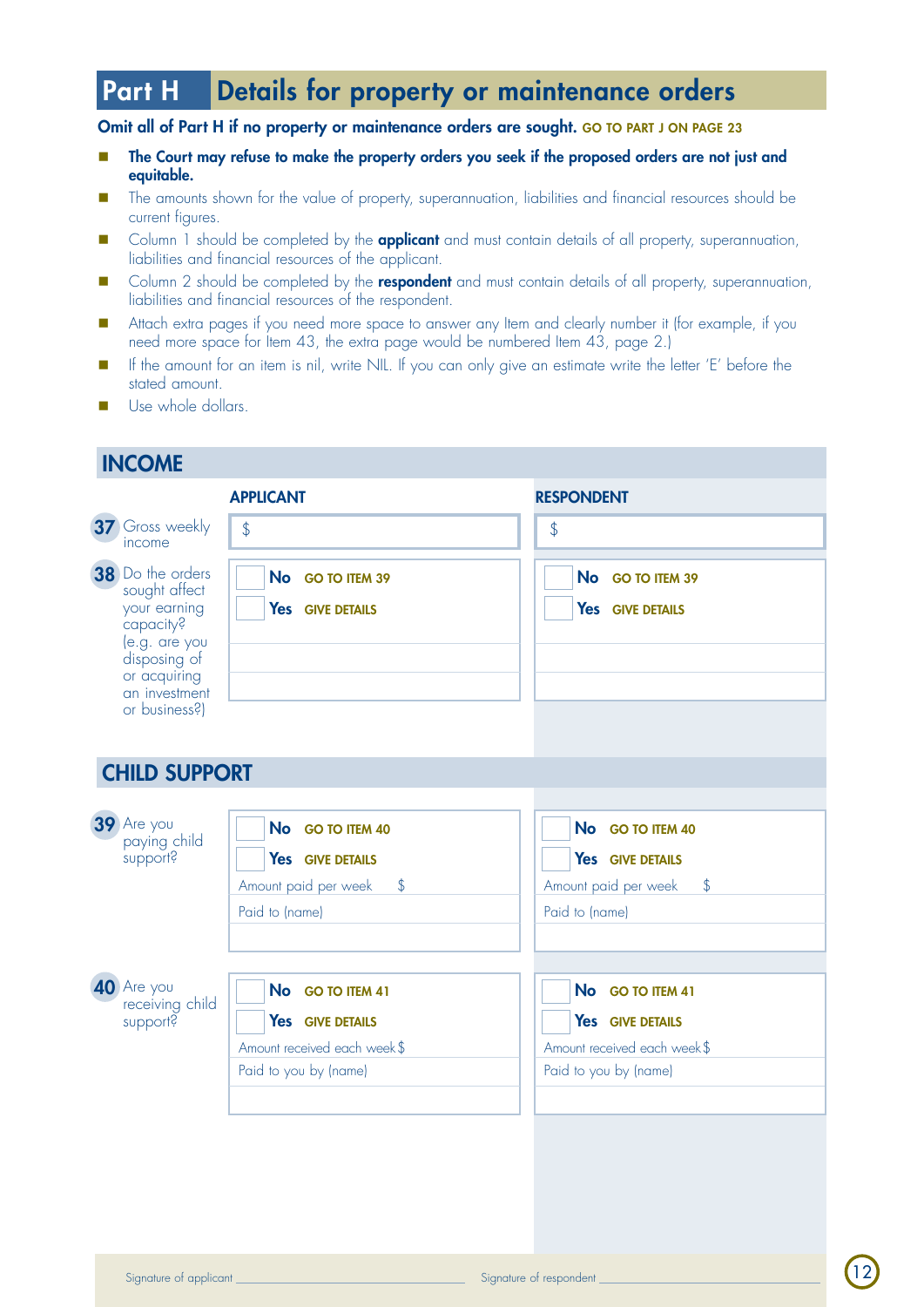## **PROPERTY**

#### How to list shared property

If you own any property jointly with the other party to this application or any other person, then show the market value of your individual share in that property.

|                                                    | <b>APPLICANT</b>                     | <b>RESPONDENT</b>                     |
|----------------------------------------------------|--------------------------------------|---------------------------------------|
| Real estate                                        | Address                              | Address                               |
|                                                    | State                                | State                                 |
|                                                    | Your % share                         | Your % share                          |
|                                                    | $\upphi$<br>Value of your share      | Value of your share<br>\$             |
|                                                    | Address                              | Address                               |
|                                                    | State                                | State                                 |
|                                                    | Your % share                         | Your % share                          |
|                                                    | $\frac{1}{2}$<br>Value of your share | Value of your share<br>\$             |
|                                                    |                                      |                                       |
|                                                    |                                      |                                       |
| 42 Motor vehicles                                  | Make                                 | Make                                  |
|                                                    | Model                                | Model                                 |
|                                                    | $\oint$<br>Value of your share       | Value of your share<br>\$             |
|                                                    |                                      |                                       |
|                                                    |                                      |                                       |
| <b>43</b> Furniture,<br>furnishings<br>and effects | Value of your share<br>$\upphi$      | $\updownarrow$<br>Value of your share |
|                                                    |                                      |                                       |
|                                                    |                                      |                                       |
| 44 Funds in<br>banks,                              | Name of Institution                  | Name of Institution                   |
| building                                           |                                      |                                       |
| societies,<br>credit unions                        | Your share<br>\$                     | $\frac{1}{2}$<br>Your share           |
| or other<br>financial                              | <b>Account Number</b>                | <b>Account Number</b>                 |
| institutions                                       |                                      |                                       |
|                                                    | Name of Institution                  | Name of Institution                   |
|                                                    |                                      |                                       |
|                                                    | $\upphi$<br>Your share               | \$<br>Your share                      |
|                                                    | <b>Account Number</b>                | <b>Account Number</b>                 |
|                                                    |                                      |                                       |
|                                                    | Name of Institution                  | Name of Institution                   |
|                                                    |                                      |                                       |
|                                                    | \$<br>Your share                     | \$<br>Your share                      |
|                                                    | <b>Account Number</b>                | <b>Account Number</b>                 |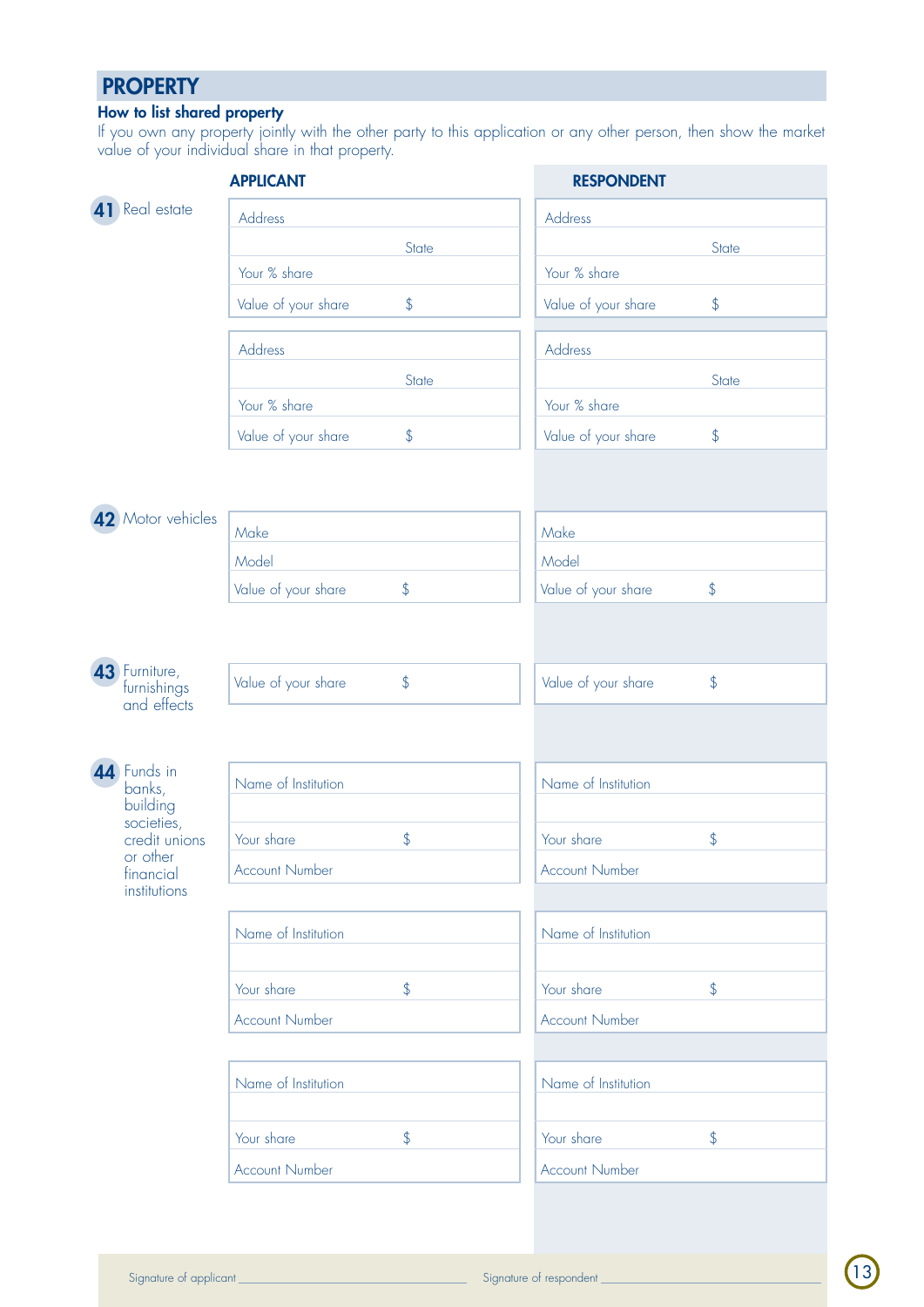### APPLICANT RESPONDENT

| YOU                                                                | Write this amount at Item 58A on page 16 | Write this amount at Item 58C on page 16 |
|--------------------------------------------------------------------|------------------------------------------|------------------------------------------|
| <b>49 TOTAL VALUE</b><br><b>OF PROPERTY</b><br><b>OWNED BY</b>     | \$                                       | \$                                       |
|                                                                    |                                          |                                          |
|                                                                    | Value of your share<br>$\frac{1}{2}$     | Value of your share<br>\$                |
|                                                                    | Give details                             | Give details                             |
| property                                                           | Value of your share<br>$\frac{1}{2}$     | Value of your share<br>\$                |
| 8 Interest in any<br>other property,<br>including in<br>any leased | Give details                             | Give details                             |
|                                                                    |                                          |                                          |
|                                                                    | Surrender value of your share \$         | Surrender value of your share \$         |
|                                                                    | Policy No.                               | Policy No.                               |
| Life insurance<br>policies                                         | Company                                  | Company                                  |
|                                                                    |                                          |                                          |
|                                                                    | \$<br>Value                              | $\frac{1}{2}$<br>Value                   |
|                                                                    | Number shares held/Your % share          | Number shares held/Your % share          |
|                                                                    | Name and type of investment              | Name and type of investment              |
|                                                                    |                                          |                                          |
|                                                                    | \$<br>Value                              | $\upphi$<br>Value                        |
| in public<br>companies                                             | Number shares held/Your % share          | Number shares held/Your % share          |
| 46 Investments<br>including<br>shares                              | Name and type of investment              | Name and type of investment              |
|                                                                    |                                          |                                          |
| value)                                                             | Value of your share<br>$\sqrt[4]{}$      | Value of your share<br>\$                |
| estimate of the<br>gross market                                    | Your % share                             | Your % share                             |
| 45 Interest in<br>any business<br>(give your best                  | Name of business                         | Name of business                         |
|                                                                    |                                          |                                          |

 $\frac{14}{2}$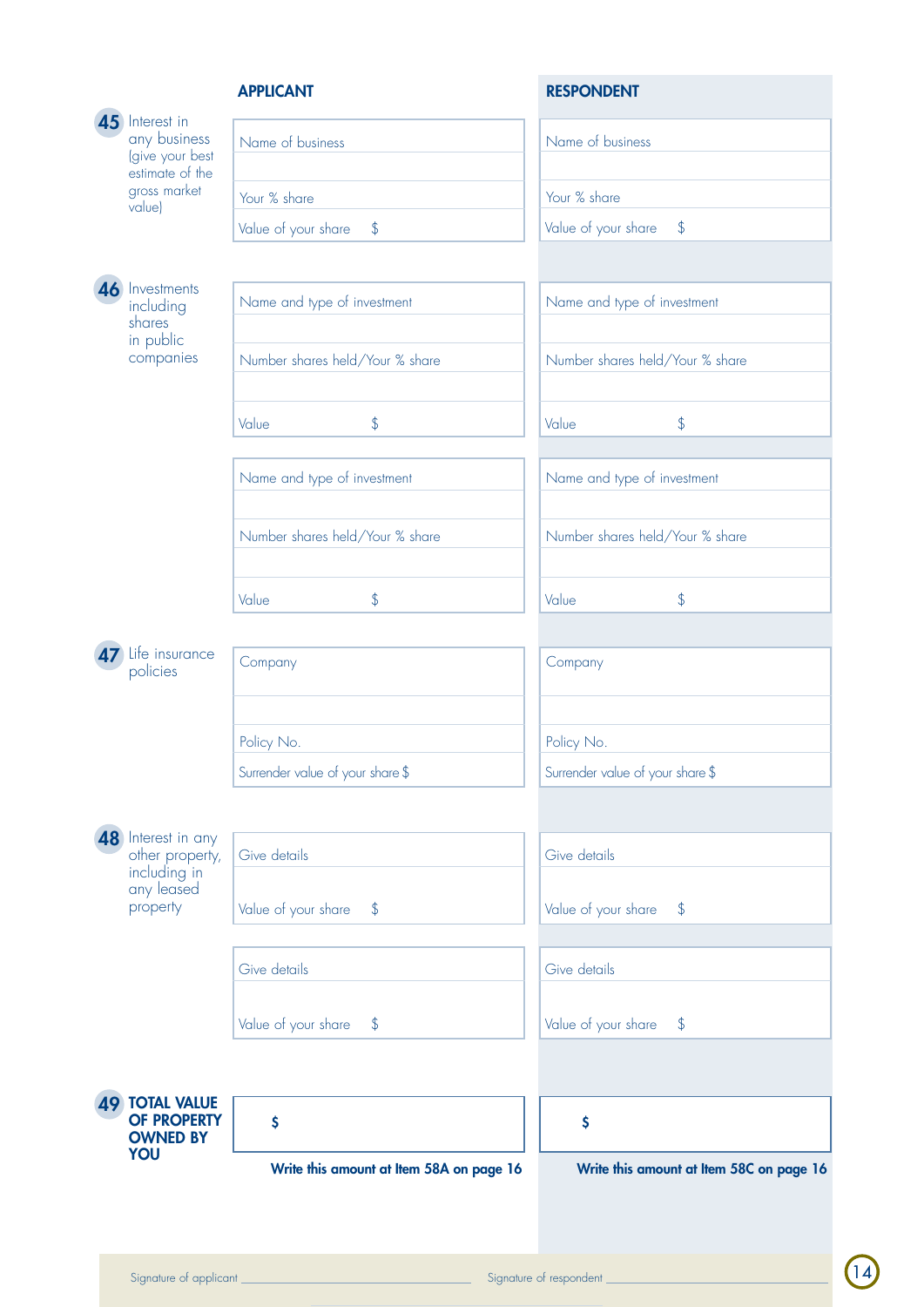## **LIABILITIES**

|                                             | <b>APPLICANT</b>                                  | <b>RESPONDENT</b>                                 |
|---------------------------------------------|---------------------------------------------------|---------------------------------------------------|
| 50 Amount owing<br>on home<br>mortgage      | Name of lender                                    | Name of lender                                    |
|                                             | Address of property                               | Address of property                               |
|                                             | State                                             | <b>State</b>                                      |
|                                             | Your share of amount owing \$                     | Your share of amount owing \$                     |
| 51 Amount owing<br>on any other<br>mortgage | Name of lender                                    | Name of lender                                    |
|                                             | Address of property                               | Address of property                               |
|                                             | State                                             | <b>State</b>                                      |
|                                             | Your share of amount owing \$                     | Your share of amount owing \$                     |
| 52 Amounts                                  | Type of card                                      | Type of card                                      |
| owing on any<br>credit/charge               | Your share of amount owing \$                     | Your share of amount owing \$                     |
| cards                                       | Type of card                                      | Type of card                                      |
|                                             | Your share of amount owing \$                     | Your share of amount owing \$                     |
| 53 Amounts                                  |                                                   |                                                   |
| owing on any<br>other loans                 | Give details                                      | Give details                                      |
|                                             | Name of lender/s                                  | Name of lender/s                                  |
|                                             | Your share of amount owing \$                     | Your share of amount owing \$                     |
| 54 Hire purchase/<br>lease                  | Give details                                      | Give details                                      |
|                                             | Name of lender/s                                  | Name of lender/s                                  |
|                                             | Description of property                           | Description of property                           |
|                                             | Your share of amount owing \$                     | Your share of amount owing \$                     |
| 55 Income tax<br>liabilities                | Current financial year<br>$\mathcal{L}$           | Current financial year<br>$\sqrt[6]{}$            |
|                                             | Amount unpaid from previous financial years<br>\$ | Amount unpaid from previous financial years<br>\$ |
| <b>56</b> Any other<br>liabilities          | Give details                                      | Give details                                      |
|                                             | Your share of amount owing \$                     | Your share of amount owing \$                     |
| <b>YOUR TOTAL</b><br><b>LIABILITIES</b>     | \$                                                | \$                                                |
|                                             | Write this amount at Item 58B on page 16          | Write this amount at Item 58D on page 16          |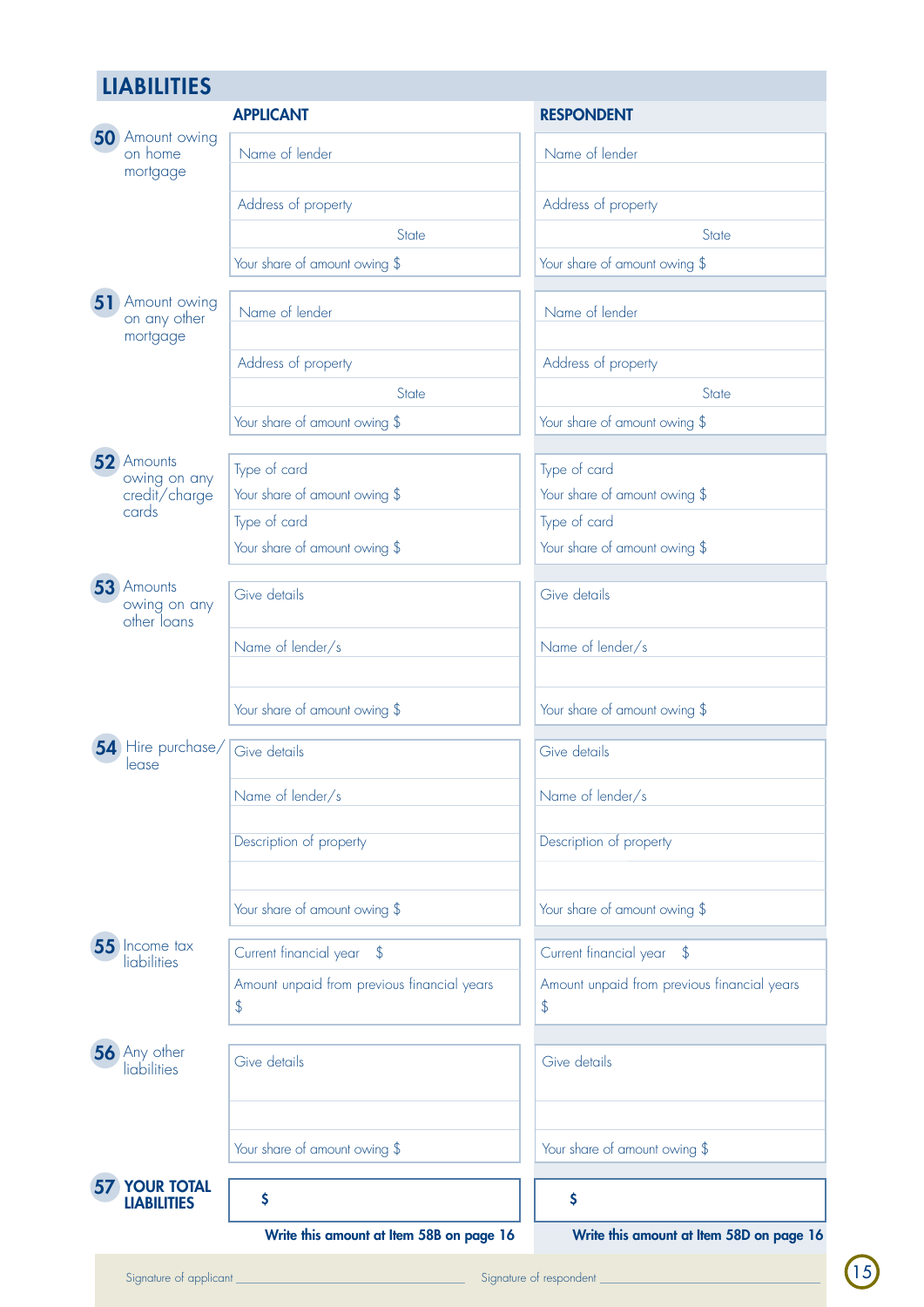## YOUR TOTAL NET WORTH (NOT INCLUDING SUPERANNUATION)

|                                                                                                       | <b>APPLICANT</b>                     | <b>RESPONDENT</b>                                                                                  |  |
|-------------------------------------------------------------------------------------------------------|--------------------------------------|----------------------------------------------------------------------------------------------------|--|
|                                                                                                       |                                      | 58 To calculate your total net worth, subtract the amounts at Item 57 from the amounts at item 49. |  |
| Insert the total<br>from Item 49                                                                      | $\boldsymbol{\zeta}$<br>A            | \$<br>$\mathsf{C}$                                                                                 |  |
| Insert the total<br>from Item 57                                                                      | \$<br>$\mathbf{B}$                   | \$<br>D                                                                                            |  |
| <b>YOUR TOTAL</b><br><b>NET WORTH</b><br>(NOT INCLUDING<br><b>SUPERANNUATION)</b>                     | \$                                   | \$                                                                                                 |  |
|                                                                                                       |                                      |                                                                                                    |  |
| 59 Has either<br>party acquired<br>or disposed of<br>any property<br>since the date<br>of separation? | No GO TO ITEM 60<br>Yes GIVE DETAILS | No GO TO ITEM 60<br>Yes GIVE DETAILS                                                               |  |
|                                                                                                       |                                      |                                                                                                    |  |
|                                                                                                       |                                      |                                                                                                    |  |
|                                                                                                       |                                      |                                                                                                    |  |
|                                                                                                       |                                      |                                                                                                    |  |
|                                                                                                       |                                      |                                                                                                    |  |
|                                                                                                       |                                      |                                                                                                    |  |
|                                                                                                       |                                      |                                                                                                    |  |
|                                                                                                       |                                      |                                                                                                    |  |
|                                                                                                       |                                      |                                                                                                    |  |

16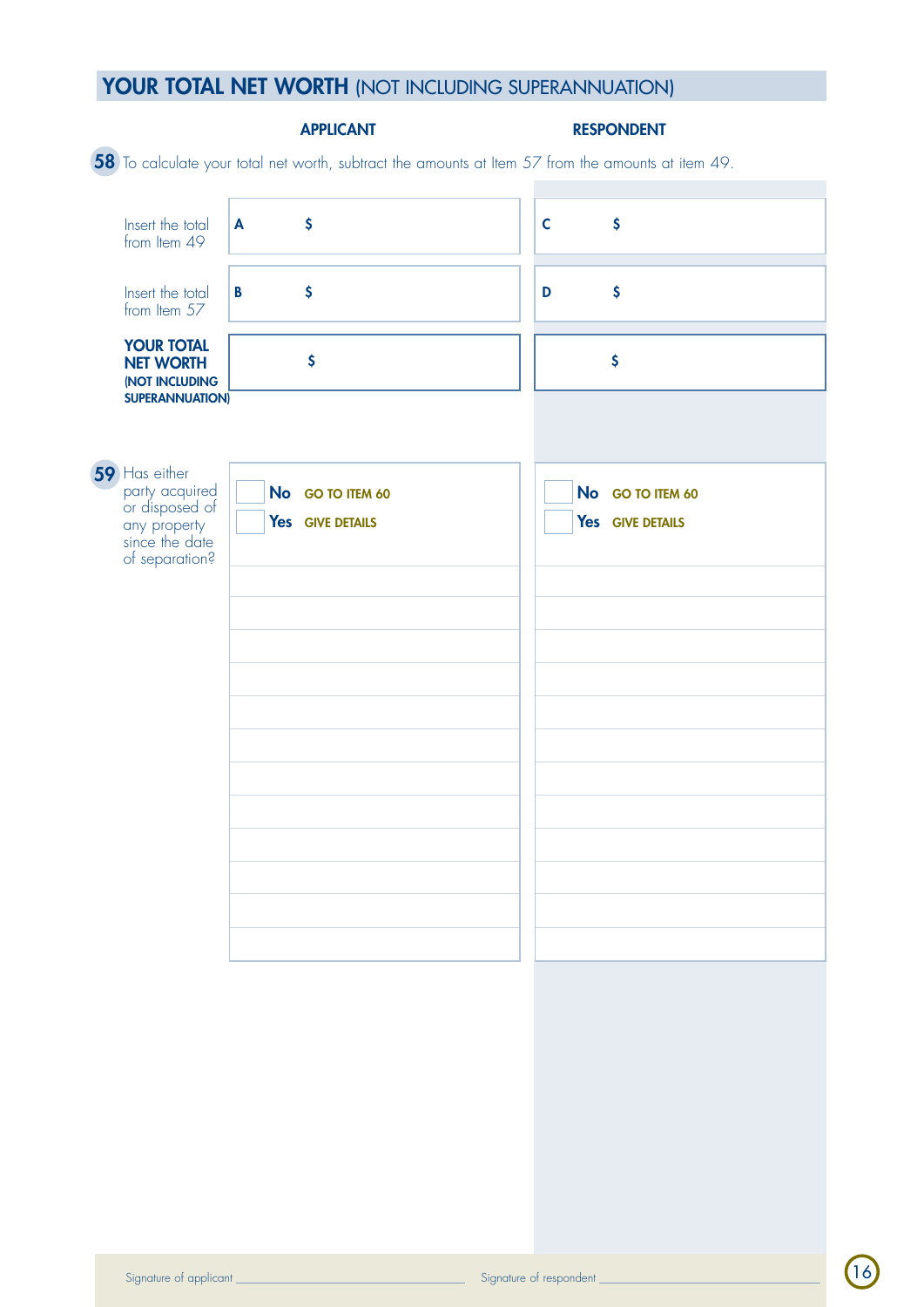## **SUPERANNUATION**

#### If you have a superannuation interest

n attach a completed Superannuation Information Form when a splitting order is sought

### If you have more than one superannuation interest

- n attach a completed Superannuation Information Form for each interest when a splitting order is sought
- **n** attach a list of the interests
- n include the details required in Items 60-65 for each interest

|                                                                                                                                                                                                                                                                                   | <b>APPLICANT</b>                                                                                                                                                                                                                                        | <b>RESPONDENT</b>                                                                                                                                                                                                                                       |
|-----------------------------------------------------------------------------------------------------------------------------------------------------------------------------------------------------------------------------------------------------------------------------------|---------------------------------------------------------------------------------------------------------------------------------------------------------------------------------------------------------------------------------------------------------|---------------------------------------------------------------------------------------------------------------------------------------------------------------------------------------------------------------------------------------------------------|
| 60 Name of<br>eligible<br>superannuation<br>plan                                                                                                                                                                                                                                  | Name                                                                                                                                                                                                                                                    | Name                                                                                                                                                                                                                                                    |
| 61 Type of interest<br>62 Specify the                                                                                                                                                                                                                                             | accumulation interest<br>partially vested accumulation interest<br>defined benefit interest<br>self managed fund<br>retirement savings account<br>small superannuation account<br>percentage only interest<br>approved deposit fund<br>eligible annuity | accumulation interest<br>partially vested accumulation interest<br>defined benefit interest<br>self managed fund<br>retirement savings account<br>small superannuation account<br>percentage only interest<br>approved deposit fund<br>eligible annuity |
| current agreed<br>gross value of<br>the interest in<br>superannuation                                                                                                                                                                                                             | \$                                                                                                                                                                                                                                                      | \$                                                                                                                                                                                                                                                      |
| 63 Has the<br>agreed value in<br>Item 62 been<br>calculated in<br>accordance with<br>the Family Law<br><i>(Superannuation)</i><br>Regulations<br>$2001$ <sup>s</sup><br>(Complete only<br>if section 90MT<br>$(2)(a)$ of the Act<br>applies to the<br>superannuation<br>interest) | <b>Yes</b>                                                                                                                                                                                                                                              | <b>Yes</b>                                                                                                                                                                                                                                              |

17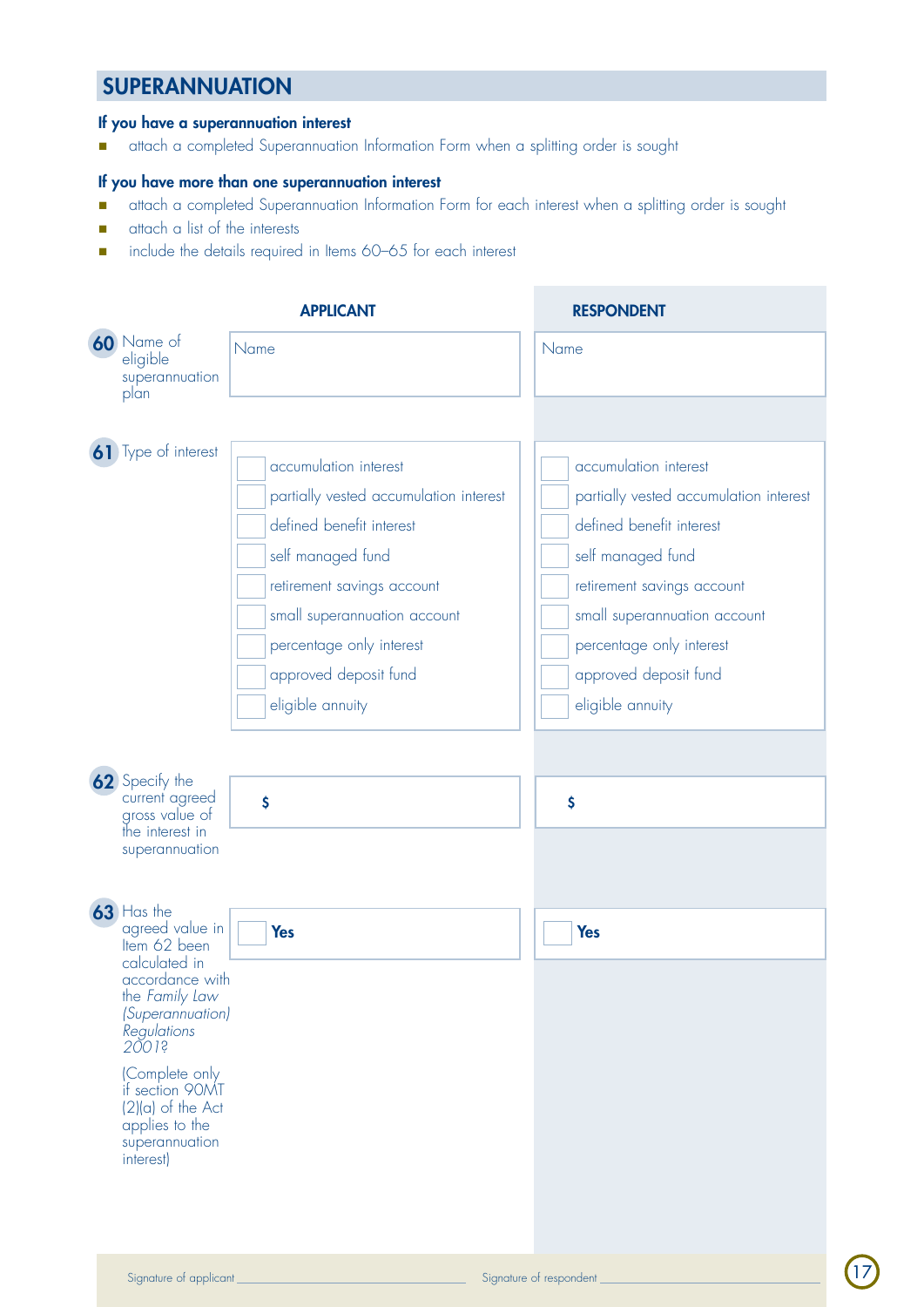| 64 For each<br>interest,<br>whether or<br>not a splitting<br>order is sought,<br>advise if the<br>interest is<br>subject to an<br>earlier payment<br>split. | No GO TO ITEM 65<br>Yes Are there any further<br>payments to be made?<br>No GO TO ITEM 65<br>Yes Provide the following details:<br>a) The operative time for the split<br>b) The amount of any future<br>payments in respect of a base<br>amount split in the payment<br>phase (where applicable)<br>\$<br>c) The adjusted base amount where<br>the interest is in the growth phase<br>(where applicable)<br>\$<br>d) The specified percentage in | No GO TO ITEM 65<br>Yes Are there any further<br>payments to be made?<br>No GO TO ITEM 65<br><b>Yes</b> Provide the following details:<br>a) The operative time for the split<br>b) The amount of any future<br>payments in respect of a base<br>amount split in the payment<br>phase (where applicable)<br>S<br>c) The adjusted base amount where<br>the interest is in the growth phase<br>(where applicable)<br>\$<br>d) The specified percentage in |
|-------------------------------------------------------------------------------------------------------------------------------------------------------------|---------------------------------------------------------------------------------------------------------------------------------------------------------------------------------------------------------------------------------------------------------------------------------------------------------------------------------------------------------------------------------------------------------------------------------------------------|---------------------------------------------------------------------------------------------------------------------------------------------------------------------------------------------------------------------------------------------------------------------------------------------------------------------------------------------------------------------------------------------------------------------------------------------------------|
| 65 For each<br>interest,<br>whether or not<br>a splitting order<br>is sought:                                                                               | $\%$<br>a) If the interest is a defined<br>benefit interest in the growth<br>phase (not being an interest<br>in a constitutionally protected<br>fund), state the amount of any<br>surcharge debt in the most<br>recent member statement<br>\$<br>b) If the interest is in a<br>constitutionally protected<br>fund, state the amount of any<br>surcharge in the surcharge debt<br>account<br>\$                                                    | $\%$<br>a) If the interest is a defined<br>benefit interest in the growth<br>phase (not being an interest<br>in a constitutionally protected<br>fund), state the amount of any<br>surcharge debt in the most<br>recent member statement<br>\$<br>b) If the interest is in a<br>constitutionally protected<br>fund, state the amount of any<br>surcharge in the surcharge debt<br>account<br>\$                                                          |

## **FINANCIAL R**

**66** Interest in any trust or any other financial resources (for example, do you have an expectation of receiving money from a personal injury claim or court case or property from a deceased estate?)

|   | <b>RESOURCES</b>    |                     |
|---|---------------------|---------------------|
|   | <b>GIVE DETAILS</b> | <b>GIVE DETAILS</b> |
|   |                     |                     |
| V |                     |                     |
|   |                     |                     |
|   | roperty             |                     |

| <b>GIVE DETAILS</b> |  |
|---------------------|--|
|                     |  |
| Ś                   |  |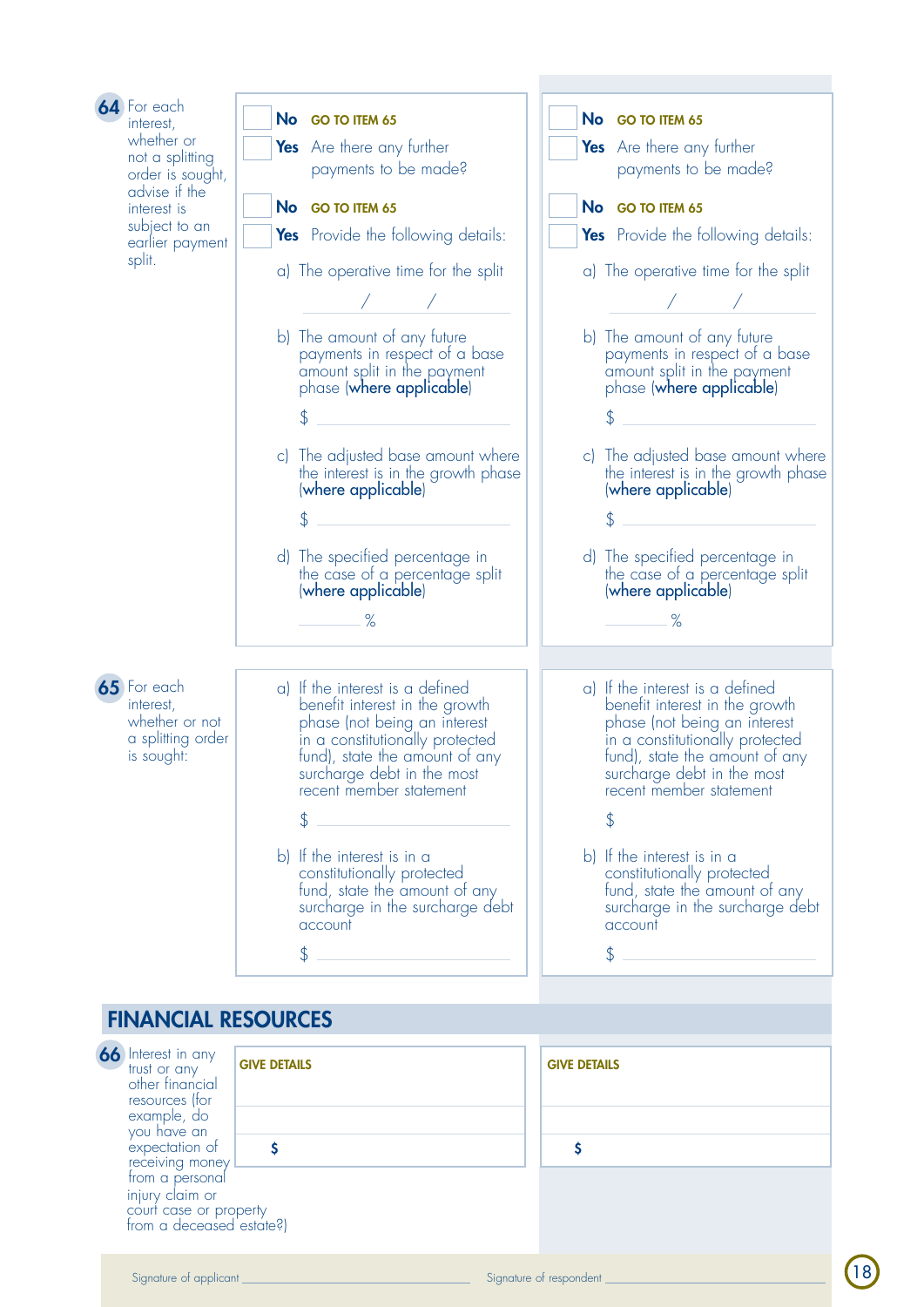## proposed division of property

|                                                                                                                                                                                             | <b>APPLICANT</b>                                                                          | <b>RESPONDENT</b>                                                                                                                |
|---------------------------------------------------------------------------------------------------------------------------------------------------------------------------------------------|-------------------------------------------------------------------------------------------|----------------------------------------------------------------------------------------------------------------------------------|
| 67 Proposed<br>percentage<br>division of<br>the property<br>(including<br>superannuation)                                                                                                   | <b>Applicant</b><br>$\%$<br><b>Respondent</b><br>$\%$                                     | <b>Agree</b><br><b>Disagree GIVE BRIEF REASONS WHY YOU DISAGREE AND SPECIFY YOUR</b><br><b>ESTIMATE OF THE PROPOSED DIVISION</b> |
| 68 Were the<br>financial<br>contributions<br>of the parties<br>the same?<br>(see s79(4)(a)<br>or if a de facto<br>relationship<br>s90SM(4)(a)<br>of the Family<br>Law Act)                  | Yes GO TO ITEM 69<br>No GIVE BRIEF DETAILS OF WHO<br><b>MADE THE GREATER CONTRIBUTION</b> | <b>Agree</b><br><b>Disagree GIVE BRIEF REASONS</b><br><b>WHY YOU DISAGREE</b>                                                    |
| 69 Were the<br>non-financial<br>contributions<br>from each of<br>the parties<br>the same?<br>(see s79(4)(b)<br>or if a de facto<br>relationship<br>s90SM(4)(b)<br>of the Family<br>Law Act) | Yes GO TO ITEM 70<br>No GIVE BRIEF DETAILS OF WHO<br><b>MADE THE GREATER CONTRIBUTION</b> | <b>Agree</b><br><b>Disagree GIVE BRIEF REASONS</b><br>WHY YOU DISAGREE                                                           |

19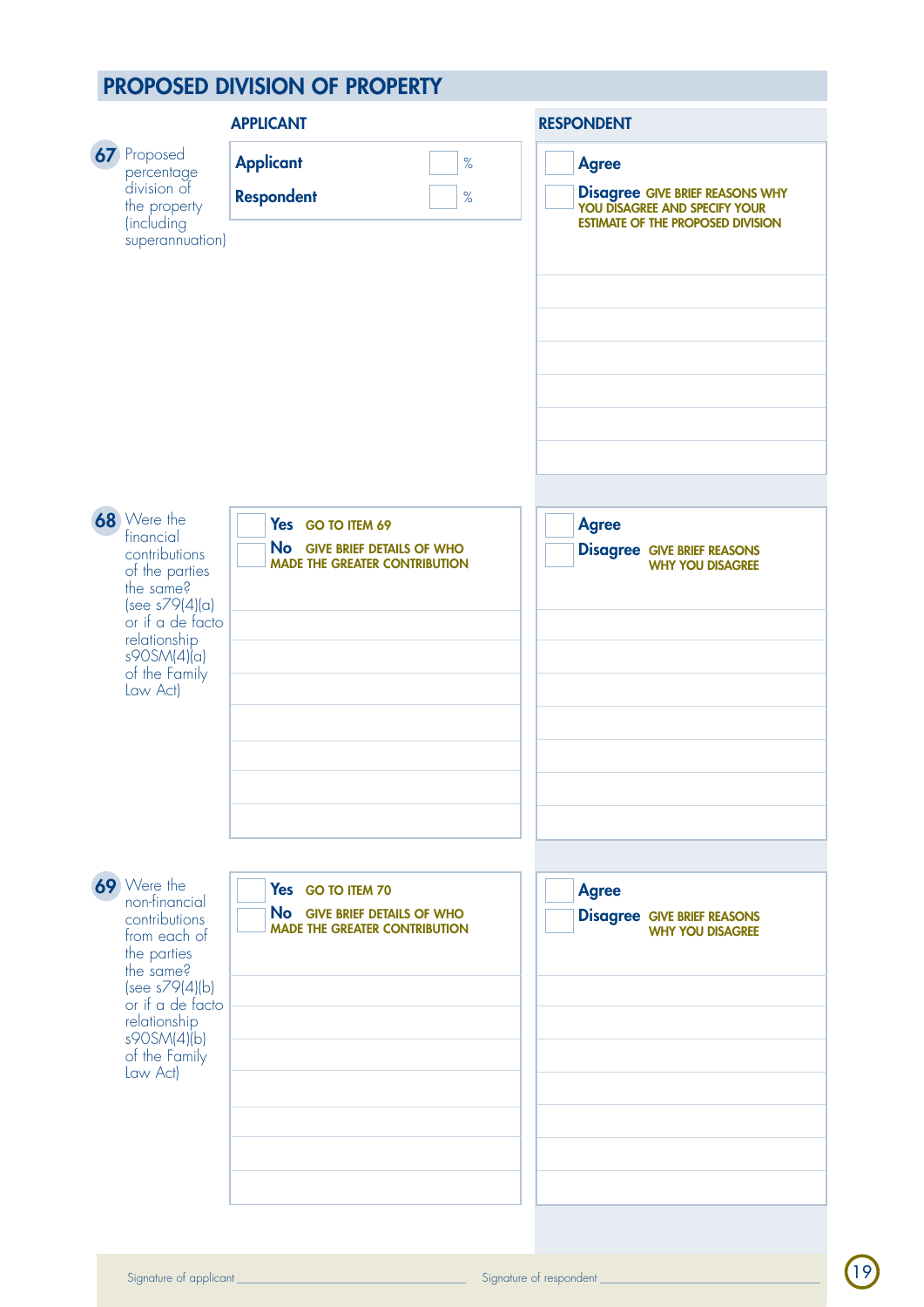## **PROPOSED DIVISION OF PROPERTY [CONTINUED]**

|                                                                                                                                                                                                                                                                                | <b>APPLICANT</b>                                                                          | <b>RESPONDENT</b>                                                             |  |  |  |
|--------------------------------------------------------------------------------------------------------------------------------------------------------------------------------------------------------------------------------------------------------------------------------|-------------------------------------------------------------------------------------------|-------------------------------------------------------------------------------|--|--|--|
| 70 Were the<br>contributions<br>from each of<br>the parties as<br>homemaker<br>and parent<br>the same?<br>$(see s79 4) c)$<br>or if a de facto<br>relationship<br>s90SM(4)(c)<br>of the Family<br>Law Act)                                                                     | Yes GO TO ITEM 71<br>No GIVE BRIEF DETAILS OF WHO<br><b>MADE THE GREATER CONTRIBUTION</b> | <b>Agree</b><br><b>Disagree GIVE BRIEF REASONS</b><br><b>WHY YOU DISAGREE</b> |  |  |  |
|                                                                                                                                                                                                                                                                                |                                                                                           |                                                                               |  |  |  |
| 71 Are there any<br>other relevant<br>matters or facts<br>in relation to<br>the division of<br>the property<br>(eg. health,<br>financial<br>resources,<br>income earning<br>ability)?<br>(see s75(2) or<br>if a de facto<br>relationship<br>s90SF(3) of the<br>Family Law Act) | No GO TO ITEM 72<br>Yes GIVE BRIEF DETAILS                                                | <b>Agree</b><br><b>Disagree GIVE BRIEF REASONS</b><br><b>WHY YOU DISAGREE</b> |  |  |  |
|                                                                                                                                                                                                                                                                                |                                                                                           |                                                                               |  |  |  |

20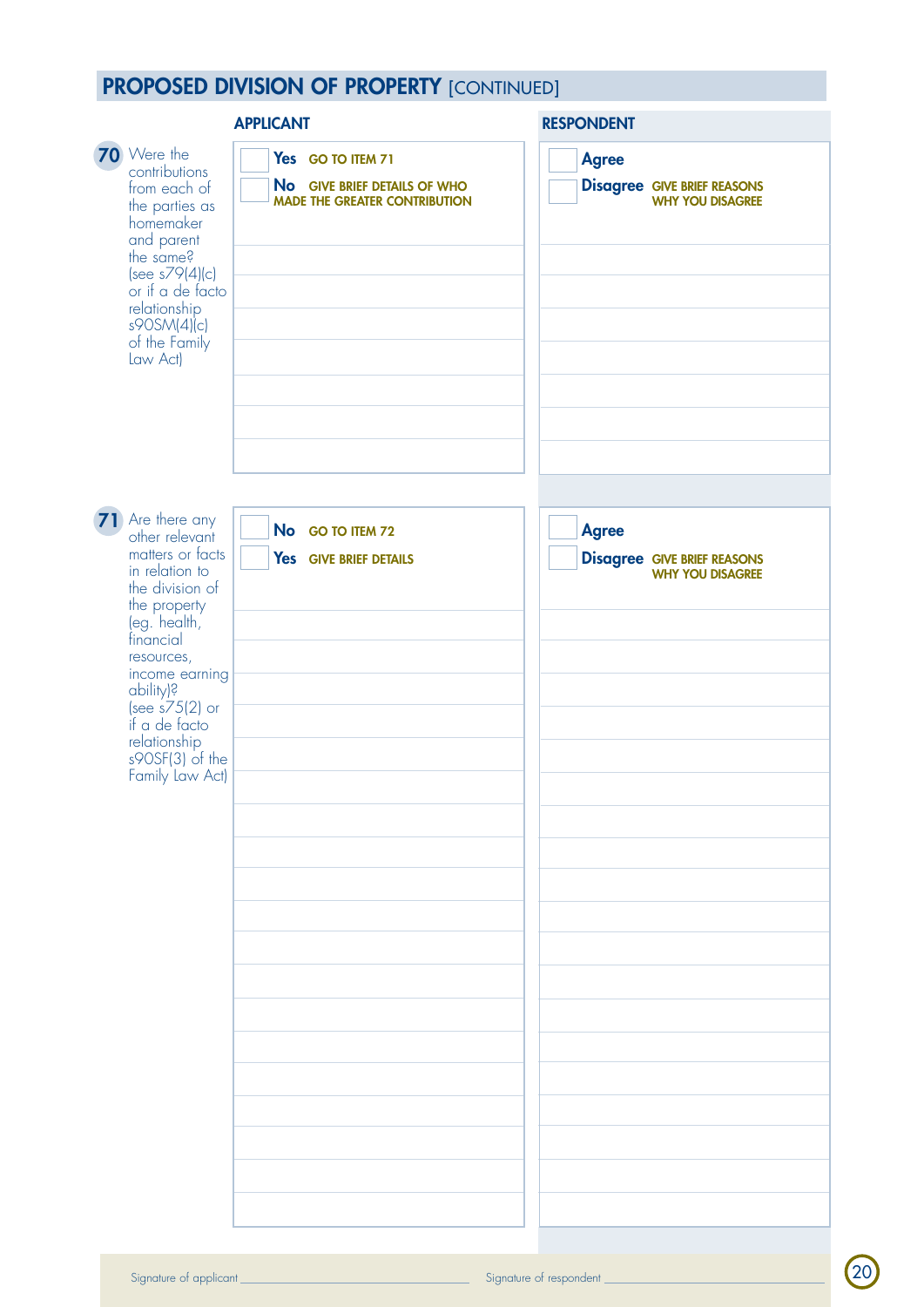# Part I Effect of property orders sought

## Omit all of Part I if no property or maintenance orders are sought.

|    |                                                                                               | <b>APPLICANT</b>                                                                                                                                                                              | <b>RESPONDENT</b>                                                  |
|----|-----------------------------------------------------------------------------------------------|-----------------------------------------------------------------------------------------------------------------------------------------------------------------------------------------------|--------------------------------------------------------------------|
|    |                                                                                               | Value of the <b>property</b> the applicant will<br>receive                                                                                                                                    | Value of the <b>property</b> the respondent<br>will receive        |
|    | Real estate                                                                                   | $\frac{1}{2}$                                                                                                                                                                                 | $\sqrt[6]{}$                                                       |
|    | Motor vehicles                                                                                | $\frac{1}{2}$                                                                                                                                                                                 | \$                                                                 |
|    | Furniture, furnishings and<br>effects                                                         | \$                                                                                                                                                                                            | \$                                                                 |
|    | Funds in banks, building<br>societies, credit unions or<br>other financial institutions       | \$                                                                                                                                                                                            | \$                                                                 |
|    | Interest in any business                                                                      | $\frac{1}{2}$                                                                                                                                                                                 | \$                                                                 |
|    | Investments including shares<br>in public companies                                           | $\frac{1}{2}$                                                                                                                                                                                 | \$                                                                 |
|    | Life insurance policies                                                                       | $\frac{1}{2}$                                                                                                                                                                                 | \$                                                                 |
|    | Other property                                                                                | $\frac{1}{2}$                                                                                                                                                                                 | $\frac{1}{2}$                                                      |
|    | <b>TOTAL</b>                                                                                  | \$                                                                                                                                                                                            | \$                                                                 |
| 73 |                                                                                               | Liabilities for which the applicant will<br>be responsible                                                                                                                                    | <b>Liabilities</b> for which the respondent will<br>be responsible |
|    | Home mortgage                                                                                 | $\frac{1}{2}$<br>$\mathcal{L}^{\mathcal{L}}(\mathcal{L}^{\mathcal{L}})$ and $\mathcal{L}^{\mathcal{L}}(\mathcal{L}^{\mathcal{L}})$ and $\mathcal{L}^{\mathcal{L}}(\mathcal{L}^{\mathcal{L}})$ | \$                                                                 |
|    | Other mortgage                                                                                | $\frac{1}{2}$                                                                                                                                                                                 | $\sqrt$                                                            |
|    | Loans (total from bank,<br>building society, credit union<br>or other financial institutions) | $\frac{1}{2}$                                                                                                                                                                                 | $\frac{1}{2}$                                                      |
|    | Credit cards                                                                                  | $\frac{1}{2}$                                                                                                                                                                                 | \$                                                                 |
|    | Hire purchase                                                                                 | $\frac{1}{2}$                                                                                                                                                                                 | \$                                                                 |
|    | Other liabilities - specify                                                                   | $\frac{1}{2}$                                                                                                                                                                                 | \$                                                                 |
|    | <b>TOTAL</b>                                                                                  | $\mathsf{\hat{S}}$                                                                                                                                                                            | \$                                                                 |
|    |                                                                                               | NET VALUE OF PROPERTY THAT THE<br><b>APPLICANT WILL RECEIVE</b>                                                                                                                               | NET VALUE OF PROPERTY THAT THE<br><b>RESPONDENT WILL RECEIVE</b>   |
|    | <b>74 TOTAL</b>                                                                               | \$                                                                                                                                                                                            | \$                                                                 |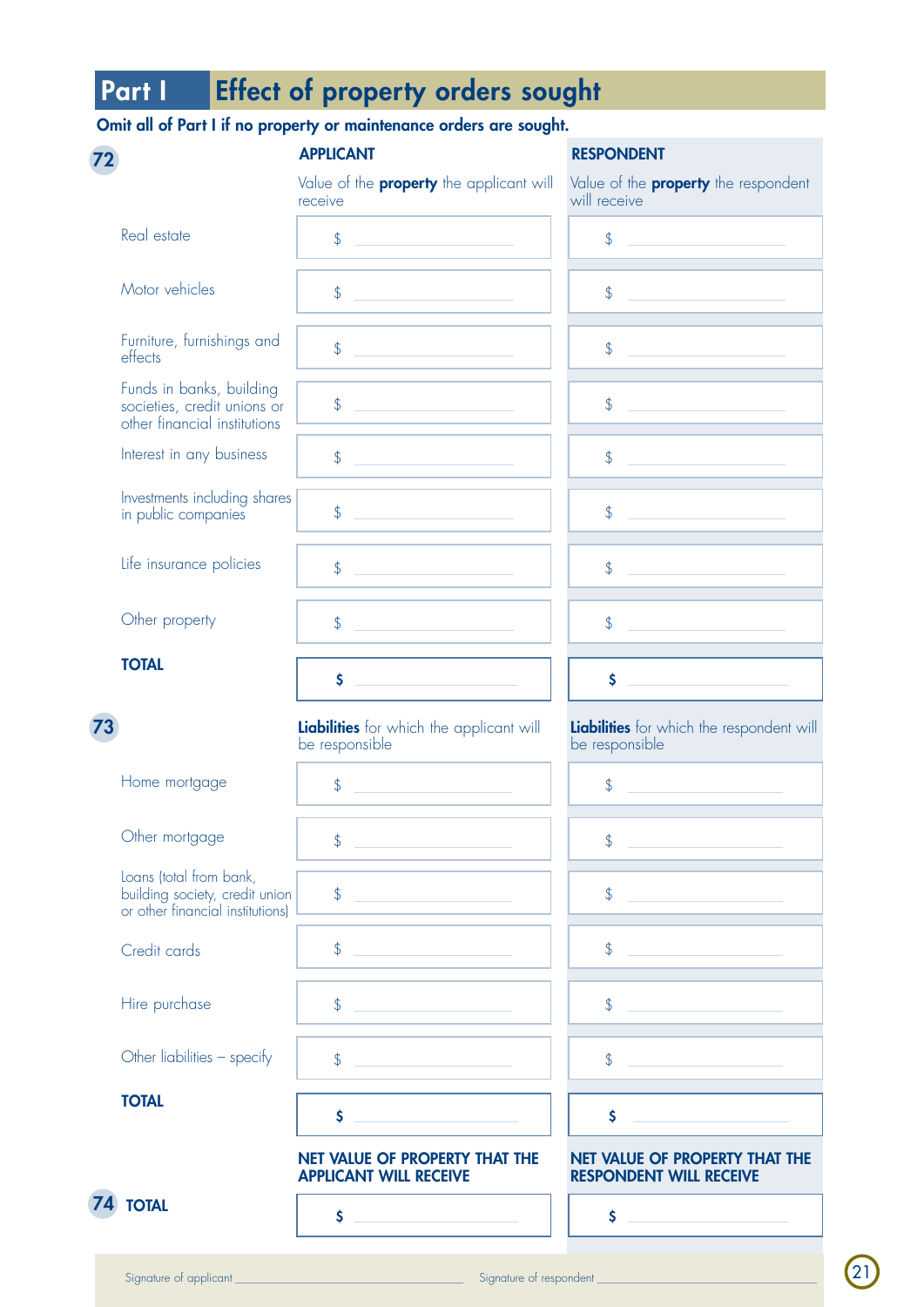|                                                                                         | <b>APPLICANT</b>                                                                  | <b>RESPONDENT</b>                                                       |
|-----------------------------------------------------------------------------------------|-----------------------------------------------------------------------------------|-------------------------------------------------------------------------|
|                                                                                         | 75 Superannuation GROSS VALUE OF THE SUPERANNUATION<br>THE APPLICANT WILL RECEIVE | <b>GROSS VALUE OF THE SUPERANNUATION</b><br>THE RESPONDENT WILL RECEIVE |
|                                                                                         | $\boldsymbol{\zeta}$                                                              | $\boldsymbol{\zeta}$                                                    |
|                                                                                         |                                                                                   |                                                                         |
| 76 What are<br>the taxation<br>consequences<br>of any order<br>sought in<br>relation to | <b>GIVE DETAILS</b>                                                               | <b>GIVE DETAILS</b>                                                     |
| any interest in<br>superannuation?                                                      |                                                                                   |                                                                         |
|                                                                                         |                                                                                   |                                                                         |
|                                                                                         |                                                                                   |                                                                         |
|                                                                                         |                                                                                   |                                                                         |
|                                                                                         |                                                                                   |                                                                         |
|                                                                                         |                                                                                   |                                                                         |
|                                                                                         |                                                                                   |                                                                         |
|                                                                                         |                                                                                   |                                                                         |

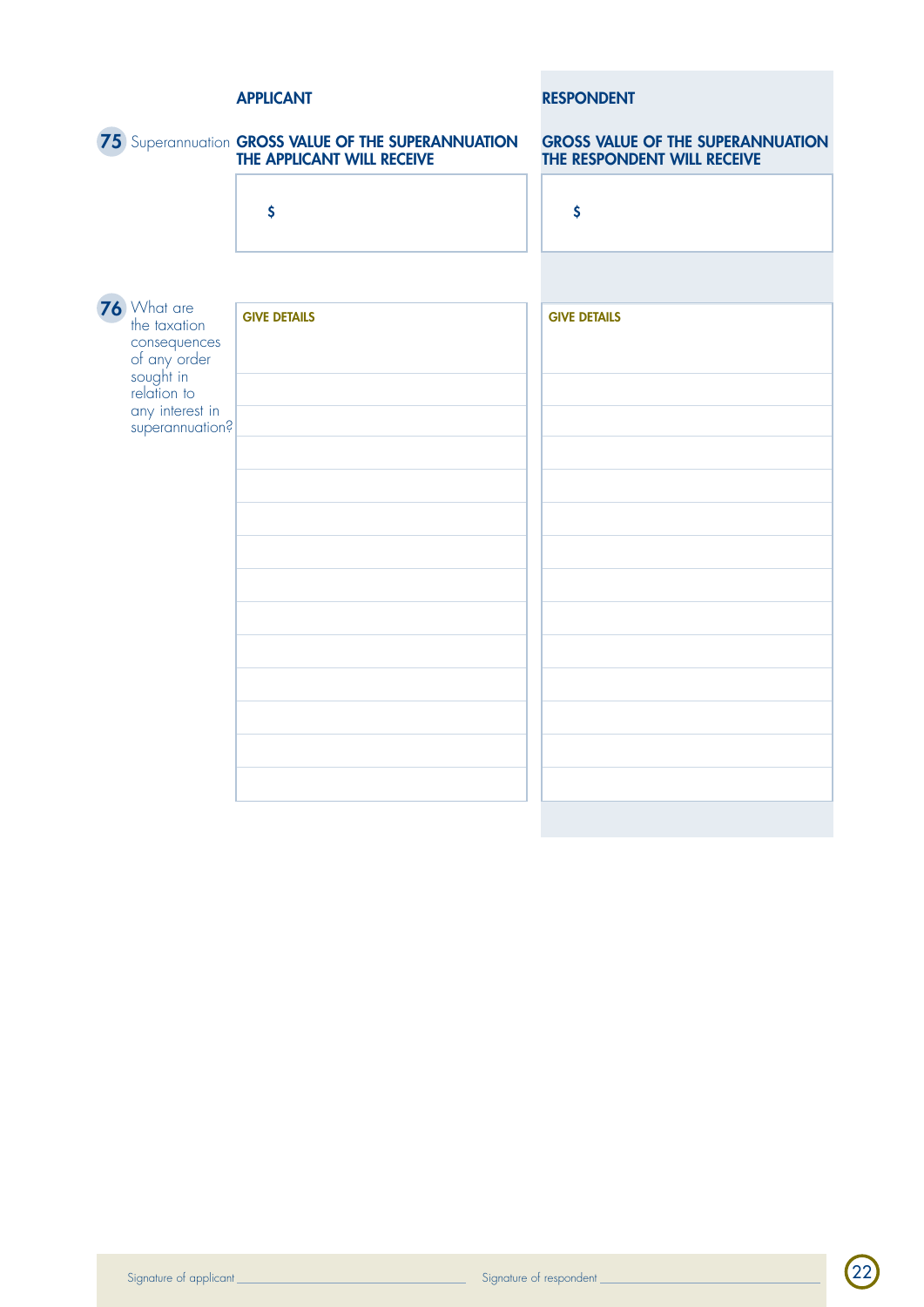## Part J Statement of Truth of applicant

|                | Mark [X] every box that applies.                                                                                                                                                                                                                                                                                                                                                                                                                               |
|----------------|----------------------------------------------------------------------------------------------------------------------------------------------------------------------------------------------------------------------------------------------------------------------------------------------------------------------------------------------------------------------------------------------------------------------------------------------------------------|
|                | You must attach a further Part J and K for each other applicant if applicable.                                                                                                                                                                                                                                                                                                                                                                                 |
| 1              | I am the <b>applicant</b> .                                                                                                                                                                                                                                                                                                                                                                                                                                    |
| $\overline{2}$ | I have read this application and the draft consent orders which I am now requesting this Honourable Court<br>to make.                                                                                                                                                                                                                                                                                                                                          |
| 3              | The orders are agreed upon by all parties.                                                                                                                                                                                                                                                                                                                                                                                                                     |
| 4              | I am aware of my right to obtain independent legal advice.                                                                                                                                                                                                                                                                                                                                                                                                     |
| 5              | I have had independent legal advice on my relevant rights under the Family Law Act and the effect and<br>consequences of orders being made in the terms proposed.                                                                                                                                                                                                                                                                                              |
| 6              | Apart from column 2 of Parts H and I (if included) the matters stated in this application that are within my<br>personal knowledge are true and all other facts are true to the best of my knowledge, information and<br>belief and the orders sought are supported by evidence.                                                                                                                                                                               |
| 7              | I have signed each page of the draft consent orders, lodged with this application, and dated them today.                                                                                                                                                                                                                                                                                                                                                       |
| 8              | For parenting orders - I have read and considered sections 60B, 60CA, 60CC,60CH, 60CI, 61DA,<br>64B, 65DAA, 67Z and 67ZBA of the Family Law Act.                                                                                                                                                                                                                                                                                                               |
| 9              | For financial orders - I have read and considered in the case of a marriage section 72, section 79, and<br>subsection 75(2) and where there is a superannuation interest, Part VIIIB of the Family Law Act and in the<br>case of a de facto relationship section 90SF, section 90SM, and where there is a superannuation interest,<br>Part VIIIB of the Family Law Act.                                                                                        |
| 10             | <b>For financial orders</b>                                                                                                                                                                                                                                                                                                                                                                                                                                    |
|                | (a) I have no interest in property, superannuation, or a financial resource which is not described in column 1 of<br>Part H.                                                                                                                                                                                                                                                                                                                                   |
|                | (b) Where I give any estimate in this application it is based on knowledge, information and belief and is<br>given in good faith.                                                                                                                                                                                                                                                                                                                              |
| 11             | For property orders in relation to a superannuation interest $-$ the trustee of the superannuation plan:<br>(a) at least 28 days before this application is filed - has been served with written notice:<br>of the terms of the orders that will be sought from the Court to bind the trustee, and<br>(i)<br>that the trustee may object to the orders sought by giving written notice of the objection within<br>(ii)<br>28 days of receiving the notice, and |
|                | (b) has not objected to the orders sought.                                                                                                                                                                                                                                                                                                                                                                                                                     |
| 12             | For an order or injunction binding on the third party - I have read and considered Part VIIIAA and in the<br>case of a de facto relationship also section 90TA of the Family Law Act.                                                                                                                                                                                                                                                                          |
|                | I have read and understood this Statement of Truth                                                                                                                                                                                                                                                                                                                                                                                                             |
|                |                                                                                                                                                                                                                                                                                                                                                                                                                                                                |

Signature of applicant or if eFiling, tick box only  $\vert \quad \vert$  Date / /

## Part K Statement of independent legal advice

I am a lawyer entitled to practise in this Court. **If I APPLICABLE** (OMIT IF NOT APPLICABLE)

r

I have given the **applicant** independent legal advice as to the meaning and effect of the draft Consent Orders and explained their rights, entitlements and obligations.

**Date** 

I gave the applicant a copy of the Family Law Court's brochure *Marriage, Families and Separation.*

| Signature of lawyer | Print name  |  |
|---------------------|-------------|--|
|                     | <b>Date</b> |  |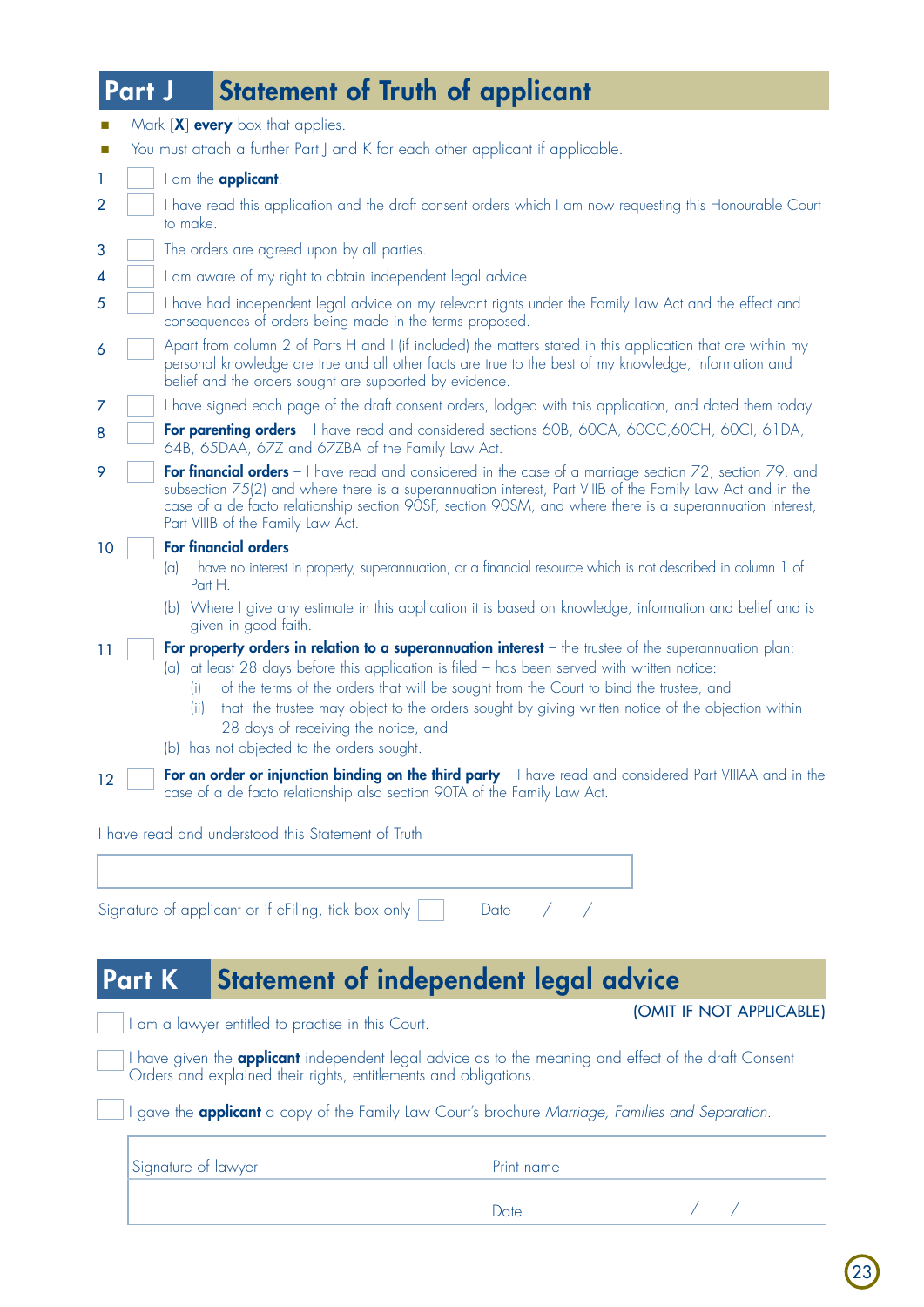## Part L Statement of Truth of respondent

| $\Box$                      | Mark [X] every box that applies.<br>You must attach a further Part L and M for each other respondent if applicable.                                                                                                                                                                                                                                                                                                                                                                                        |
|-----------------------------|------------------------------------------------------------------------------------------------------------------------------------------------------------------------------------------------------------------------------------------------------------------------------------------------------------------------------------------------------------------------------------------------------------------------------------------------------------------------------------------------------------|
| $\mathcal{L}_{\mathcal{A}}$ |                                                                                                                                                                                                                                                                                                                                                                                                                                                                                                            |
| 1                           | I am the <b>respondent</b> .                                                                                                                                                                                                                                                                                                                                                                                                                                                                               |
| 2                           | I have read this application and the draft consent orders which I am now requesting this Honourable Court<br>to make.                                                                                                                                                                                                                                                                                                                                                                                      |
| 3                           | The orders are agreed upon by all parties.                                                                                                                                                                                                                                                                                                                                                                                                                                                                 |
| 4                           | I am aware of my right to obtain independent legal advice.                                                                                                                                                                                                                                                                                                                                                                                                                                                 |
| 5                           | I have had independent legal advice on my relevant rights under the Family Law Act and the effect and<br>consequences of orders being made in the terms proposed.                                                                                                                                                                                                                                                                                                                                          |
| 6                           | Apart from column 1 of Parts H and I (if included) the matters stated in this application that are within my<br>personal knowledge are true and all other facts are true to the best of my knowledge, information and<br>belief and the orders sought are supported by evidence.                                                                                                                                                                                                                           |
| 7                           | I have signed each page of the draft consent orders, lodged with this application, and dated them today.                                                                                                                                                                                                                                                                                                                                                                                                   |
| 8                           | For parenting orders - I have read and considered sections 60B, 60CA, 60CC,60CH, 60CI, 61DA,<br>64B, 65DAA, 67Z and 67ZBA of the Family Law Act.                                                                                                                                                                                                                                                                                                                                                           |
| 9                           | For financial orders - I have read and considered in the case of a marriage section 72, section 79, and<br>subsection 75(2) and where there is a superannuation interest, Part VIIIB of the Family Law Act and in the<br>case of a de facto relationship section 90SF, section 90SM, and where there is a superannuation interest,<br>Part VIIIB of the Family Law Act.                                                                                                                                    |
| 10                          | <b>For financial orders</b>                                                                                                                                                                                                                                                                                                                                                                                                                                                                                |
|                             | (a) I have no interest in property, superannuation, or a financial resource which is not described in column 2 of<br>Part H.                                                                                                                                                                                                                                                                                                                                                                               |
|                             | (b) Where I give any estimate in this application it is based on knowledge, information and belief and is<br>given in good faith.                                                                                                                                                                                                                                                                                                                                                                          |
| 11                          | For property orders in relation to a superannuation interest - the trustee of the superannuation plan:<br>(a) at least 28 days before this application is filed - has been served with written notice:<br>of the terms of the orders that will be sought from the Court to bind the trustee, and<br>(i)<br>that the trustee may object to the orders sought by giving written notice of the objection within<br>(ii)<br>28 days of receiving the notice, and<br>(b) has not objected to the orders sought. |
| 12                          | For an order or injunction binding on the third party - I have read and considered Part VIIIAA and in the<br>case of a de facto relationship also section 90TA of the Family Law Act.                                                                                                                                                                                                                                                                                                                      |
|                             | I have read and understood this Statement of Truth                                                                                                                                                                                                                                                                                                                                                                                                                                                         |
|                             |                                                                                                                                                                                                                                                                                                                                                                                                                                                                                                            |

## Part M Statement of independent legal advice

Signature of respondent or if eFiling, tick box only | | Date / /

I am a lawyer entitled to practise in this Court. **If NOT APPLICABLE** 

r

24

I have given the **respondent** independent legal advice as to the meaning and effect of the draft Consent Orders and explained their rights, entitlements and obligations.

**Date** 

I gave the respondent a copy of the Family Law Court's brochure *Marriage, Families and Separation*

| Signature of lawyer                                          | Print name |  |  |  |
|--------------------------------------------------------------|------------|--|--|--|
|                                                              | Date       |  |  |  |
| This application was prepared by $\; \mid \;$<br>appliednt/s | lawyer     |  |  |  |
|                                                              |            |  |  |  |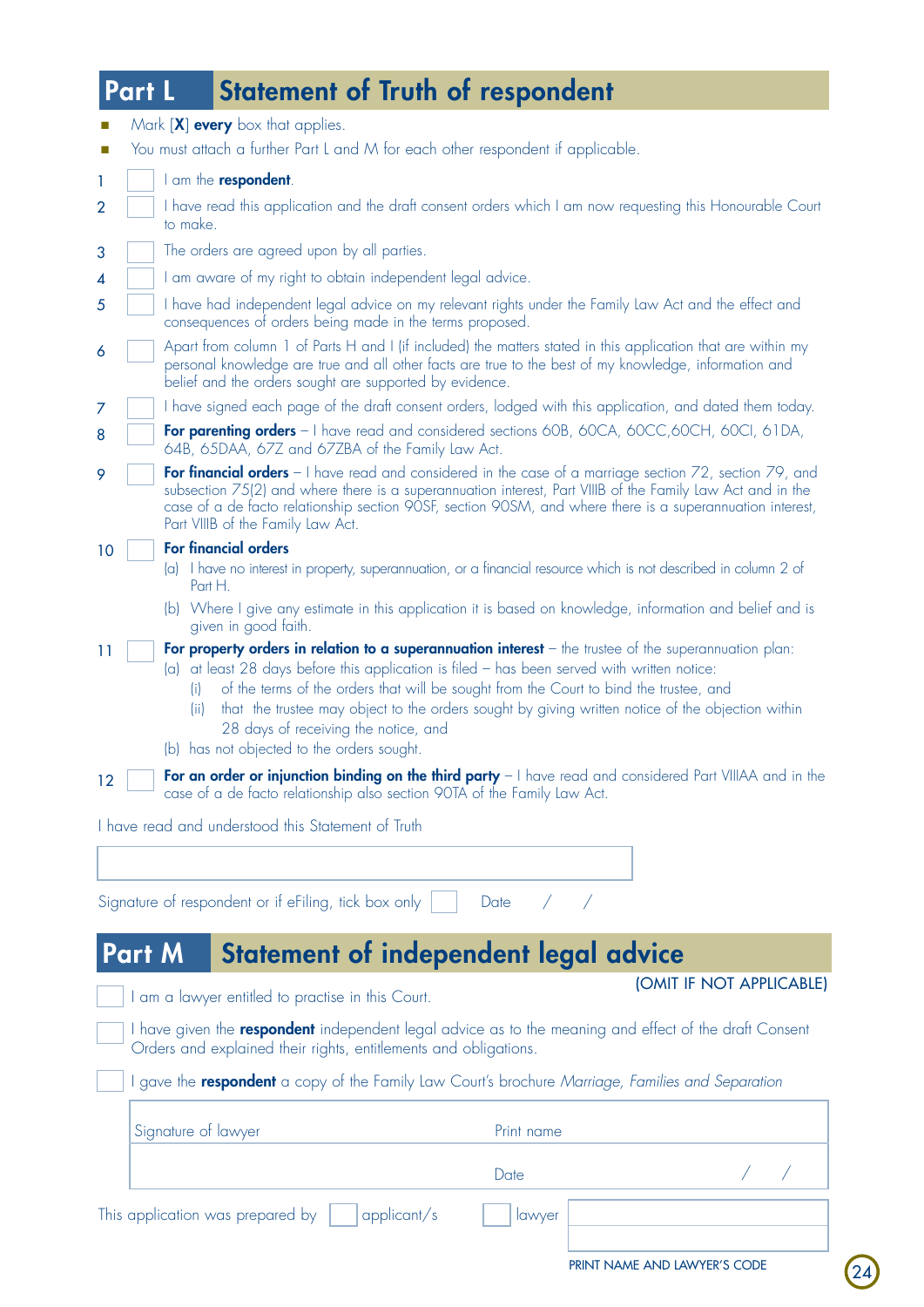Supplement to Application for Consent Orders for use only when an order or injunction is sought binding on a third party under Part VIIIAA of the Family Law Act.

## Part N Statement of Truth of third party respondent

Mark  $[X]$  every box that applies.

Court to make.

- You must attach a further Part N and O for each other third party respondent, if applicable.
- n If the third party is a corporation, this Statement of Truth must be signed by a person authorised to do so on behalf of the corporation.

I am a third party to a marriage between the applicant and respondent. I have read this application and the draft consent orders which I am now requesting this Honourable 1 2

- I have agreed to the order or injunction that is binding on me. 3
- I am aware of my right to obtain independent legal advice. 4
- I have had independent legal advice on my relevant rights under the Family Law Act and the effect and consequences of orders being made in the terms proposed. 5
- I have signed each page of the draft consent orders, lodged with this application, and dated them today. 6
- I have read and considered Part VIIIAA of the Family Law Act and in the case of a de facto relationship also section 90TA of the Family Law Act. 7
- I am satisfied that I have been accorded procedural fairness in relation to the making of the order or injunction binding on me. 8
- I confirm that Section 90AE(3) and Section 90AF(3) of the Family Law Act (whichever is applicable) is satisfied, and that the order or injunction takes into account the matters in sub-section 90AE(4) or 90AF(4) (whichever is applicable). 9
- I confirm that Section 90AK of the Family Law Act does not apply to prevent the court making the order or injunction that is binding on me. 10

I have read and understood this Statement of Truth

| Signature of third party respondent or if eFiling, tick box only $\Box$ Date / / |  |  |  |  |
|----------------------------------------------------------------------------------|--|--|--|--|

## Part O Statement of independent legal advice

I am a lawyer entitled to practise in this Court. **If I COMIT IF NOT APPLICABLE)** 

25

I have given the **respondent third party** independent legal advice as to the meaning and effect of the draft Consent Orders and explained their rights, entitlements and obligations.

| Signature of lawyer | Print name |  |
|---------------------|------------|--|
|                     | Date       |  |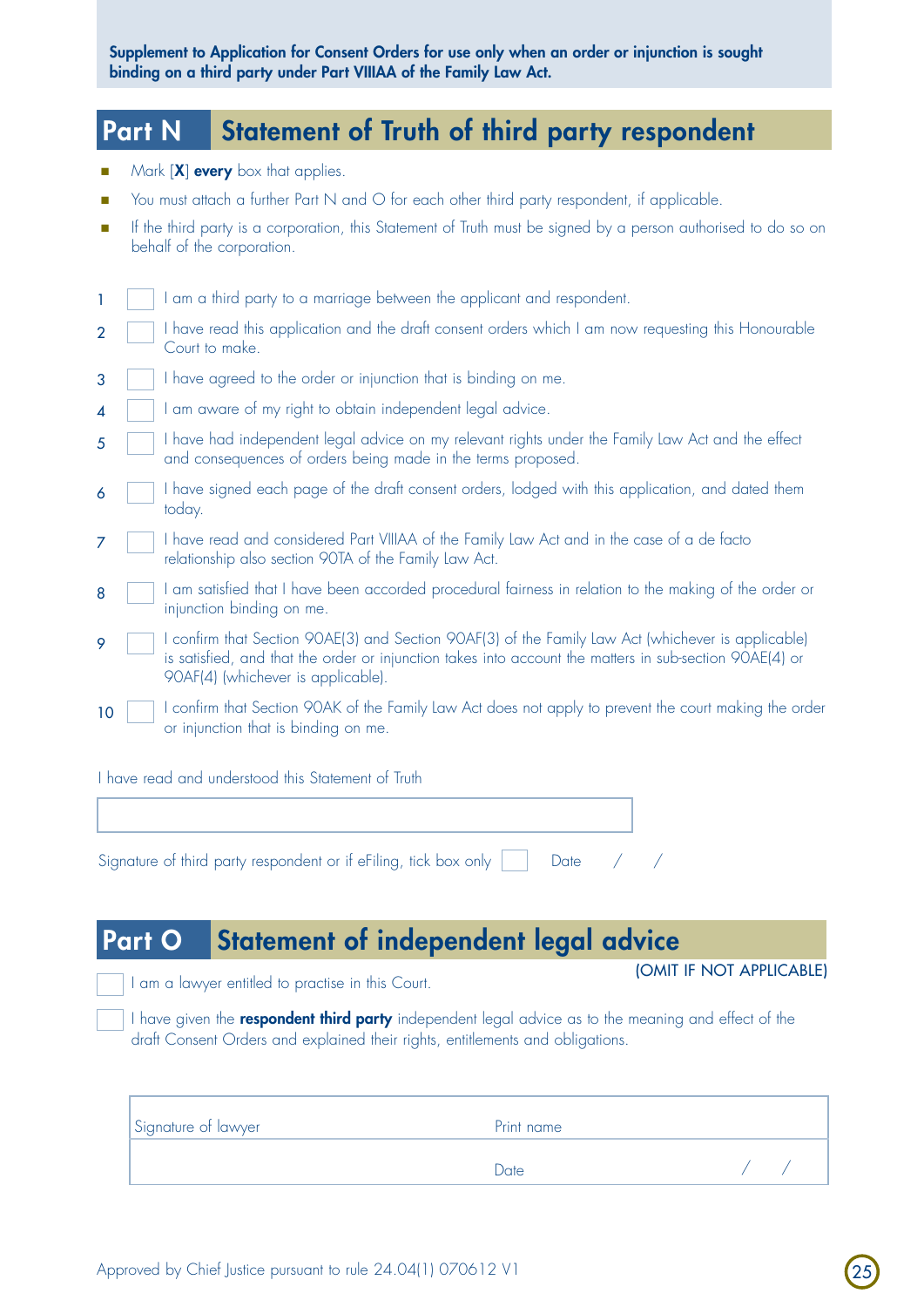# Where to file

For more information about the Family Court of Australia:

Go to www.familycourt.gov.au Call 1300 352 000 **n** or visit a family law registry near you.

| <b>ACT</b> | <b>Canberra Registry</b>      | Cnr University Ave and Childers St, Canberra, ACT 2600<br>(GPO Box 9991 Canberra ACT 2601)                  | 雷1300 352 000 |
|------------|-------------------------------|-------------------------------------------------------------------------------------------------------------|---------------|
| <b>NSW</b> | <b>Albury Registry</b>        | Level 1, 463 Kiewa St, Albury, NSW, 2640<br>(PO Box 914 Albury NSW 2640)                                    |               |
|            | <b>Dubbo Registry</b>         | Cnr Macquarie and Wingewarra Sts Dubbo, NSW 2830<br>(PO Box 1567 Dubbo NSW 2830)                            |               |
|            | <b>Lismore Registry</b>       | Level 2, 29-31 Molesworth St, Lismore, NSW 2480<br>(PO Box 9 Lismore NSW 2480)                              |               |
|            | <b>Newcastle Registry</b>     | 61 Bolton St, Newcastle, NSW 2300<br>(PO Box 9991 Newcastle NSW 2300)                                       |               |
|            | <b>Parramatta Registry</b>    | 1-3 George St, Parramatta, NSW 2123<br>(PO Box 9991 Parramatta NSW 2123)                                    |               |
|            | <b>Sydney Registry</b>        | 97-99 Goulburn St, Sydney, NSW 2000<br>(GPO Box 9991 Sydney NSW 2001)                                       |               |
|            | <b>Wollongong Registry</b>    | Level 1, 43 Burelli St, Wollongong, NSW 2500<br>(PO Box 825 Wollongong NSW 2500)                            | 雷1300 352 000 |
| <b>NT</b>  | <b>Darwin Registry</b>        | 80 Mitchell St, Darwin, NT 0800<br>(GPO Box 9991 Darwin NT 0800)                                            |               |
|            | <b>Alice Springs Registry</b> | Level 1, Centrepoint Building, Hartley St Alice Springs NT 0870<br>(PO Box 9991, NT 0871)                   | 雷1300 352 000 |
| QLD        | <b>Brisbane Registry</b>      | 119 North Quay, Brisbane, QLD 4000<br>(PO Box 9991 Brisbane QLD 4001)                                       |               |
|            | <b>Cairns Registry</b>        | Level 3 and 4, 104 Grafton St Cairns QLD 4870<br>(PO Box 9991 Cairns QLD 4870)                              |               |
|            | <b>Rockhampton Registry</b>   | 46 East St (Cnr Fitzroy St), Rockhampton, QLD 4700<br>(PO Box 9991 Rockhampton QLD 4700)                    |               |
|            | <b>Townsville Registry</b>    | Level 2, 143 Walker St Townsville Qld 4810<br>(PO Box 9991 Townsville QLD 4810)                             | 雷1300 352 000 |
| <b>SA</b>  | <b>Adelaide Registry</b>      | 3 Angas St, Adelaide, SA 5000<br>(GPO Box 9991 Adelaide SA 5001)                                            | 雷1300 352 000 |
| <b>TAS</b> | <b>Hobart Registry</b>        | 39-41 Davey St, Hobart, Tas 7000<br>(PO Box 9991 Hobart Tas 7001)                                           |               |
|            | <b>Launceston Registry</b>    | Level 3, ANZ Building, Cnr Brisbane and George Sts Launceston Tas 7250<br>(PO Box 9991 Launceston Tas 7250) | 雷1300 352 000 |
| <b>VIC</b> | <b>Dandenong Registry</b>     | 53-55 Robinson St, Dandenong, Vic 3175<br>(PO Box 9991 Dandenong Vic 3175)                                  |               |
|            | <b>Melbourne Registry</b>     | 305 William St, Melbourne, Vic 3000<br>(PO Box 9991 Melbourne Vic 3001)                                     | 雷1300 352 000 |